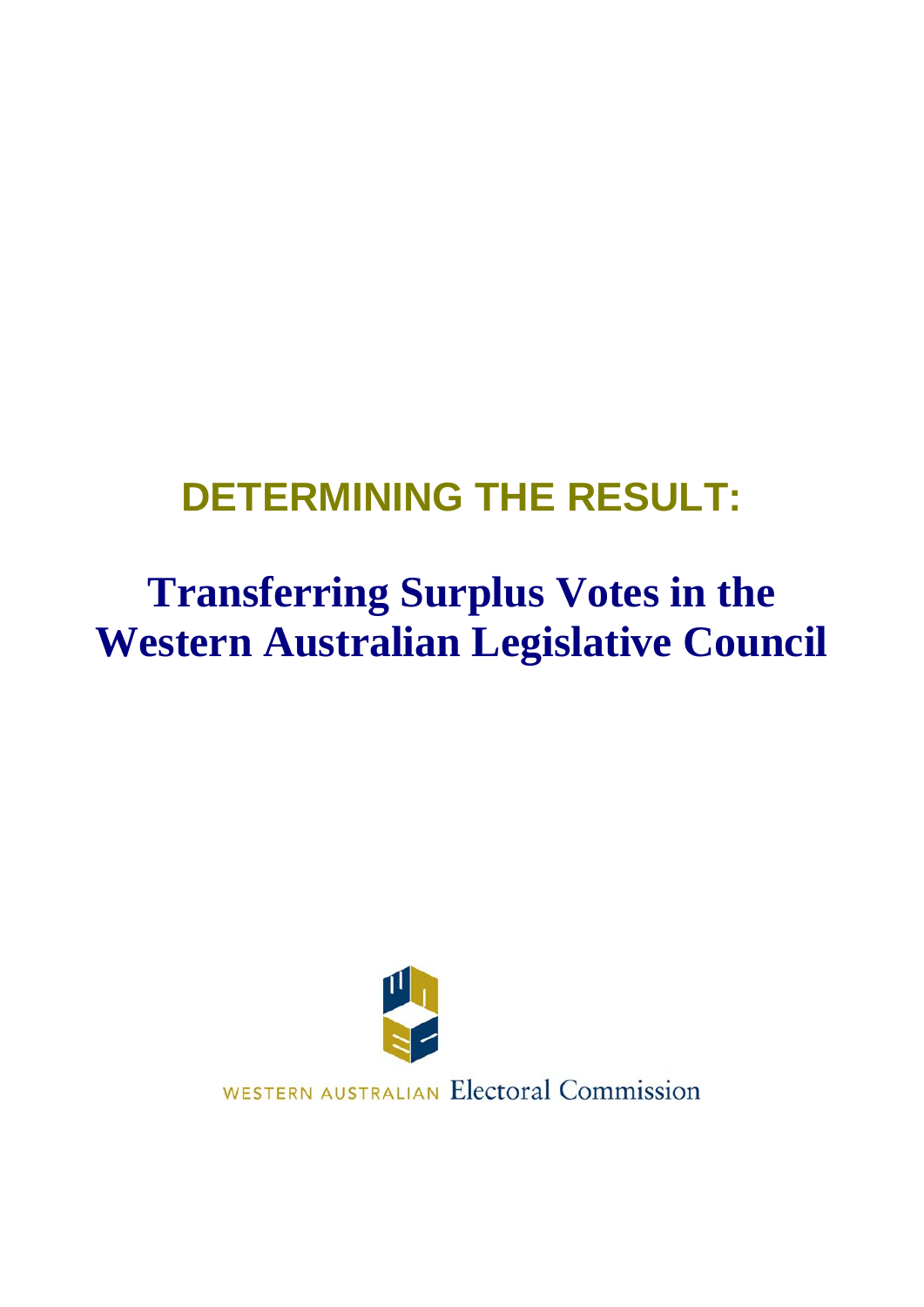First published 2002 by Western Australian Electoral Commission, Perth Western Australia © Western Australian Electoral Commission

This monograph is copyright. Apart from any fair dealing for the purposes of private study, research, criticism or review, as permitted under the Copyright Act, no part may be reproduced by any process without written permission. Enquiries should be made to the publisher.

Printed by Snap Printing, 187 St Georges Terrace Perth, Western Australia, 6000

ISBN: 0-7307-5809-5

July 2002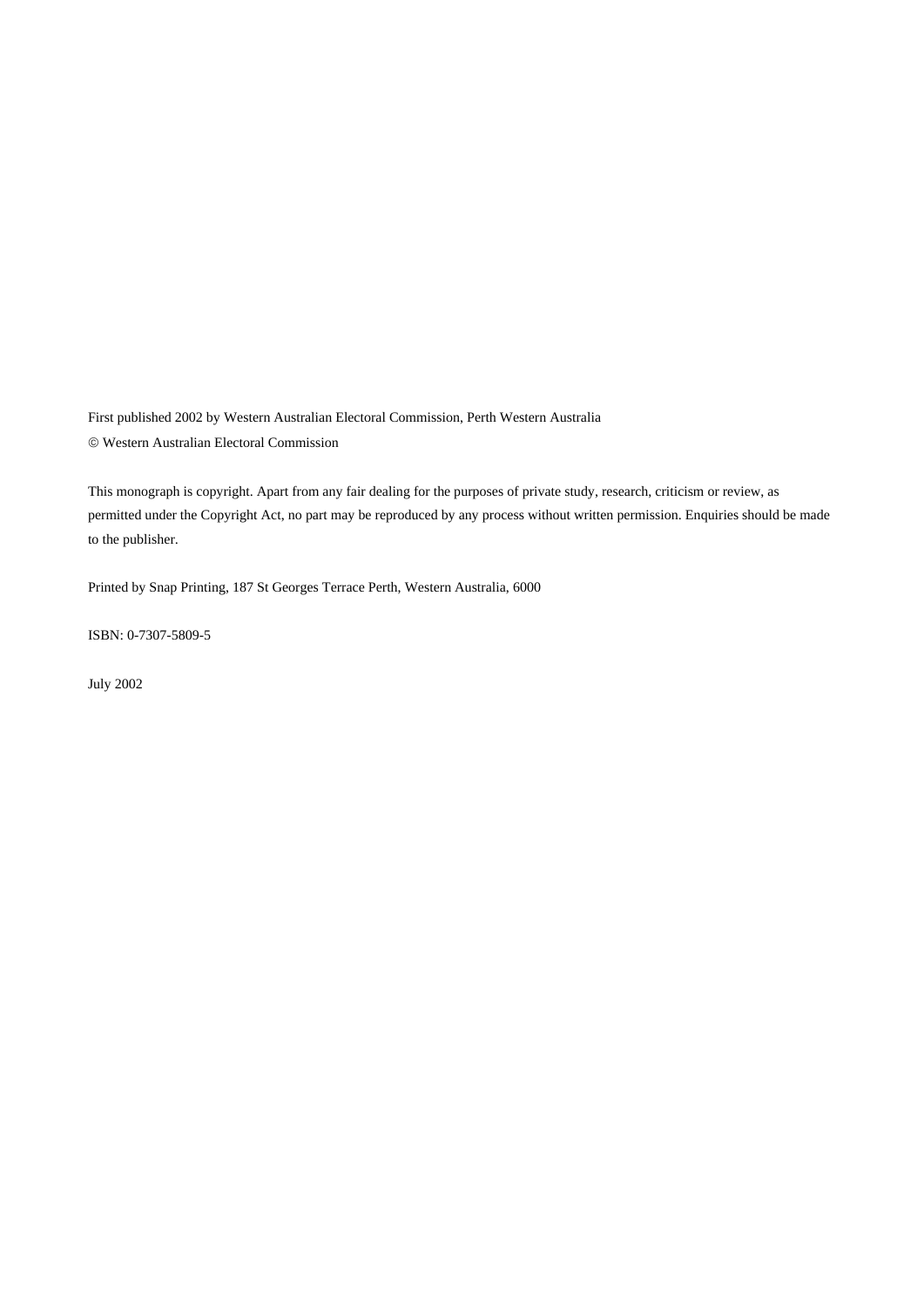## **TABLE OF CONTENTS**

| THE NATURE OF PROPORTIONAL REPRESENTATION (SINGLE TRANSFERABLE        |
|-----------------------------------------------------------------------|
|                                                                       |
| PROPORTIONAL REPRESENTATION (SINGLE TRANSFERABLE VOTE) AND THE        |
|                                                                       |
| THE DEVIL IN THE DETAIL: RANDOM SAMPLING, THE FRACTIONAL METHOD AND   |
|                                                                       |
| THE DILEMMA OF CHOICE: IS THERE A RIGHT METHOD FOR TRANSFERRING       |
|                                                                       |
| PROPORTIONALITY OF OUTCOMES AT ELECTIONS OF THE WESTERN AUSTRALIAN    |
|                                                                       |
| THE APPLICATION OF PROPORTIONAL REPRESENTATION (SINGLE TRANSFERABLE   |
|                                                                       |
|                                                                       |
|                                                                       |
| A COMPARISON OF THE RANDOM SELECTION, FRACTIONAL AND MEEK METHODS  43 |
|                                                                       |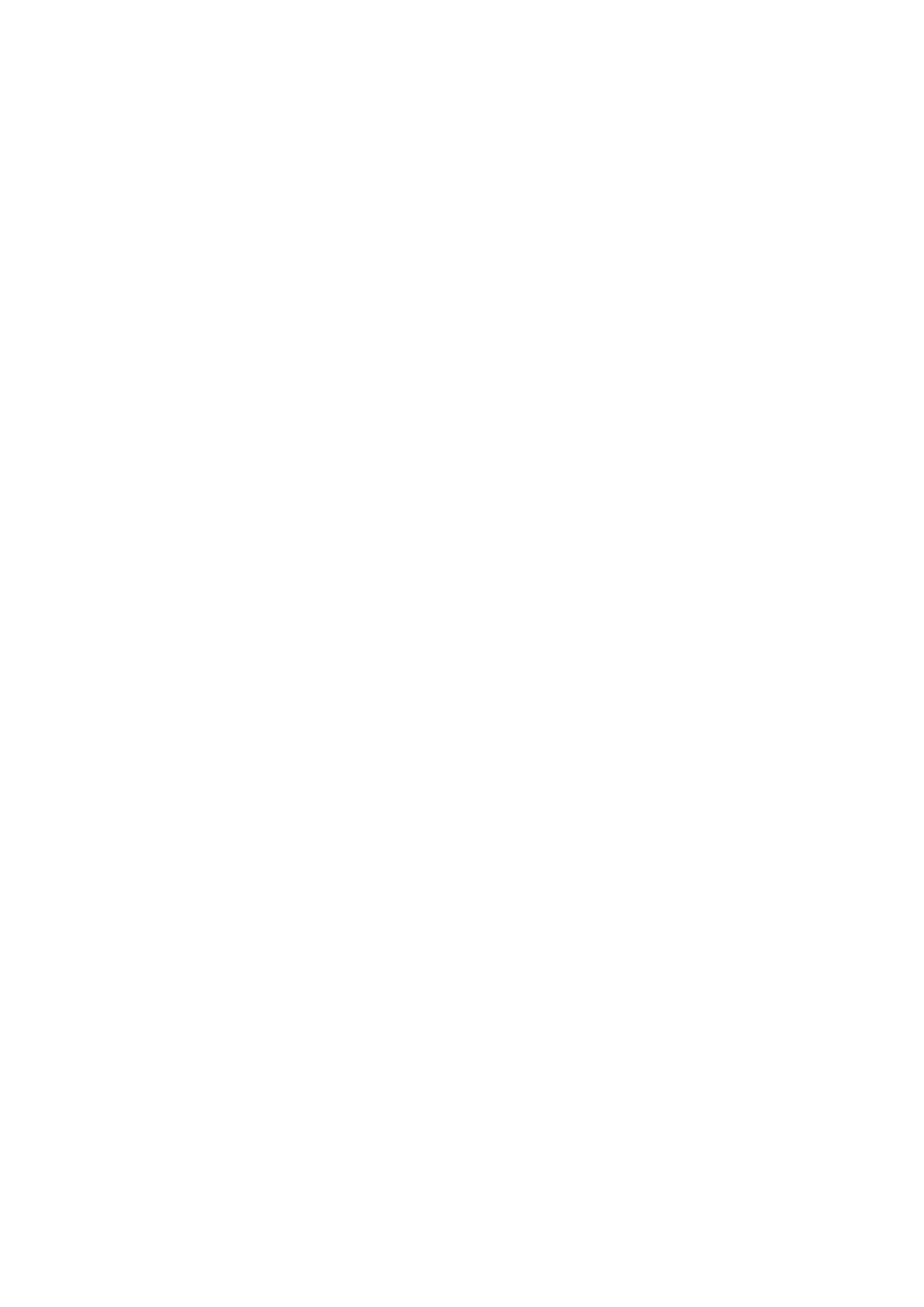# **FOREWORD**

<span id="page-4-0"></span>The single transferable vote (STV) system, which is a form of proportional representation (PR), requires voters to indicate an order of preference amongst a list of candidates by using the numbers 1, 2, 3 and so on. Each candidate must receive a certain proportion, known as a quota, of the formal vote to be elected. It is designed so that the mix of successful candidates in a multi-member election reflects as closely as possible the proportional allocation of all the votes cast in that election.

While the PR-STV system is widely regarded as one of the most complicated in terms of converting votes into seats, it attempts to maximise the effectiveness of the vote of the individual. This is achieved by transferring votes from one candidate to another in the event that an elector's first choice acquires a surplus of votes, or alternatively fails to attain enough votes to gain election. The notion of the transferability of the vote has given rise to a complex body of rules for counting votes, distributing surpluses and eliminating candidates.

PR-STV is used in the Federal Senate and most Australian states to fill vacancies in multi-member electorates. While there are a number of broad similarities in the way in which PR-STV has been implemented in these jurisdictions, the systems differ in a number of important respects, including the way in which surplus votes are distributed during the count.

Since 1987, elections for the Western Australian Legislative Council have been conducted using PR-STV. Although the decision to adopt PR-STV enjoyed the broad support of the two largest parties in 1987, and has been used in four subsequent Western Australian State elections, it is only recently that criticism of aspects of the system has been voiced in Parliament.

The catalyst for the criticism was the outcome of the election in the Mining and Pastoral region. Within weeks of the 2001 State Election, concerns were raised about the method used to transfer surplus votes of elected candidates. Two political parties claimed in Parliament that the Western Australian Electoral Commission had failed to correctly apply the processes set out in Schedule 1 of the *Electoral Act 1907*. The Commission refutes this criticism and believes Schedule 1 was applied correctly.

It was also contended that the formula used by the Commission to transfer the surplus votes of elected candidates resulted in a number of ballot papers increasing in value. The Commission agrees that the current formula does allow some ballot papers to increase in value under certain conditions, which is a known disadvantage of the method as explained further in the paper. The small increase that occurred in the Mining and Pastoral Region in the 2001 Election had no impact on the outcome.

Given these concerns, and the lack of any comprehensive academic work on this subject, such a research paper as this one is long overdue. It profiles the five most recognised methods for transferring the surplus votes of elected candidates: the Random Selection method, the Gregory system, the Inclusive Gregory system, the Inclusive Weighted Gregory system and the Meek Method. While its intention is not to provide a definitive version of the best system for transferring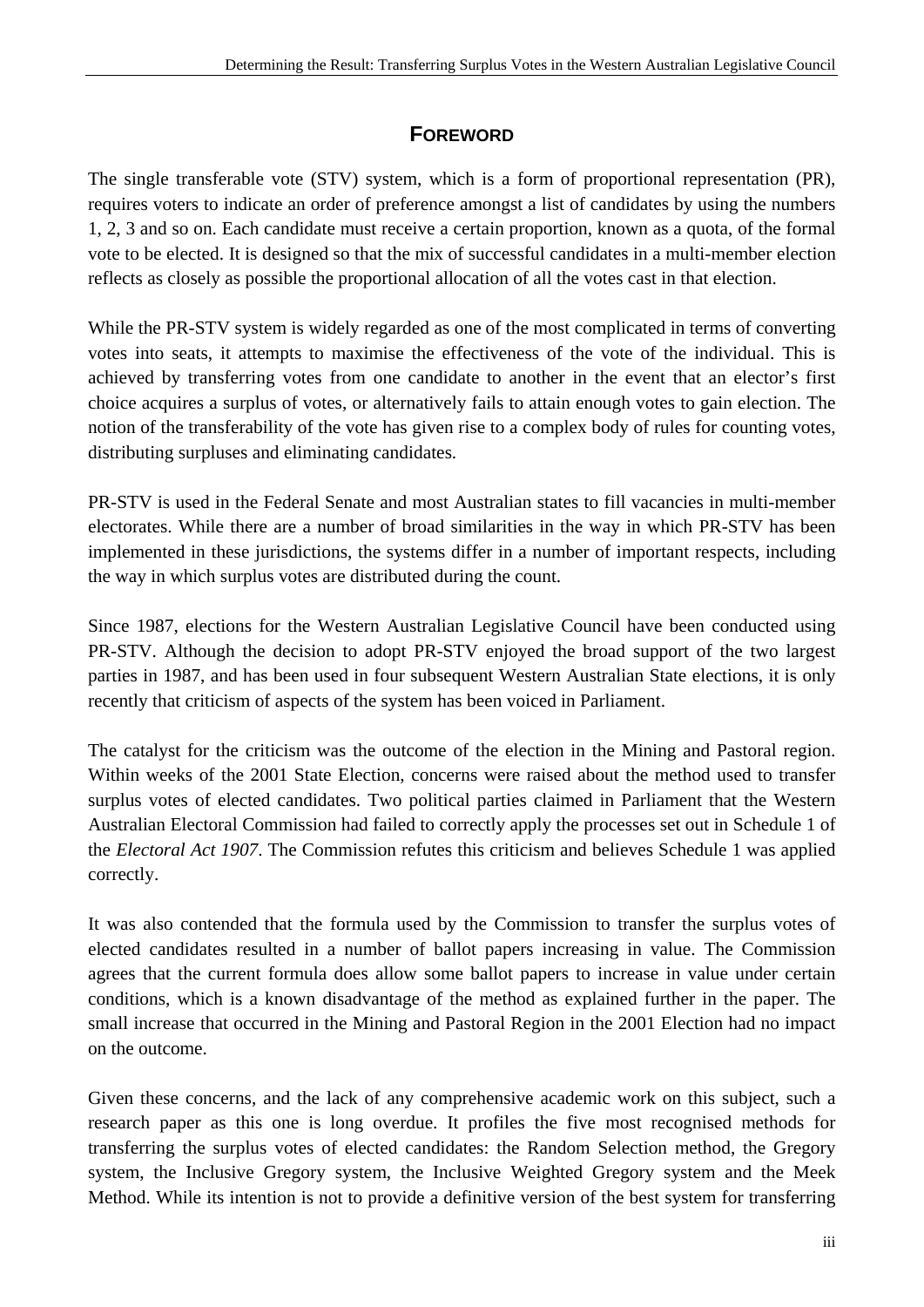surplus votes, it does attempt to canvass some of the available options and their respective strengths and weaknesses.

Although this is a complex topic, I believe that Dr Narelle Miragliotta has done an excellent job in explaining the material in a clear and informative way. I hope this paper will provide a useful starting point for an objective and considered discussion on the available methods for transferring surplus votes. The Western Australian Electoral Commission is pleased to publish this significant contribution to electoral research.

Dr K W Evans ELECTORAL COMMISSIONER

July 2002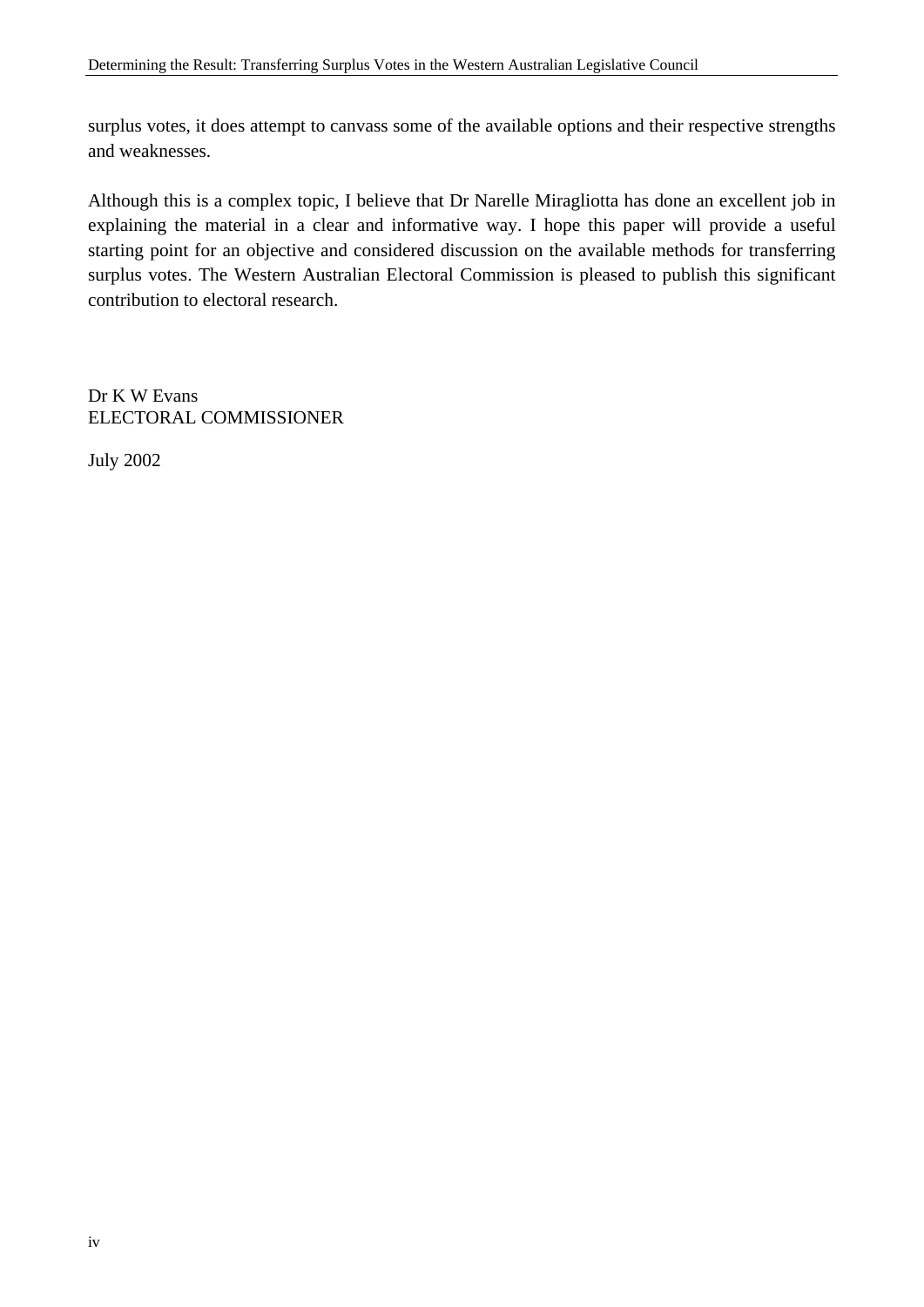## **ACKNOWLEDGMENTS**

<span id="page-6-0"></span>There are a number of people that I wish to thank for helping to prepare this monograph. I would firstly like to thank Dr Ken Evans, Western Australian Electoral Commissioner, for inviting me to write on this topic. I would also like to acknowledge Shona Zulsdorf, Jane Peace from the South Australian Electoral Office, Stephen Todd from the Electoral Reform Coalition of New Zealand and Bogey Musidlak from the Proportional Representation Society of Australia for their helpful comments and advice. Thanks also to the Department of Political Science at the University of Western Australia for allowing me the use of their resources. I am especially grateful, however, to Kirsten Robinson from the Western Australian Electoral Commission, Anne McNevin and Campbell Sharman for taking the time to read earlier drafts of this paper.

Narelle Miragliotta DEPARTMENT OF POLITICAL SCIENCE THE UNIVERSITY OF WESTERN AUSTRALIA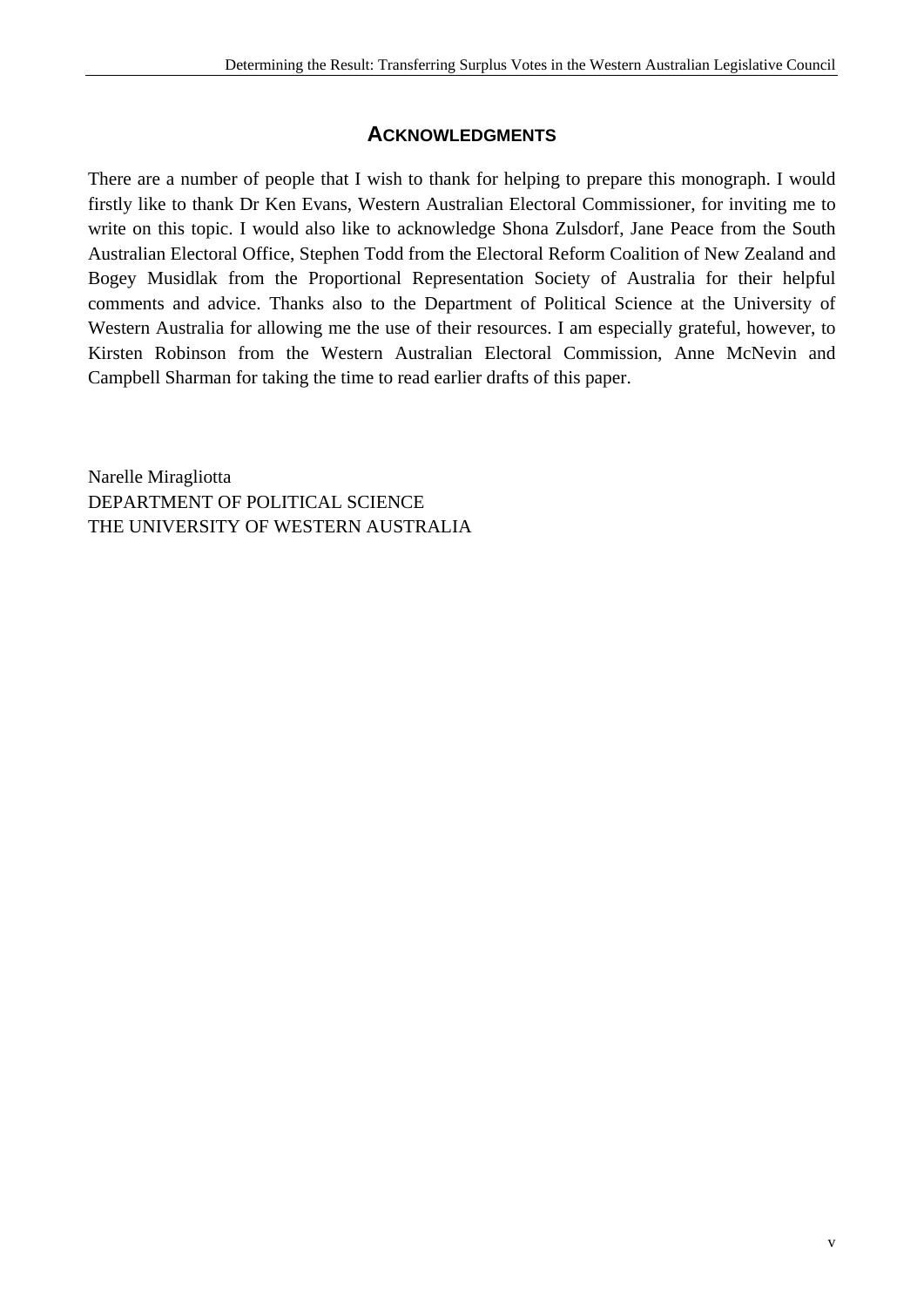# **CHAPTER ONE**

# <span id="page-7-0"></span>**THE NATURE OF PROPORTIONAL REPRESENTATION (SINGLE TRANSFERABLE VOTE) AND ITS USE IN AUSTRALIA**

The system of proportional representation using the single transferable vote (PR-STV) was devised initially by Thomas Wright Hill in the 19th century. Hill's ideas were later refined by Carl Andrae in Denmark and Thomas Hare in England, working independently of each other, in the 1850s (Bogdanor 1984; Homeshaw 2001; Newman 1992). The system has mostly been adopted in those countries which have at some time been under British rule<sup>[1](#page-7-1)</sup>. This unique pattern of use prompted one scholar to describe PR-STV as the 'Anglo-Saxon method for securing proportional representation' (Bogdanor 1984). PR-STV is presently used in Australia, Malta, the Republic of Ireland and local and European Parliament elections in Northern Ireland.

Of the jurisdictions that favour PR-STV, Australia ranks as its most enthusiastic supporter. PR-STV has proven to be an unusually popular choice for electing representatives to state, territory and national parliaments in Australia. The first recorded use of PR-STV in Australia dates back to 1897 when it was incorporated on a limited basis for state elections in Tasmania. Since this time, PR-STV has been adopted for use in the Commonwealth Senate and for state and territory elections in the Australian Capital Territory, New South Wales, South Australia, Tasmania and Western Australia. The willingness of Australian decision-makers to embrace PR-STV, widely regarded as the most theoretically optimal form of proportional representation, allows Australia to claim the distinction of providing 'a substantial share of the world's experience with STV elections' (Hughes 2000: 155). This chapter examines the nature and operation of PR-STV with particular focus on its use in Australia.

# **What is PR-STV?**

PR-STV is essentially a combination of two distinct sets of electoral principles. The first element of PR-STV is the concept of proportional representation. Proportional representation is premised on the idea that the composition of members in parliament should reflect the approximate wishes of the voting public. It attempts to achieve this by lowering the threshold required to win a seat so as to ensure that political groups and candidates who represent minority views and opinions have increased opportunities to gain election to the legislature.

The second aspect of PR-STV is the notion of the single transferable vote (STV). STV is a voting system intended to afford the voter the widest selection and choice when electing candidates, while simultaneously attempting to minimise the likelihood that their vote will be wasted. This principle is achieved by allowing the voter to pick more than one candidate listed on their ballot paper. If the individual's first choice of candidate accumulates more votes than is required for election or

<span id="page-7-1"></span> $\frac{1}{1}$  There are two exceptions to this rule. PR-STV was at one time used in Denmark. More recently, Estonia adopted the system briefly for its first post-communist election in 1990, but then replaced it with a variant of the List system (Gallagher 2000: 294).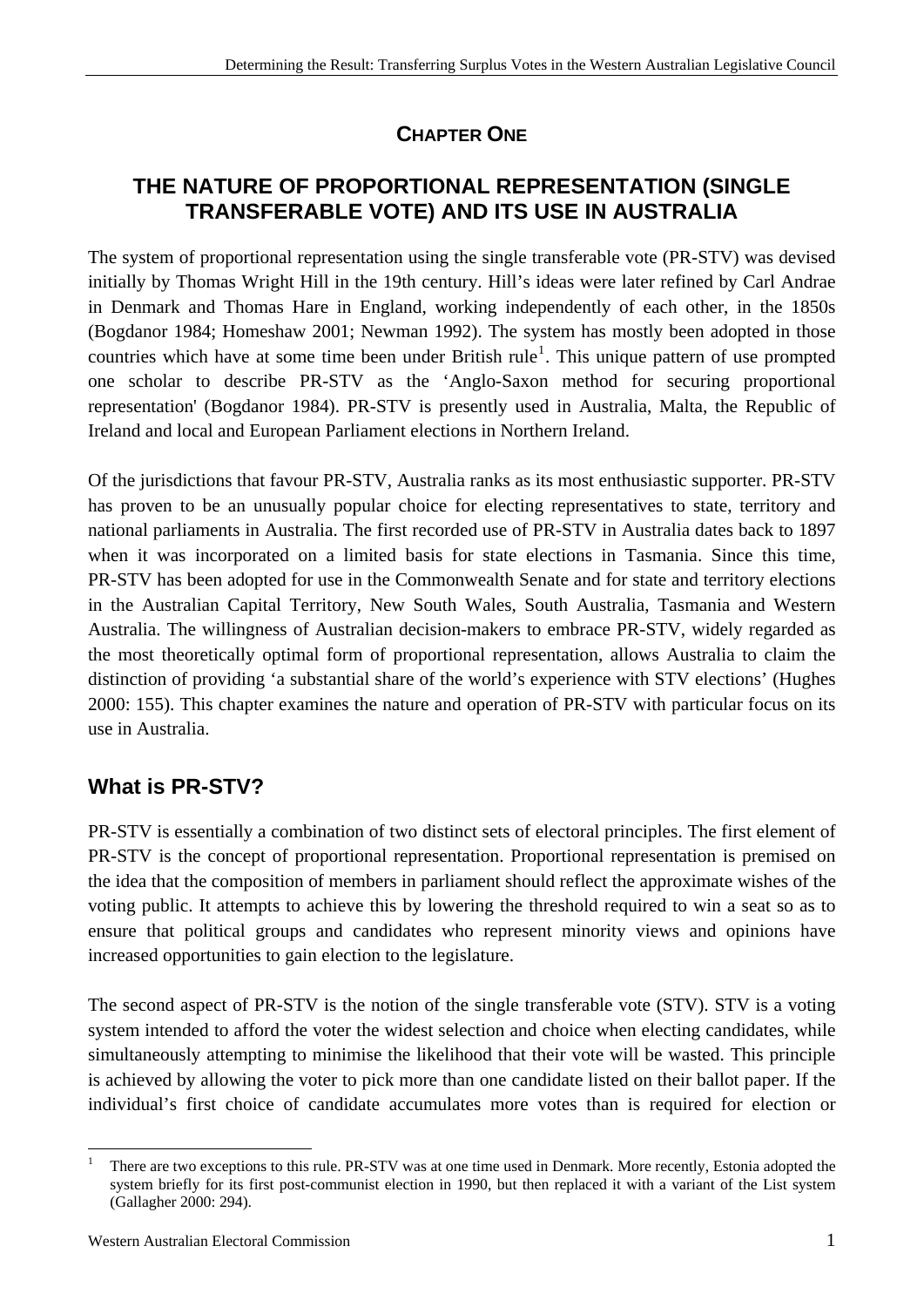alternatively has little chance of winning due to a low vote, the voter's ballot paper is transferred to the continuing candidate listed as the next preference (Amy 2000; Farrell 2001; Lakeman 1974). In this way, PR-STV significantly improves the odds that the vote of an elector will contribute to the election of at least one of the winning candidates.

## **A Snapshot of the Values and Assumptions which Underpin PR-STV Systems**

PR-STV is underpinned by a number of assumptions about the nature of representation and choice that should be afforded to the voter (Bogdanor 1984; Farrell 2001; Lakeman 1974). The three major elements that PR-STV stresses, include:

#### **An Intelligent Electorate**

PR-STV is an electoral system that is underpinned by faith in the intellectual capacities of the voter. It assumes that the electorate is capable of coping with the complexities of the electoral system, even if individuals do not grasp all of the subtleties and more technical aspects of a highly sophisticated vote counting regime.

#### **Representation of Diverse Interests in the Legislature**

PR-STV is not designed to constitute governing majorities in the legislature but rather to ensure that different sets of political opinion are represented in parliament in proportion to their strength in the electorate. In practical terms, this means that PR-STV gives priority to the representation of a diverse cross-section of opinions within society rather than privileging specific geographical interests, as occurs under single-member electorates.

#### **A Candidate-Centred Electoral System Where the Voter is in Control**

PR-STV is an electoral system predicated on a commitment to securing greater freedom and choice for the elector at the ballot box. This system of voting, in its pure form, rejects the idea that the elector should be forced to vote for lists of candidates ranked according to the wishes of the party machine. Rather, PR-STV is designed to permit the voter to choose the order in which candidates are elected so as to minimise the influence of political parties in favour of individual candidates.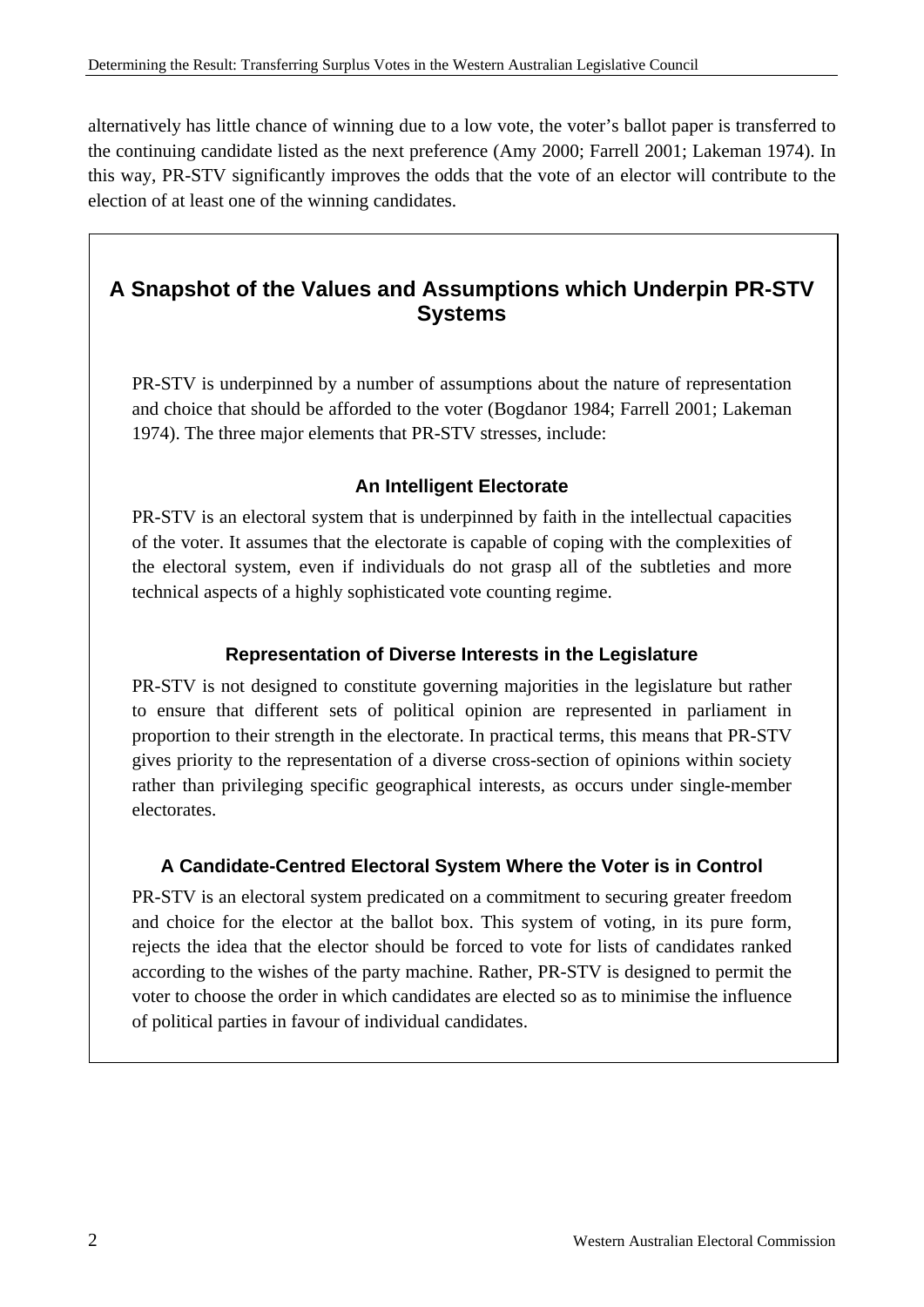# **The Mechanics of PR-STV**

The amalgamation of the principles of proportional representation with the notion of the single transferable vote is an electoral system that combines the use of multi-member electoral districts with an ordinal ballot paper format which permits the voter to rank all candidates in order of preference. Jurisdictions which use PR-STV most commonly divide a geographical area into a number of electoral districts which return more than one, although ideally five, candidates each<sup>[2](#page-9-0)</sup>. On polling day, each voter is handed a ballot paper which makes possible the expression of multiple choices when filling out their voting slip.

There are a number of broad similarities in the vote counting processes adopted by those jurisdictions which use PR-STV. The initial stage of the count consists of sifting through and organising the various ballot papers. Any informal votes (those ballot papers which have been filled out incorrectly) are removed from the count while the valid votes are sorted according to their first preferences and tallied. Once the total number of formal votes has been ascertained, a quota is calculated. The quota is the minimum number of votes required by a candidate to attain election. Quotas are normally computed using the Droop method. The formula for determining a quota is calculated by dividing the number of valid votes by the number of candidates to be elected plus one, and one is added to the final result.

Total number of valid first preference votes  $+1$ (Number of candidates to be elected  $+1$ )

Candidates who manage to attain an exact quota of votes are declared elected and their ballot papers are set aside. Similarly, those candidates who acquire a vote greater than the quota are declared elected. The surplus votes of each elected candidate are then transferred to the candidate whom the voter has marked as their next preference. If after all surpluses have been transferred and vacancies still remain unfilled, the contestant with the smallest number of votes is eliminated and his or her votes are distributed according to the next available choice shown on the ballot paper. The process of distributing surpluses of elected candidates and eliminating low-scoring contestants continues until all vacancies are awarded (Amy 2000; Farrell 2001; Newman 1992; Wright 1980).

It is important to note that the system of PR-STV is unlikely to deliver perfectly proportionate outcomes or prevent some votes from being wasted. PR-STV does not guarantee that the voter's ballot paper will necessarily be used to elect their first choice of candidate or that it will even contribute towards the election of any of the contestants. PR-STV only increases the likelihood that all or part of a person's vote will assist the election of at least one of the winning contestants. Similarly, PR-STV does not always ensure that groups or individual candidates will secure representation in parliament commensurate with their share of the vote. PR-STV only slightly improves the chances of small party and independent candidates securing election due to the more moderate thresholds that are usually required for election (see Appendix 1).

<span id="page-9-0"></span> $\overline{a}$ 2 It is well established in the literature that the optimal size for PR-STV constituencies is at least five candidates (Farrell 2001: 142).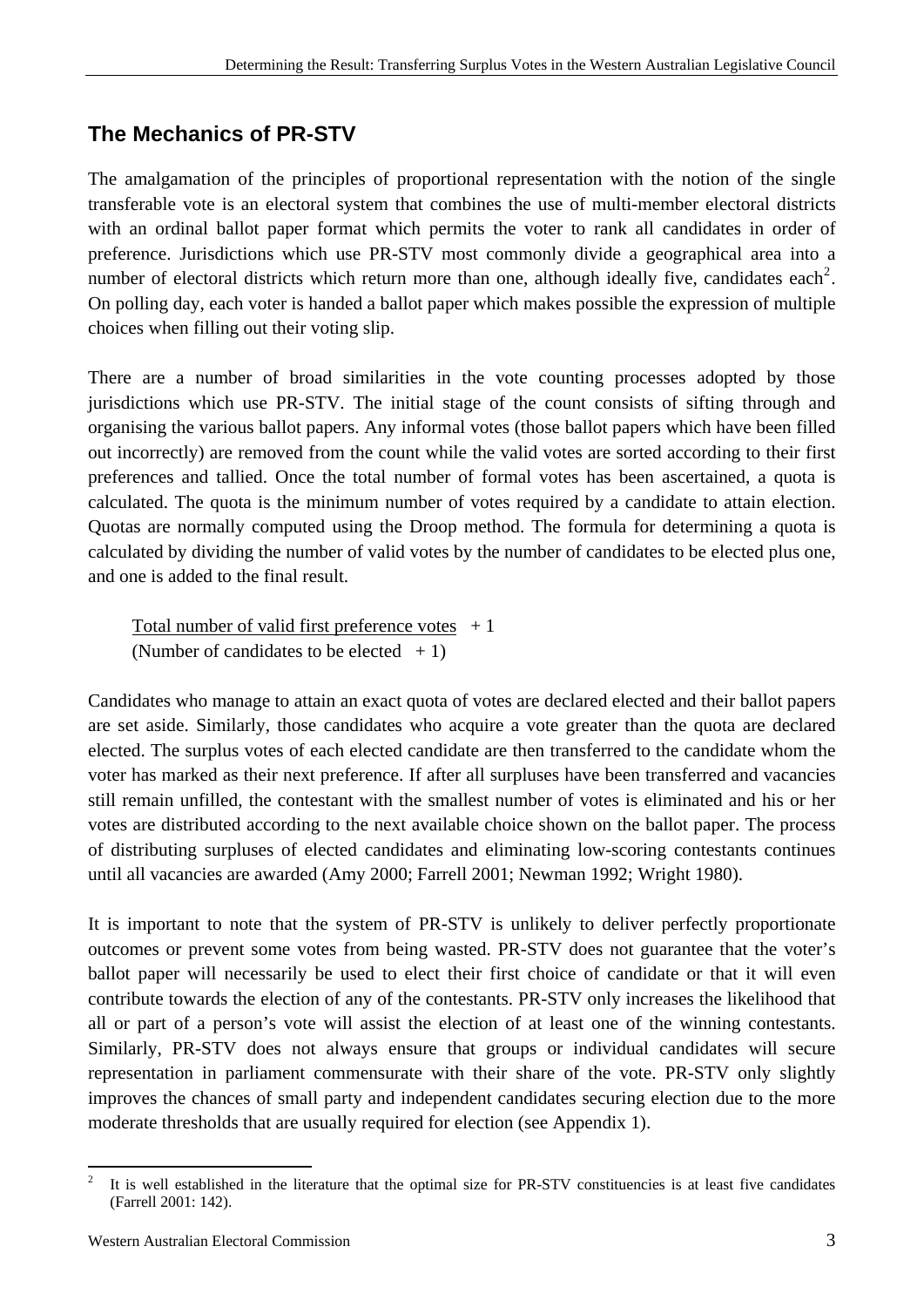## **How PR-STV Differs from other Electoral Systems**

PR-STV is only one of a number of electoral systems that can be used to convert votes into seats. It can be distinguished from at least two other electoral formulas, the plurality system and majoritarian system. Plurality formulas are regarded as the least elaborate of the three major categories of electoral systems. They typically only require the winning candidate to attain more votes than any other contestant. In contrast, majoritarian formulas award a seat to the candidate with a majority of the vote, or more votes than their opposition combined. Both the plurality and majoritarian systems, while they can be adapted for use in multi-member districts, are mostly used in conjunction with single-member electoral districts (Amy 2000; Newman 1992). The higher thresholds required for election, when combined with the use of single-member electoral districts, has the effect of rendering outcomes under these systems significantly less proportionate than PR-STV systems and also considerably more likely to discriminate against political groups whose voter support is geographically diffuse.

It is also possible to differentiate PR-STV from other forms of proportional representation systems, such as the List system. List systems are similar to PR-STV systems in that they attempt to achieve greater proportionality of outcomes through the use of multi-member electoral constituencies. Unlike PR-STV, however, List systems give the party machine maximum control over the order of the election of candidates. This is made possible because the List system of proportional representation enables each political party to put up a slate of candidates equal to the number of seats to be filled in an electoral district. While some party lists are 'closed', in that the voter is compelled to accept the list in the order presented by the party, other List systems allow the voter some discretion in selecting candidates (Amy 2000; Bogdanor 1984; Farrell 2001; Humphreys 1911). The features of the different electoral systems are summarised in Table 1 below.

| Electoral<br>system | How seats are awarded                                                            | <b>Types</b>                                                       |
|---------------------|----------------------------------------------------------------------------------|--------------------------------------------------------------------|
| Plurality           | Seat is awarded to the candidate or<br>candidates with the most votes            | <b>First Past the Post</b><br><b>Block Vote</b>                    |
| Majoritarian        | Seat is awarded to the candidate who attains<br>more than 50 percent of the vote | Two round run off<br>Alternative Vote<br><b>Supplementary Vote</b> |
| Proportional        | Seats are awarded in proportion to votes<br>cast                                 | Party List<br>Mixed Member<br>Single Transferable Vote             |

**Table 1 Comparison of the Three Major Types of Electoral Systems** 

*(Source: Newman 1989; Reilly 2001)*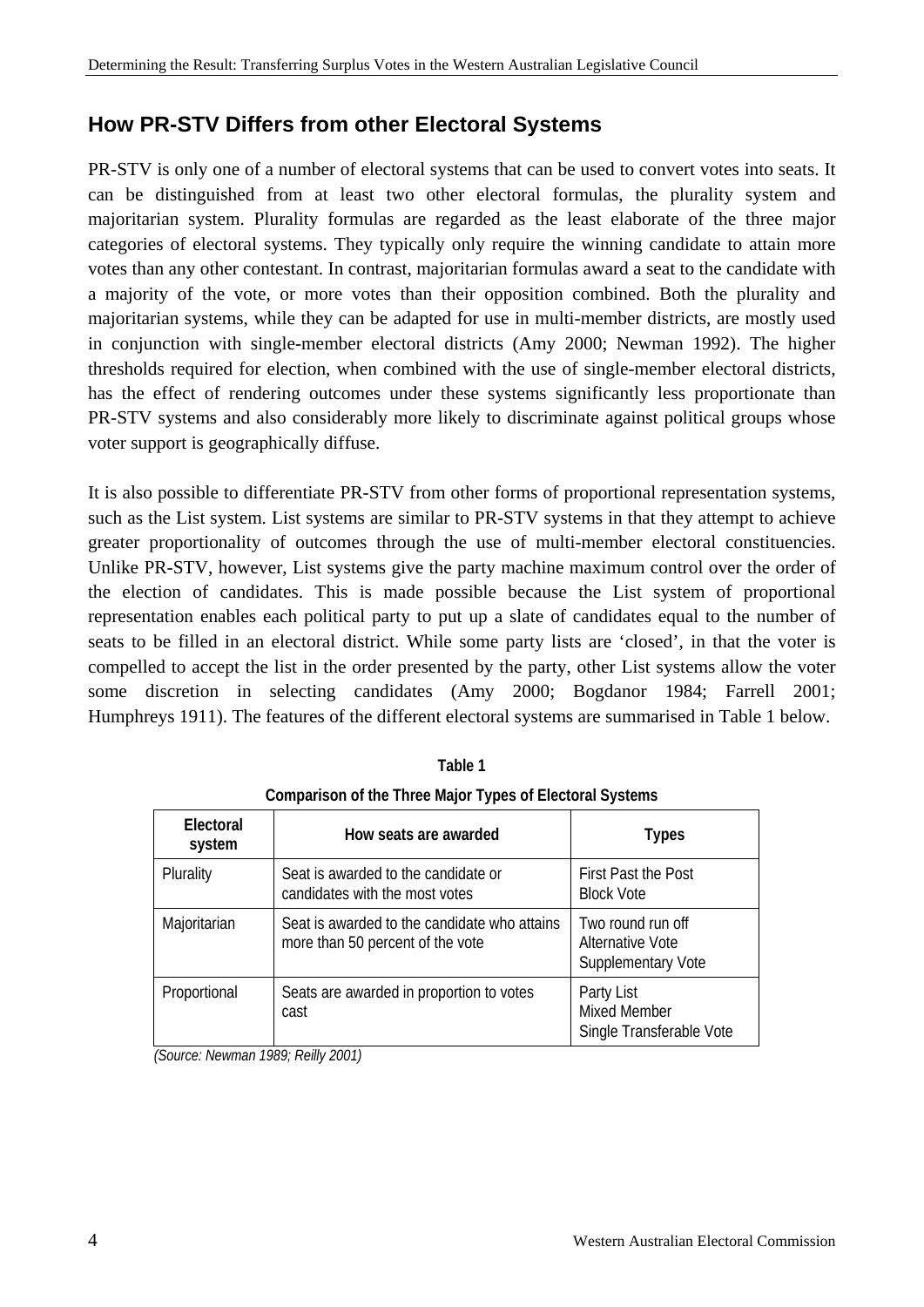# **PR-STV in Australia**

There are at least four characteristics that are common to those jurisdictions which use PR-STV in Australia:

- 1. The organisation of the electorate into multi-member rather than single-member electoral districts.
- 2. The use of the Droop formula to calculate the quota for election.
- 3. The option for voters to select more than one candidate when casting their vote.
- 4. Compulsory voting for all persons over the age of 18 years.

There are, however, substantial differences in the models of PR-STV adopted by various Australian parliaments. The application of PR-STV in Australia provides a good example of the diversity that can be found within the family of PR-STV systems. While some variations are superficial, such as the name used in various jurisdictions to describe their particular form of PR-STV, other differences between the systems are more significant<sup>[3](#page-11-0)</sup>. The major areas of divergence in Australia exist in relation to where PR-STV is used, district magnitude, ballot structure, ballot design, the methods of filling casual vacancies and the formula used to transfer surplus votes. A summary of the differences can be found in Appendix 2.

# **Where PR-STV is used**

Where PR-STV has been adopted in Australia, there are variations as to which chambers use it for electing representatives. PR-STV is most commonly used for the election of upper houses. One of the major reasons for this is the belief that the stress on the principles of proportionality and the representation of smaller parties makes PR-STV less appropriate for use in lower houses where government is formed, because it militates against the formation of stable governing majorities. PR-STV is presently used in the Commonwealth Senate, the Western Australian Legislative Council, the South Australian Legislative Council and the New South Wales Legislative Council. However, two Australian jurisdictions have rejected the view that PR-STV is suitable only for electing members to upper house chambers. Both the Australian Capital Territory and Tasmania employ PR-STV for elections of the lower house. Their experience with PR-STV shows that, contrary to popular belief, the use of this electoral formula does not necessarily preclude government majorities in parliament.

<span id="page-11-0"></span> $\overline{a}$ In Australia, PR-STV assumes a variety of different names. The Commonwealth refers to this electoral formula as the 'Senate System', whereas in Western Australia it is known as 'Proportional Representation'. In Tasmania it is referred to as the 'Hare-Clark System', while the South Australians have labelled it 'Modified Hare-Clark'. In contrast, in New South Wales it is known as 'Optional Preferential Proportional Representation' (Electoral Council of Australia 2001).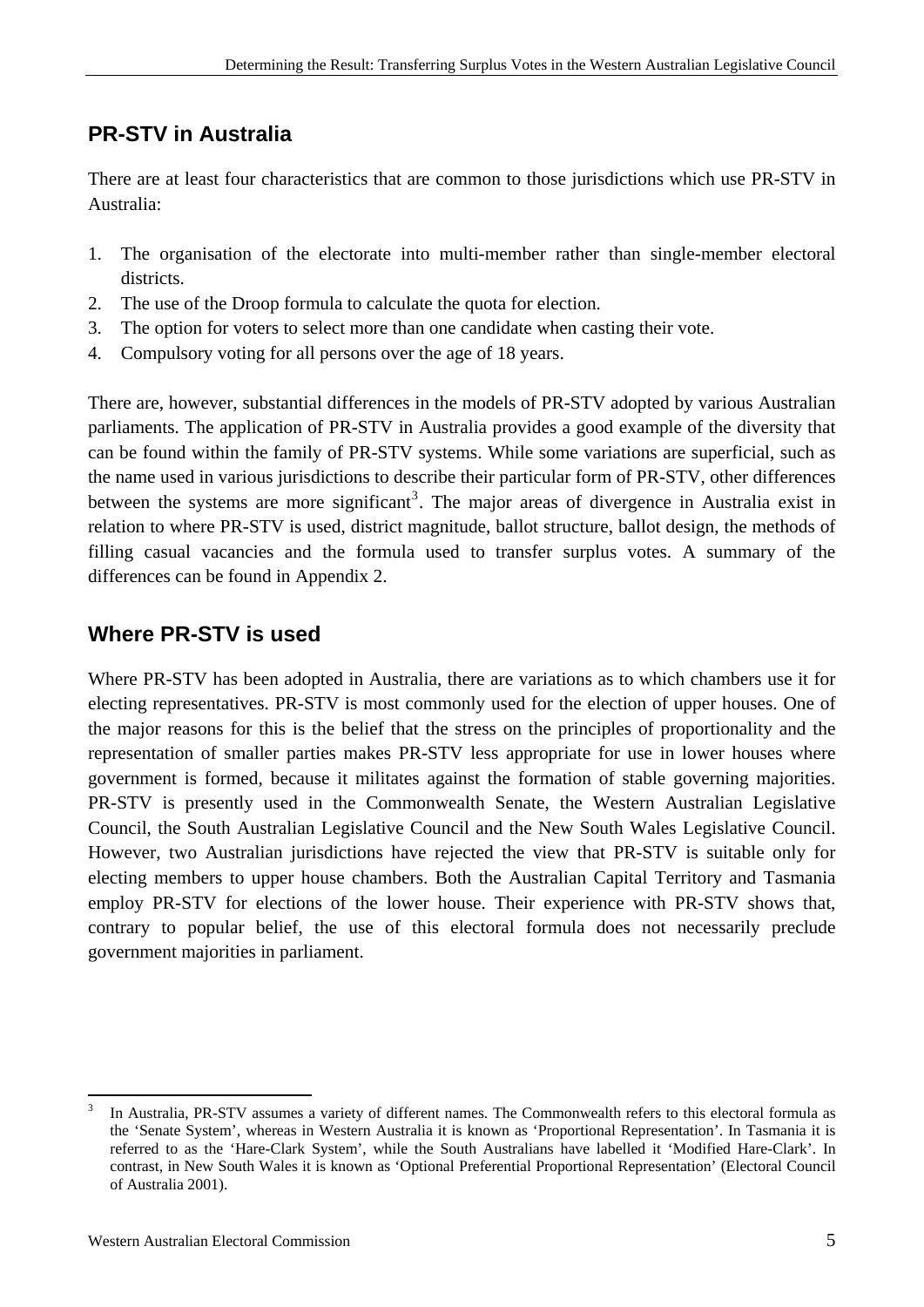## **District Magnitude**

There are variations in district magnitudes, or the number of seats assigned to any given electoral region, where PR-STV is used in Australia. District magnitude is one of the most important determinates of proportionality at elections. As shown in Table 2, as the number of candidates to be returned in a district rises, the thresholds required for election decrease, and in doing so there is greater proportionality of outcomes (Rae 1971).

| THESHOLDS OF INCORDENTIALION FOR THE SHIGHT TRANSICRADIC VOLC |                                                        |  |
|---------------------------------------------------------------|--------------------------------------------------------|--|
| <b>Number of Members</b><br>to be Elected                     | Minimum Percentage of Votes Required<br>to Gain a Seat |  |
| 2                                                             | 33.33%                                                 |  |
| 3                                                             | 25.00%                                                 |  |
| 4                                                             | 20.00%                                                 |  |
| 5                                                             | 16.67%                                                 |  |
| 6                                                             | 14.29%                                                 |  |
|                                                               | 12.50%                                                 |  |
| 8                                                             | 11.11%                                                 |  |
| 9                                                             | 10.00%                                                 |  |

| Table 2                                                       |
|---------------------------------------------------------------|
| Thresholds of Representation for the Single Transferable Vote |

Two of the states that use PR-STV, South Australia and New South Wales, elect members on a state-wide basis<sup>[4](#page-12-0)</sup>. This means that the entire state forms a single constituency for the purpose of electing members to the upper house. Western Australia, the Commonwealth Senate, Tasmania and the Australian Capital Territory, however, do not favour this arrangement. These jurisdictions divide the electorate into various regions which elect a number of members each, usually more than three representatives<sup>[5](#page-12-1)</sup>. The decision to opt for smaller district magnitudes is more often than not a compromise between those groups keen to ensure the diverse representation of political views within parliament and those who believe that it is important that elected representatives retain some connection to a specific geographic area (COG, *Report No. 1*, 1995). The differences in district magnitude and its effect on the threshold needed to win a seat in those jurisdictions which use PR-STV in Australia is highlighted in Table 3.

*<sup>(</sup>Source: Commission on Government, Report No.1, 1995)*

 $\overline{a}$ 4 It should be noted that in both New South Wales and South Australia, only half the members in the Legislative Council face election at any given time.

<span id="page-12-1"></span><span id="page-12-0"></span>The exceptions to this are the Australian Capital Territory and Northern Territory, where only two representatives are elected for Senate elections.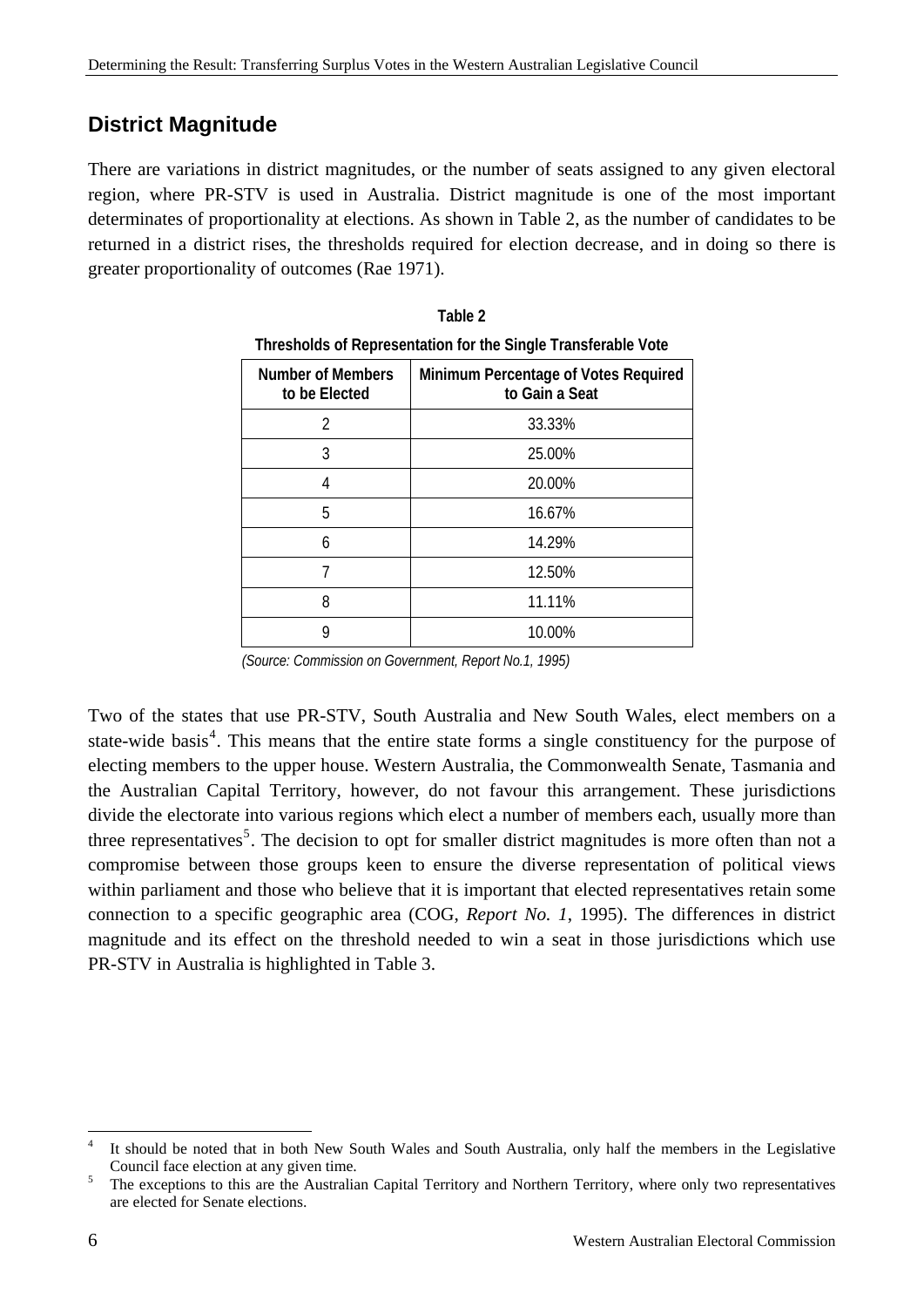#### **Table 3**

| Percentage of the Vote Required to Gain Election in those Jurisdictions which |
|-------------------------------------------------------------------------------|
| Use PR-STV systems in Australia                                               |

| Commonwealth<br>Normal Half Senate | 6 members are returned from each of the 6 States with candidates<br>requiring approximately 14.28% of the vote to gain election    |  |
|------------------------------------|------------------------------------------------------------------------------------------------------------------------------------|--|
| Election                           | 1 member is returned from each of the 2 territories with candidates<br>requiring approximately 33.33% of the vote to gain election |  |
| New South Wales                    | 21 members are returned on a state-wide basis, with candidates<br>requiring approximately 4.5% of the vote to gain election        |  |
| Western Australia                  | 4 regions return 5 members with candidates requiring approximately<br>16.67% of the vote to gain election                          |  |
|                                    | 2 regions return 7 members with candidates requiring approximately<br>12.5% of the vote to gain election                           |  |
| South Australia                    | 11 members are returned on a state-wide basis with candidates<br>requiring approximately 8.33% of the vote to gain election        |  |
| Tasmania                           | 5 regions each returning 5 members with candidates requiring<br>approximately 16.67% of the vote to gain election                  |  |
| Australian Capital<br>Territory    | 2 electorates returning 5 members with candidates requiring<br>approximately 16.67% of the vote to gain election                   |  |
|                                    | 1 electorate which returns 7 members with candidates requiring<br>approximately 12.5% of the vote to gain election                 |  |

<sup>(</sup>*Source: Western Australian Electoral Commission; South Australian State Electoral Office; New South Wales State Electoral Office; Australian Capital Territory Electoral Commission; Tasmanian Electoral Office; Australian Electoral Commission*)

## **Ballot Structure**

There are significant differences in the requirements for voting in Australia. For elections of the Senate, the Western Australian Legislative Council and the South Australian Legislative Council, voters must allocate a rank order of preferences for every candidate listed on the ballot paper. The failure to place a consecutive number alongside the name of every candidate that appears on the ballot paper puts the voter at risk of casting an informal vote.

The rules for casting a vote in Tasmania, the Australian Capital Territory and New South Wales are different. Voters are not compelled to allocate a preference for every candidate but are only obliged to vote for as many candidates as there are vacancies to be filled. This means that if there are five seats to be filled then the voter must assign a sequential preference for at least five candidates in order to cast a valid vote.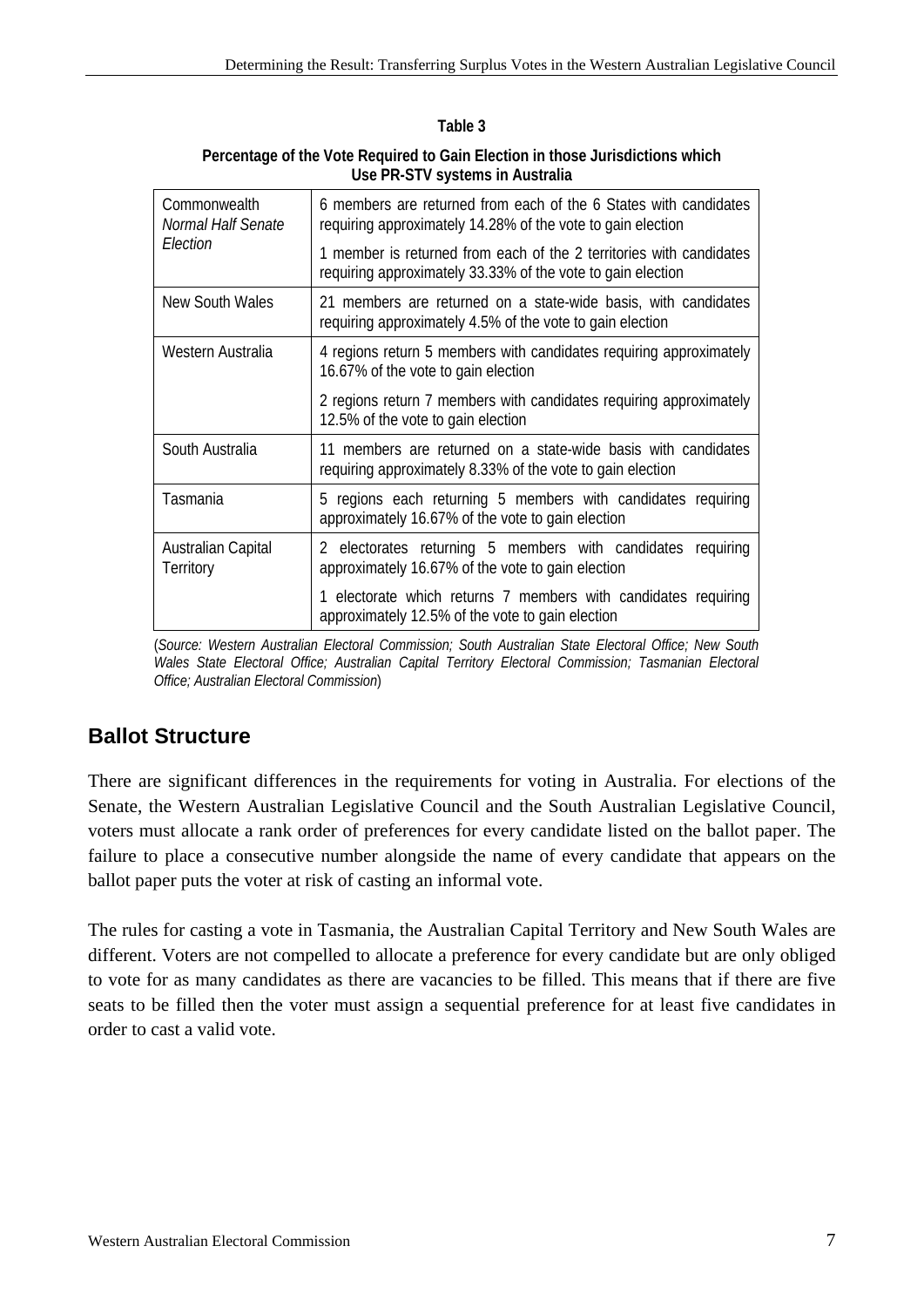## **Ballot Design**

There are significant variations in the format and design of the ballot paper across those jurisdictions that use PR-STV. In Western Australia, South Australia, New South Wales and the Senate, the option exists for the voter to surrender the rank ordering of the candidates listed on the ballot paper to the party to whom they intend to allocate their first preference vote. The voter can choose to indicate a rank order for every candidate or alternatively place a number 1 in the box alongside the political party or group they wish to vote for. The preferences of electors who choose to vote 'above the line', as it is known colloquially, are then distributed according to the preference schedule of the party or group.

The Tasmanian and Australian Capital Territory parliaments have rejected the 'above the line' voting option at elections on the basis that it reduces the discretion and independence of the elector to cast a vote according to his or her conscience. The commitment of both jurisdictions to attenuate the influence of political parties over the election of candidates is highlighted by the use of a device known as the 'Robson rotation'. The 'Robson rotation' ensures that the listing of candidates belonging to a party grouping varies on ballot papers. This also equalises the effect of donkey voting—when the voter simply allocates preferences from the top to the bottom of the list—such that no single candidate is advantaged by appearing in the number one position on the ballot paper.

## **Methods for Filling Casual Vacancies**

There are a variety of methods used to fill casual vacancies where PR-STV is used in Australia. The Australian Capital Territory, Western Australia and Tasmania fill a casual vacancy by conducting a recount of the votes cast at the previous general election. There are slight variations, however, if there is no contestant from the same party as the vacating member who is prepared to contest the vacancy. The Western Australian and Tasmanian solution to this problem is to hold a by-election, whereas the Australian Capital Territory responds to this eventuality by requiring the parliament to appoint a person from the same party as the vacating member.

In the Senate, South Australia and New South Wales there is no recount of the vote in the event of a vacancy occurring, such as by the death or resignation of a sitting member between general elections. A replacement candidate is normally selected by the relevant state or territory parliament. It is usually the case that parliament will be constrained in its choice of which candidate is permitted to fill the vacancy owing to the convention that the candidate should be a member of the same political party as the vacating member.

# **Transferring Surplus Votes**

The formulas used to transfer the surplus votes of candidates elected as a result of a transfer of votes from other elected and excluded candidates vary across Australia. The Senate, Western Australia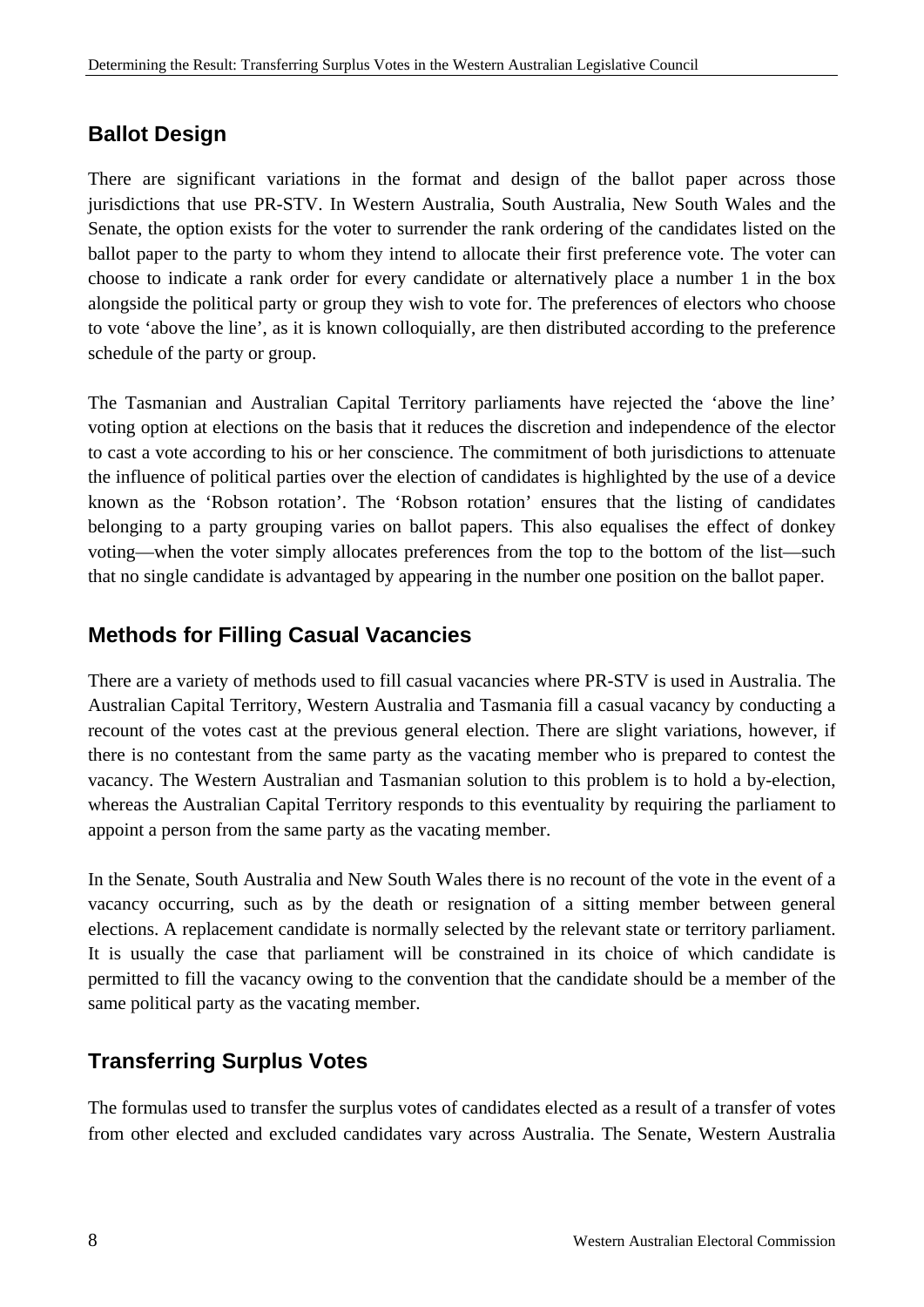and South Australia use a method known as the Inclusive Gregory method $<sup>6</sup>$  $<sup>6</sup>$  $<sup>6</sup>$ . This method requires</sup> that all ballot papers received by an elected candidate are transferred to continuing candidates. In the Australian Capital Territory and Tasmania, only those ballot papers that gave immediate rise to an elected candidate's surplus are considered eligible for transfer. This method is referred to as the Gregory method. In New South Wales, only the last parcel of ballot papers that were credited to a candidate at the point that he or she was elected are transferred to continuing candidates<sup>[7](#page-15-1)</sup>. However, the ballot papers that are selected for reassignment are chosen at random, a practice which does not occur in either the Inclusive Gregory or Gregory methods. This procedure is known as Random Selection (Electoral Council of Australia: 2001).

The variations that exist in the methods to transfer the surplus votes of an elected candidate are possibly the most technical and complex aspects of PR-STV systems. It is also true that formulas to distribute surplus votes have the ability to impact on electoral outcomes. Despite this, there is surprisingly little discussion in the academic literature on the nature and effects that the various methods can have on the selection of winners and losers at an election. The next section of this paper attempts to redress this by tracing the evolution of methods to transfer surplus votes, with particular reference to the Australian experience.

<span id="page-15-0"></span> $\overline{a}$ 6 The terms the 'Inclusive Gregory' method and the 'Weighted Inclusive' method were coined originally by Farrell and McAllister (Farrell & McAllister 2002)

<span id="page-15-1"></span>It is likely that there will be slight variations in the application of the Random Selection method in those jurisdictions which use this system for transferring surplus ballot papers of elected candidates. An example of this is the conduct of the count for Legislative Council elections in New South Wales. There are at least two formulas used to distribute the surplus ballot papers of candidates who have been elected as a consequence of a transfer of ballot papers from other candidates. On those occasions where a candidate has been elected following a transfer of ballot papers from a candidate or candidates who have been elected on first preference votes, the transfer value is calculated by dividing the elected candidate's surplus by those votes transferred to that candidate. Both the elected candidate's first preference votes as well as any exhausted ballot papers are not considered when determining the number of surplus ballot papers for transfer. However, if a candidate is elected with a surplus of votes as a result of a transfer of ballot papers from other elected and excluded candidates, the formula which is used to determine how many ballot papers are transferred is different. In these cases, the surplus of the elected candidate is divided by the last parcel of ballot papers received by that candidate at the point at which he or she was elected, minus any exhausted ballot papers (*New South Wales Constitution Act 1902*).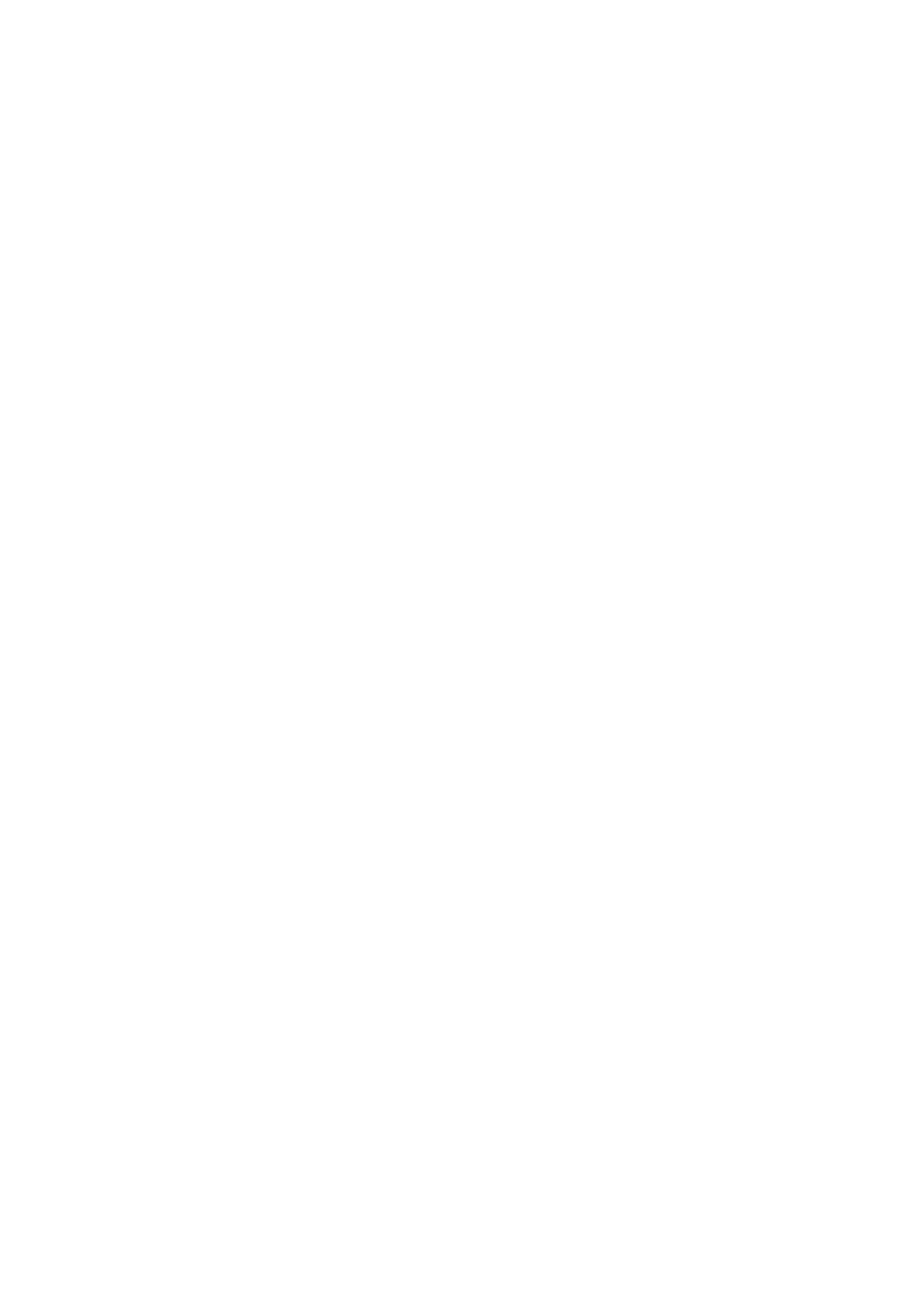# **CHAPTER TWO**

## <span id="page-17-0"></span>**PROPORTIONAL REPRESENTATION (SINGLE TRANSFERABLE VOTE) AND THE PROBLEMS OF TRANSFERRING VOTES**

Proportional representation using the single transferable vote (PR-STV) has at various times enjoyed the endorsement of advocates such as the political philosopher John Stuart Mill (1806- 1873), as well as a number of academics writing about electoral systems at the beginning of the 21st century (Farrell 2001). Despite the support PR-STV receives in quarters of the academic community, its use is largely confined to only three national systems—Australia, Malta and Northern Ireland. This contrasts with the popularity of the List system, which is favoured by 80 percent of countries that presently elect their legislatures using proportional representation (Farrell 2001).

One reason that explains the reluctance of decision-makers to use PR-STV is due to concerns about the elaborate nature of its vote counting rules<sup>[8](#page-17-0)</sup>. The vote counting procedures of PR-STV are often criticised for being unnecessarily complex and difficult for the average voter to understand. Proponents of PR-STV have attempted to address this by attempting to improve the accuracy and fairness of vote counting rules. Much of this effort has been concentrated on refining the mechanisms for transferring votes to continuing candidates as contestants are either elected or eliminated from the count. This section traces the evolution of methods used to transfer votes using PR-STV.

# **The Problems of Transferring Votes**

The concept of the 'transferability' of the elector's vote, which is at the heart of the PR-STV system, gives rise to a situation where there are at least five different ways in which a candidate can be elected:

- 1. elected with an exact number of first preference votes
- 2. elected with a surplus of first preference votes
- 3. elected with a combination of first preference votes and vote transfers from a previously elected candidate
- 4. elected with a combination of first preference votes and votes from excluded candidates
- 5. elected with a combination of first preference votes and vote transfers from previously elected candidates and excluded candidates.

It is extremely unlikely that any of the elected candidates at an election will attain an exact quota of votes needed to win a seat. The distribution of votes between candidates is inevitably uneven with some contestants attracting more votes than are required to gain election and other contestants

 $\overline{a}$ 8 It is also true that political parties are typically averse to this type of electoral system because it places control of the election process in the hands of the voter. List-PR systems developed, therefore, as a compromise between those wanting greater proportionality in electoral outcomes and those favouring greater control by party machines (Farrell 2001).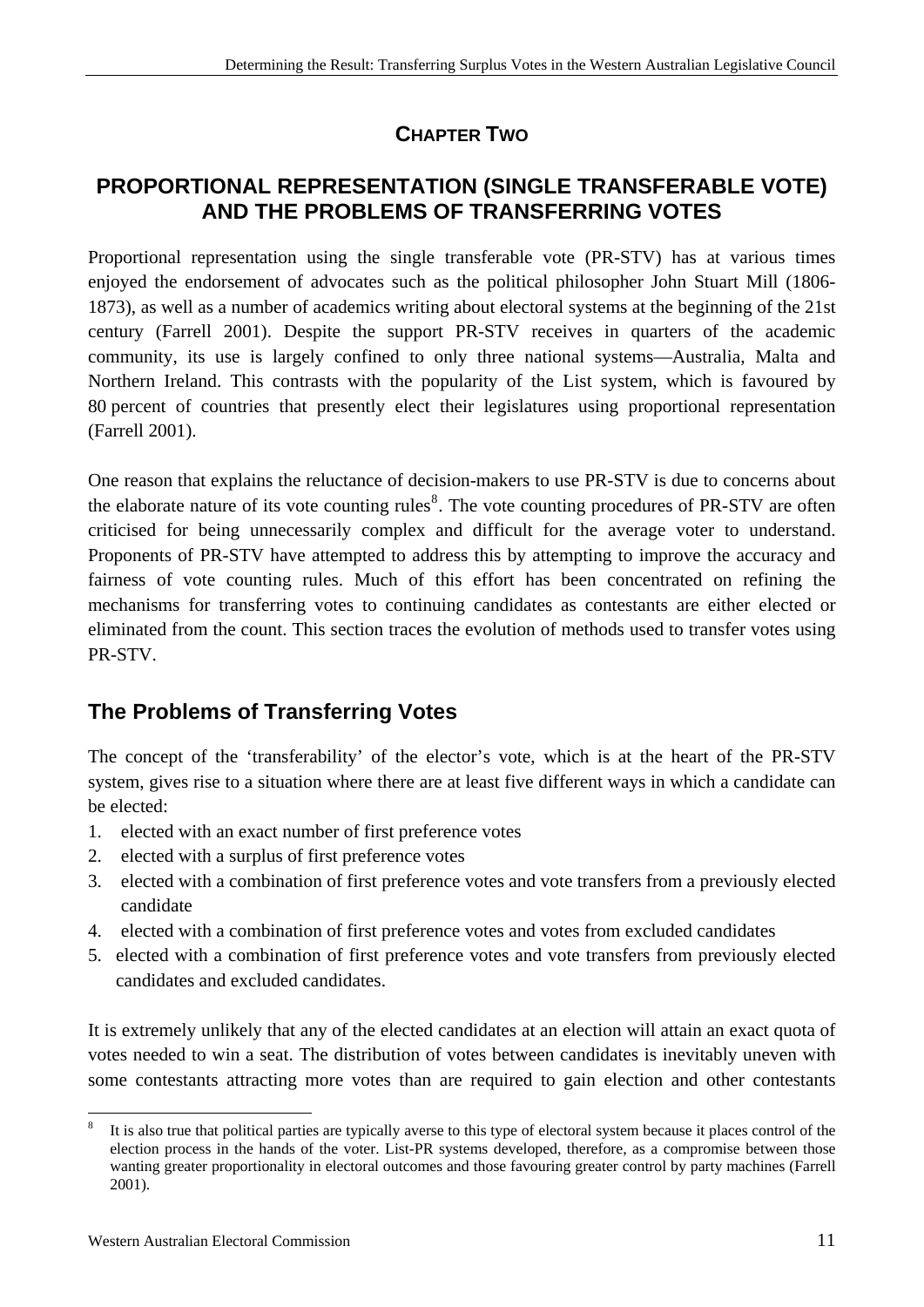<span id="page-18-0"></span>obtaining too few. This tendency is amplified when there are a large number of candidates contesting an election, as typically occurs under PR-STV systems owing to lower electoral thresholds. The more contestants that have nominated for the election, the greater the likely effects of vote dispersion and the more vote transfers that will need to be performed to finalise the results (Krebs 1998, 927). This has necessitated the development of rules to count votes to ensure that all vacancies are eventually filled.

Many of the rules that have been devised to count votes are standard features in the jurisdictions which use PR-STV. For example, it is accepted practice that the surplus votes of an elected candidate should always be distributed ahead of those of low-scoring candidates. There is also agreement that when distributing the first preference votes of an excluded candidate, the count should behave as if that contestant had never existed. This typically means that the first preference votes of a candidate eliminated from the count are transferred at full value, or 1.00.

There are, however, differences of opinion about the procedures that should govern the transfer of other types of votes. This problem is particularly manifest in relation to the transfer of surplus ballot papers of a candidate elected as a result of a transfer of votes from other elected candidates or excluded contestants. Variations and disagreements exist as to which parcels of votes should be transferred and what value should be assigned to them.

The first recognised method for dealing with the issue of surplus votes was devised by Thomas Hare, one of the men credited with the invention of PR-STV. Hare originally proposed that all of the ballot papers which immediately gave rise to an elected candidate's surplus should be passed on to the next available preference. That is, at the point at which a candidate attains a quota, any further counting of first preferences for this contestant should cease and the remaining surplus votes checked for their second and subsequent preferences and reassigned to the relevant continuing candidate or candidates (Hoag & Hallet 1926; Humphreys 1911: 140-141).

Hare's method was soon discredited on the basis that it injected an unacceptably high element of chance and uncertainty to election outcomes. Depending on the order in which votes were counted, this would determine which ballot papers made up the elected candidate's quota and which would be transferred to continuing candidates. It became clear that this method could quite easily produce a different set of election results when applied to different ballot papers. Moreover, the propensity for differential election results was likely to be significantly increased in small elections where the contest was close and a recount was required (Hoag & Hallet 1926; Humphreys 1911: 140-141).

Although some proponents regarded the element of chance in Hare's original method to be negligible, particularly in the case of large elections<sup>[9](#page-18-0)</sup>, a new system was devised in order to reduce the propensity for error when transferring surplus votes. The resulting system, known as the proportionate method of Random Selection, sought to do this by guaranteeing that each unelected candidate marked as the voter's next preference received an exact proportionate share of the

 $\overline{a}$ 

<sup>9</sup> See Humphreys (1911) pages 336-342.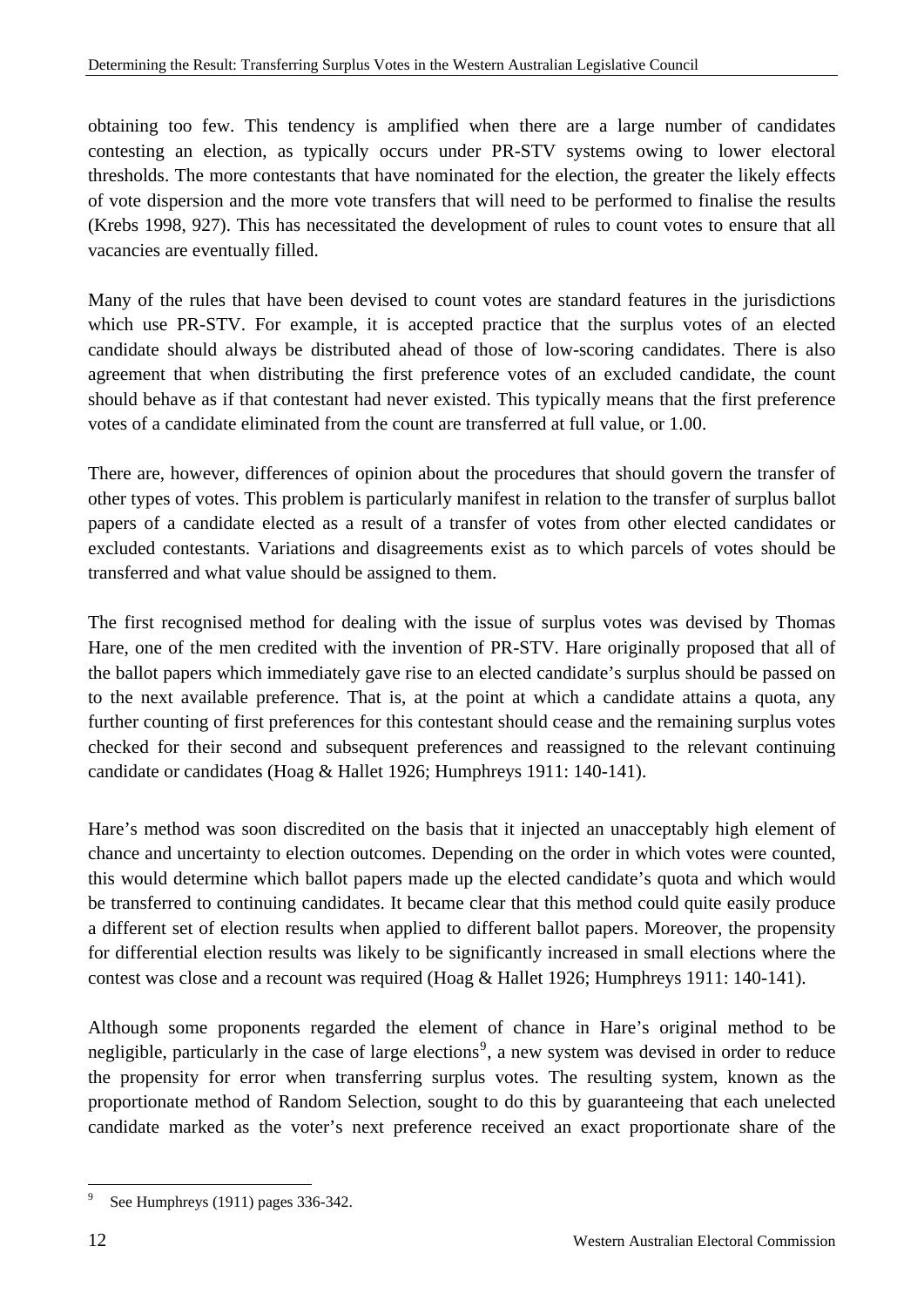<span id="page-19-0"></span>surplus. The relevant number of votes was then drawn at random from the elected candidate's ballot papers and transferred to the appropriate continuing candidates (Humphreys 1911: 142-143).

The Random Selection method was regarded as more accurate than Hare's original scheme and it was thought that in 'an election of any considerable size those rules get a very close approximation of the right values' (Hoag & Hallet 1926: 392). However, not everyone was convinced that the Random Selection method necessarily solved all of the problems identified in Hare's original proposal. Concerns were expressed that while the Random Selection method eliminated the element of chance the first time that surplus ballot papers were distributed, it was not, however, wholly removed if some of these ballot papers were used in subsequent transfers to other candidates (Hoag & Hallet 1926). Some scholars ventured that in a close election it was possible that ballot papers that had been chosen at random for transfer were only likely to be representative in relation to the candidate for whom the ballot papers had been initially selected. There was no guarantee that if the elected candidate was to attain a surplus that these same ballot papers would provide an accurate indication of the strength of support for those candidates remaining in the count. This could prove problematic in a recount as the process of repeatedly taking fresh samples of votes could potentially lead to a different outcome each time (Lakeman 1974).

In 1880, an Australian mathematician by the name of J B Gregory devised a solution to the problem of the random selection of ballot papers. Gregory suggested that whenever it was necessary to transfer surplus votes, all of the elected candidate's papers should be transferred but at a reduced value. Gregory proposed that this could be achieved by dividing the elected candidate's surplus by the total number of votes received by that candidate. The resulting figure, known as the transfer value, is then multiplied by the second choices listed on the elected candidate's ballot papers. In this way, all of the successful candidate's votes are transferred, rather than a random selection of his or her ballot papers, at a reduced value rather than at full value. This system was subsequently labelled the 'Gregory' method<sup>[10](#page-19-0)</sup> (Hoag & Hallett 1926; Homeshaw 2001; Humphreys 1911).

Although the Gregory method represented a refinement of the Hare and Random Selection models, some aspects of these earlier systems were retained. One particular practice that was continued was where a candidate was elected as a result of a transfer of ballot papers from other elected or excluded contestants, only the last parcel of votes which was received by the winning candidate was considered eligible for reassignment $11$ .

The decision to transfer only those ballot papers thought responsible for the successful candidate's surplus was largely a response to practical considerations. The constraints of traditional hand counting methods made it expedient to only include the last parcel of papers where there were many ballot papers that needed to be re-examined for subsequent preferences. Not only did this make it quicker to perform the count, because it significantly reduced the number of ballot papers that

 $\overline{a}$ <sup>10</sup> The Gregory method was first used in Australia following its incorporation in elections for the Tasmanian Legislative Assembly in 1907 (Newman 1992; Homeshaw 2001).<br><sup>11</sup> In the case of the Random Selection method, when there is a secondary surplus the only papers selected for transfer

are those last filed in the sorting process and the same proportion of the ballot available for each continuing candidate is taken for transfer (Hoag & Hallet 1926; Humphreys 1911).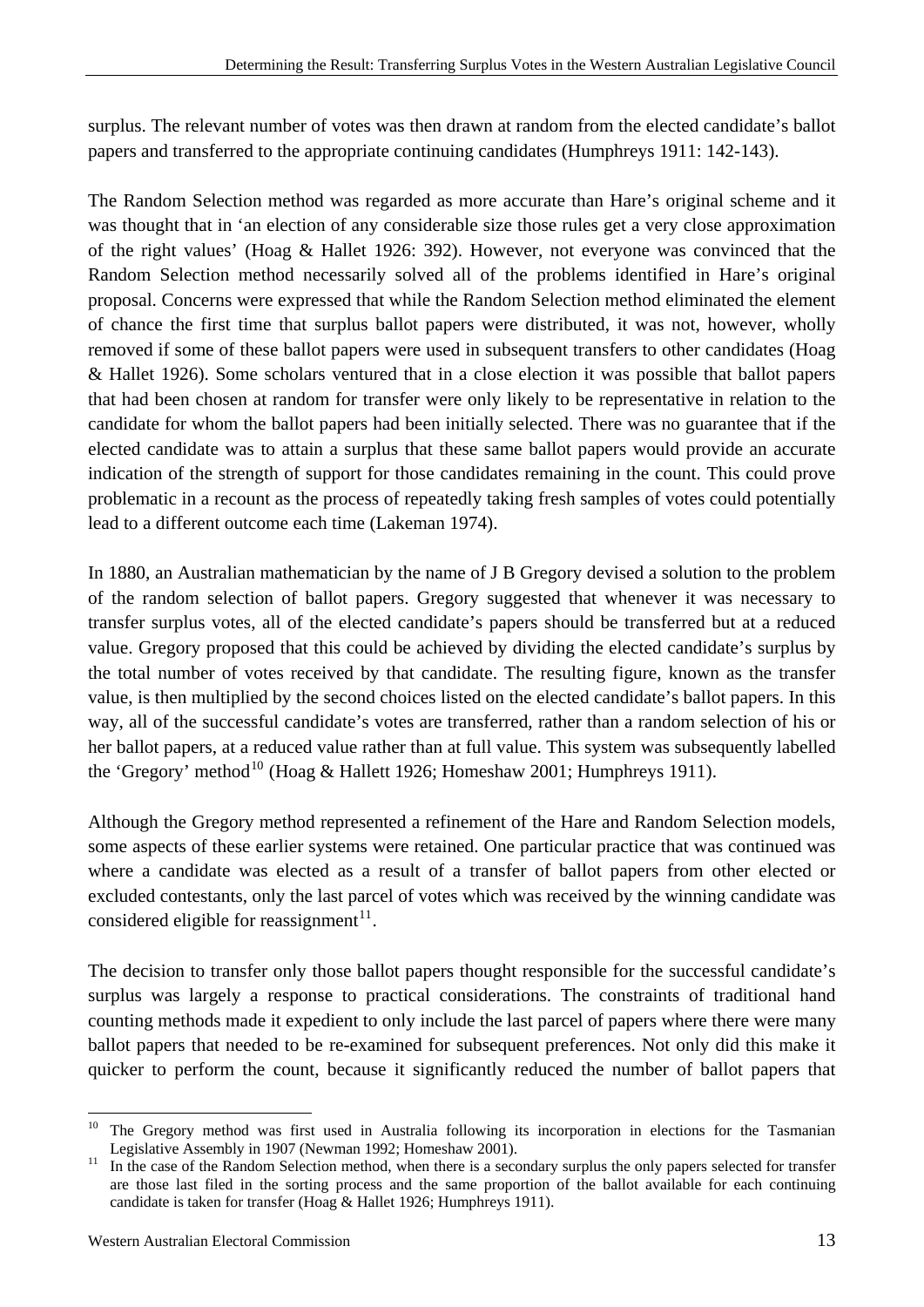<span id="page-20-0"></span>needed to be checked for later preferences, but it was also advantageous if a recount was required (Todd & Hill 1999).

There was also a philosophical basis for only including the last parcel of ballot papers when transferring the surplus ballots of an elected candidate. Leslie Sykes suggests that one of the reasons for not considering all the votes of a candidate elected with a surplus was the belief that these original votes had exhausted their value and should not be used in any subsequent transfer of votes (Sykes 1990). This view has been rejected in some academic circles on the basis that it presupposes that the voter seeks only to contribute to the election of one candidate<sup>[12](#page-20-0)</sup>. Some scholars argue that such logic has the effect of imbuing those votes last credited to a winning candidate with a special significance only because they had the good fortune of being added to the votes an elected candidate had previously received at the point he or she was elected (Sykes 1990).

In Australia, this emerged as an issue at the  $1974$  Commonwealth Senate election<sup>[13](#page-20-0)</sup>. At this time, Senate elections were conducted using the Random Selection method. It was claimed by the Australian Labor Party (ALP) that the failure of the electoral rules to specify that a winning candidate's first preference votes should be included in a transfer of surplus votes resulted in the party losing a seat to the Liberal Party. Labor's position was later given credibility when Australian academic, Alastair Fischer, published several research papers supporting the ALP's claim that the practice of only transferring the last parcel of ballot papers credited to an elected candidate had cost the party a seat in the Senate on this occasion (Fischer 1981). Fischer's research concluded that the decision not to consider all the ballot papers of an elected candidate when transferring surpluses was 'a negation' of proportional representation and did not 'keep faith with those voters who presently vote for a second party in a party list in the mistaken belief that their preferences have some weight' (Fischer 1981: 60).

 $\overline{a}$ 

 $12$  In 1991, the Plant Committee, set up by the Labour Party in Britain to examine voting systems, argued that it was arbitrary to only consider the last parcel of votes and that the 'most thorough and no doubt most fair method is to look at the second preferences of all votes' (quoted in the *Jenkins Report* 1998: 74).

<sup>&</sup>lt;sup>13</sup> The particulars of this case are as follows. The number three on the Coalition's joint ticket in Queensland, Neville Bonner, was elected to the Senate. Bonner had attained an extraordinarily high number of first preference votes from people who did not necessarily follow his party's ticket. These votes were not transferred in keeping with the rule that the first preference votes of a candidate elected as a result of a transfer of preferences are not included when distributing surplus ballot papers. The result was that Malcolm Colston of the ALP failed to win the last seat. It was later claimed by Colston that had all votes of the elected candidate been transferred then he would have won the final Senate seat 'by over 10,000 votes instead of losing by 4,911' (Colston 1975: 109).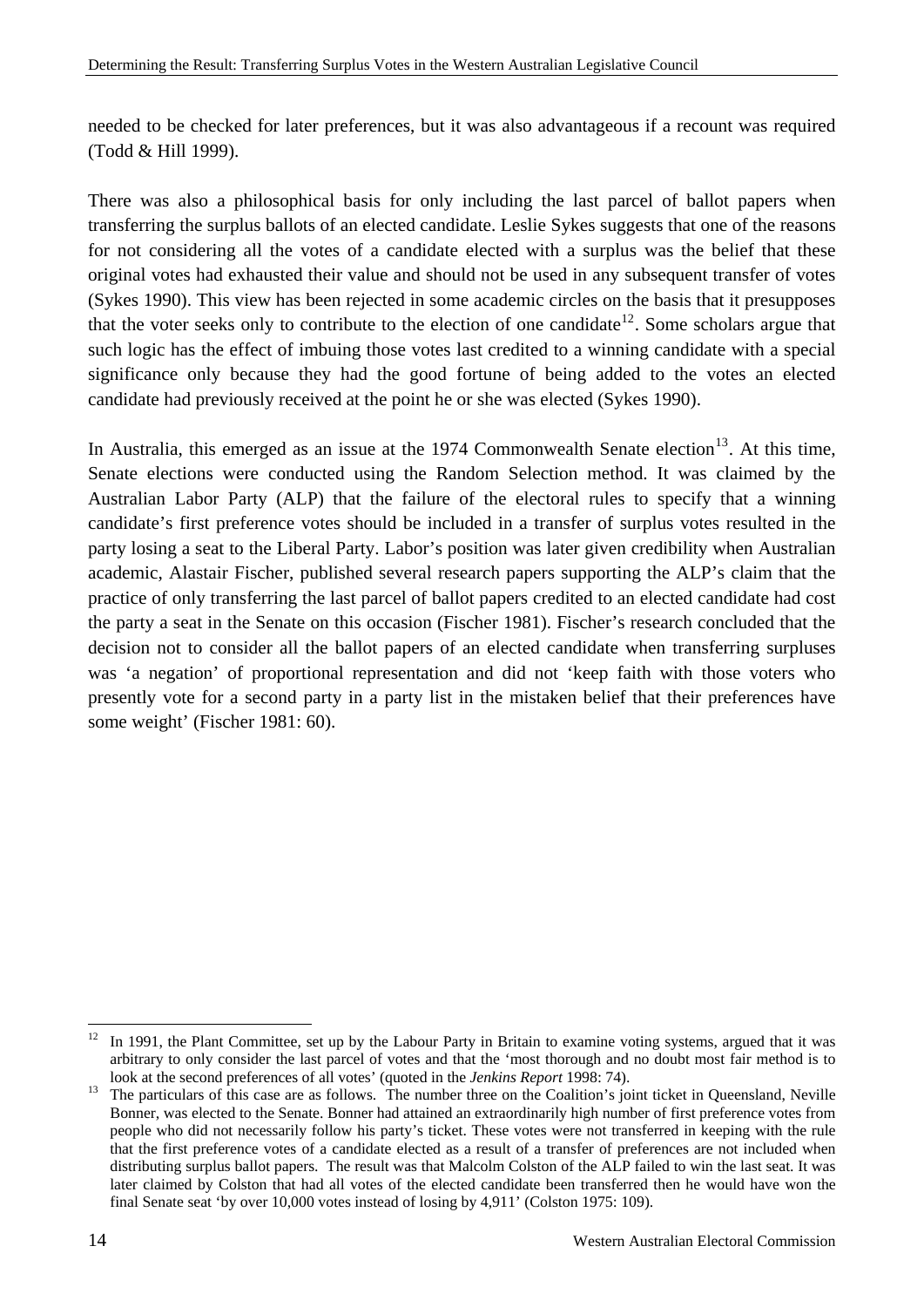<span id="page-21-0"></span>When the ALP won national office in 1983 it was no surprise that the method for transferring surplus votes, along with the Random Selection system, was investigated officially by the Joint Standing Committee on Electoral Reform (JSCER), which was reviewing the Commonwealth electoral system. The first report handed down by the JSCER took the view that the failure to not account for all of an elected candidate's votes when transferring his or her surplus was a 'defect' in the system (JSCER 1983: 58). In light of the concerns raised in the JSCER report<sup>[14](#page-21-0)</sup>, it was recommended that 'when transferring excess votes, all of the votes for a candidate be counted, including his number one votes, not only those ballots transferred to him' from other elected and excluded contestants (JSCER 1983: 65).

The new system subsequently adopted on the recommendation of the JSCER was a modified variant of the Gregory method. The new method, while retaining most of the fundamental principles of the Gregory system, included the refinement that all of an elected candidate's preferences must be considered when calculating transfer values. The system, dubbed the 'Inclusive Gregory' system, came into effect for Senate elections in 1984. Within a year of the implementation of the Inclusive Gregory system for Commonwealth upper house elections, the same formula was adopted by the South Australian Parliament for the Legislative Council (South Australian Electoral Office 2002). Two years later, Western Australia adopted the same method for use at Legislative Council elections.

Despite the willingness of three Australian parliaments to adopt the Inclusive Gregory system, there were significant criticisms expressed of the new procedure. It was the Proportional Representation Society of Australia that first raised concerns about the system in a submission made to the JSCER, which had been appointed to review the operation of the 1983/84 amendments to the Commonwealth's electoral legislation. The Proportional Representation Society's submission, among other things, expressed concern that the equal weighting in the distribution of surpluses was 'defective' and could cause a situation where some transfer values might rise, rather than decrease, in value. The Proportional Representation Society argued that this would give unfair advantage to some voters (JSCER 1986: 133).

The Proportional Representation Society proposed that a solution to this problem was to weight the transfer values of those ballot papers received under an existing transfer value in a previous count. However, the Australian Electoral Commission (AEC) responded to the Proportional Representation Society's scheme, known as the Weighted Inclusive system, by saying that this model was more complicated than any of the other methods presently in use. In particular, the AEC argued that the modification would impose an additional arithmetical burden as well as increase the number of counts required to undertake subsequent exclusions. The Australian Electoral Commissioner concluded by saying that the Proportional Representation Society's proposal would increase the time required to conclude the scrutiny and thus to obtain the final result. The JSCER

 $14$ Within the Commonwealth Parliament, the concern was raised that rules that permit only the last parcel of ballot papers to be included in the transfer of an elected candidate's surplus were unfair and would encourage political parties to behave dishonestly. It was suggested that this anomaly created an incentive for the major parties to not rank those candidates likely to enjoy broad public support in the number one position on the party's ticket in a bid to frustrate the wishes of those voters who might not ordinarily vote for the party this candidate represents (*CPD,*  Senate 29 May 1984, 2344).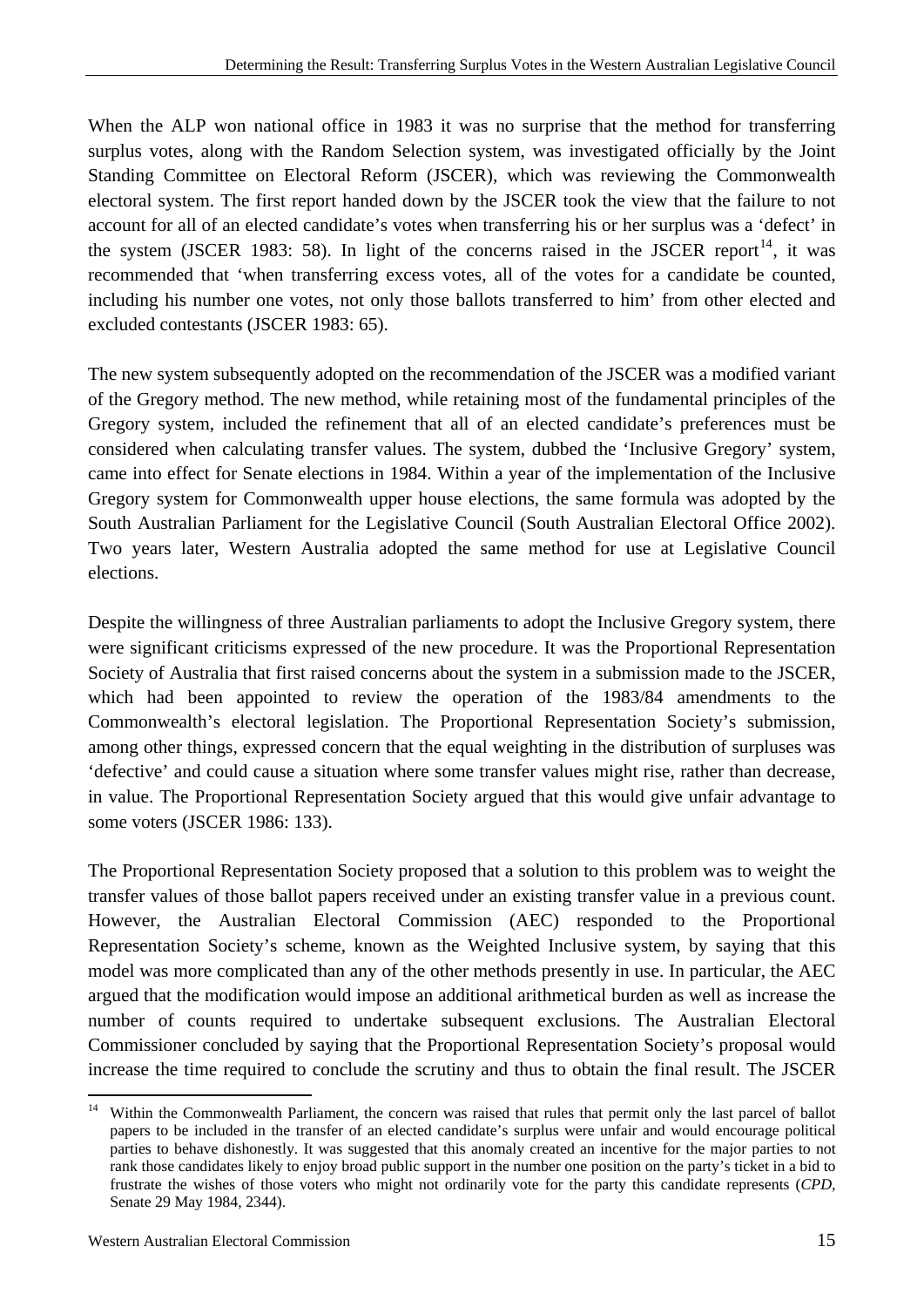<span id="page-22-0"></span>concurred with the position of the AEC with the result that the Proportional Representation Society's proposed modification to the formula of the Inclusive Gregory method was not adopted (JSCER 1986).

Many of the concerns that were voiced in the mid to late 1980s about the Weighted Inclusive method no longer strictly apply. The widespread use of computers has meant that it is now possible to perform multiple and complex calculations easily. However, computers are being put to uses other than merely streamlining traditional hand counting processes. Computer technology is proving amenable to the development of new methods to count votes and transfer the surplus ballot papers of elected candidates. The objective is to increase the accuracy of election outcomes by reducing the number of arbitrary decisions that are made to expedite the counting of votes when using conventional hand counting systems. The most advanced of these new methods which is in use at the present time is the Meek system<sup>[15](#page-22-0)</sup>.

The Meek method was initially developed by British mathematician, Brian Meek, in 1969 and later refined by Douglas Woodall, Brian Wichmann and David Hill in 1987 (Hill & Todd undated; Lampp 2002). The Meek method seeks to address the fact that traditional hand counting methods do not transfer votes to candidates who have already reached a quota of votes necessary for election (Woodall 1994:11). Some scholars argue that the failure to distribute the preferences of the voter in exact order, particularly when the next available choice is an elected candidate 'entails questionable equality to have one's vote transferred' (Tideman  $\&$  Richardson 2000a). It is suggested that this practice can encourage some voters to engage in a particular form of tactical or insincere voting which allows them to increase the influence of their vote over the outcome. The strategy involves assigning a first preference vote for a candidate that is likely to be excluded early in the count. Because all initial surpluses will have been transferred when this candidate is eliminated, it means that the voter does not use their vote to elect candidates who do not need their help. This allows the voter to exert a greater influence over the election of the remaining candidates (Tideman & Richardson 2000a; Todd & Hill undated; Woodall 1994).

The Meek solution to this problem is to make it possible for an elected candidate to continue to receive votes from excluded and other elected candidates until all vacancies have been filled. This is achieved through the calculation of a retention fraction for every candidate such that when a candidate is elected he or she retains a fraction of every vote or part of every vote that is transferred to them.

 $\overline{a}$ In addition to the Meek system, there is the Warren method. The Warren method is regarded as being very similar in its objectives to the Meek method in that it seeks to make it possible to transfer the votes of excluded candidates to already elected candidates and then re-do the transfers of the elected candidate's surpluses. Whereas the Meek method uses 'retention values' to achieve this outcome, the Warren method employs the concept of 'candidate prices'. At this stage, the Warren method is regarded as highly experimental with some scholars, such as David Hill, concerned that there are still problems which need to be ironed out before the Warren method could be considered viable (Hill 1994). For more information on the Warren method see (Warren 1994; Tideman & Richardson 2000b).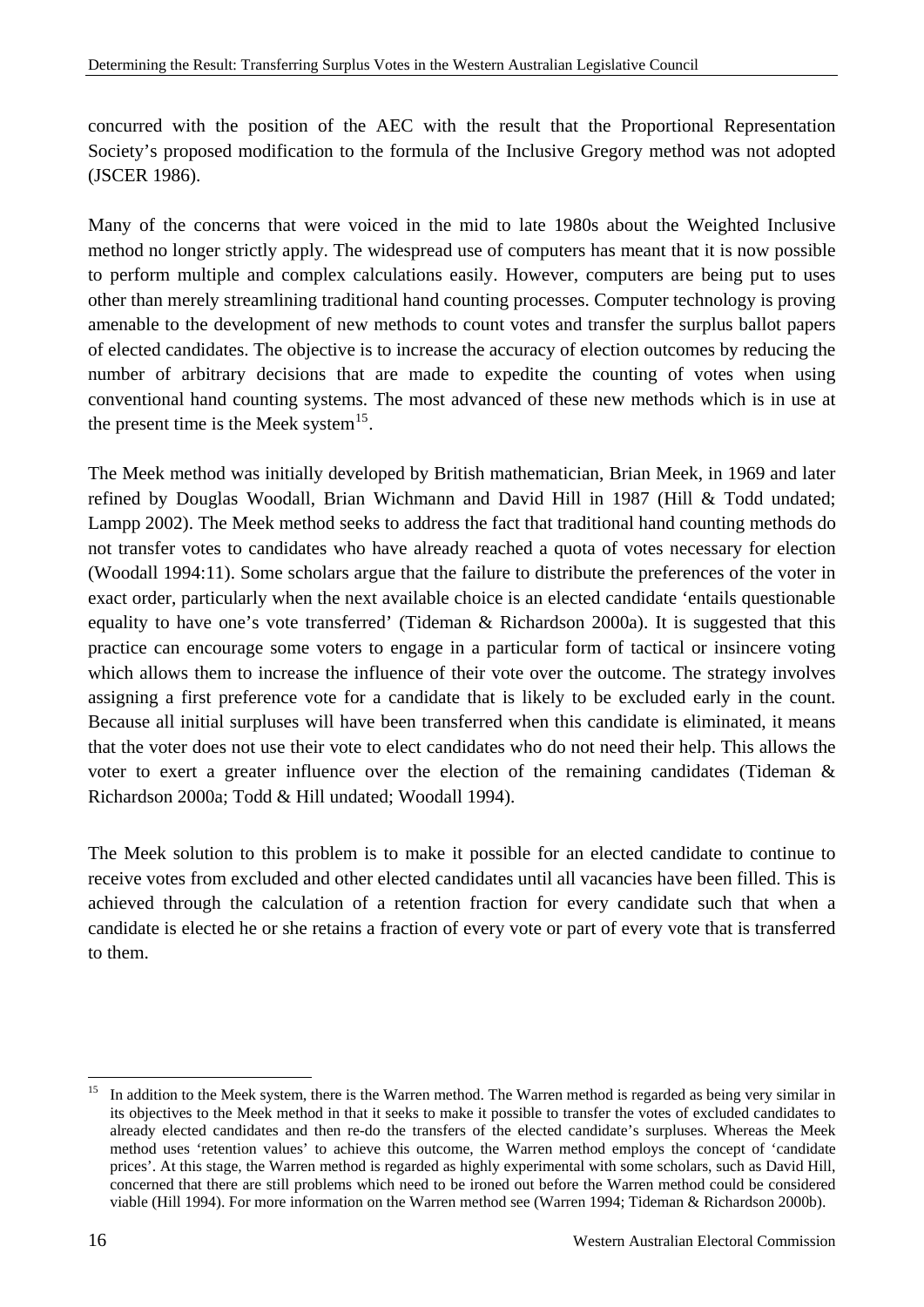| <b>Evolution of Methods for Transferring Surplus Votes</b> |                                                                             |  |
|------------------------------------------------------------|-----------------------------------------------------------------------------|--|
| <b>Random Selection</b><br>Method                          | A proportion of the relevant ballot papers are transferred at full<br>value |  |
| <b>Fractional Methods</b>                                  | All relevant ballot papers are transferred at a fraction of their value     |  |
| Gregory system<br>$\bullet$                                |                                                                             |  |
| Inclusive Gregory<br>$\bullet$<br>system                   |                                                                             |  |
| Weighted Inclusive<br>$\bullet$<br>system                  |                                                                             |  |
| <b>Computerised Methods</b>                                | The capacity to transfer ballot papers to candidates already elected        |  |

**Table 4** 

The Meek method represents the continuation of the tradition among users and supporters of PR-STV systems to refine the vote counting process in order to give better expression to the wishes of the voters. The desire on the part of advocates of PR-STV systems to improve the accuracy and efficiency of pre-existing methods has inevitably resulted in the invention of systems designed to meet perceived shortfalls in earlier models. Despite the evolution in methods over the years to transfer surplus and unused ballot papers (see Table 4), the creation of newer techniques has not necessarily resulted in older methods disappearing from use. Many of the jurisdictions which favour PR-STV continue to use the Random Selection method and the original Gregory system, even though both schemes were developed more than 100 years ago.

The next chapter examines in detail the mechanics of five of the most commonly used and discussed methods to transfer surplus votes.

Meek method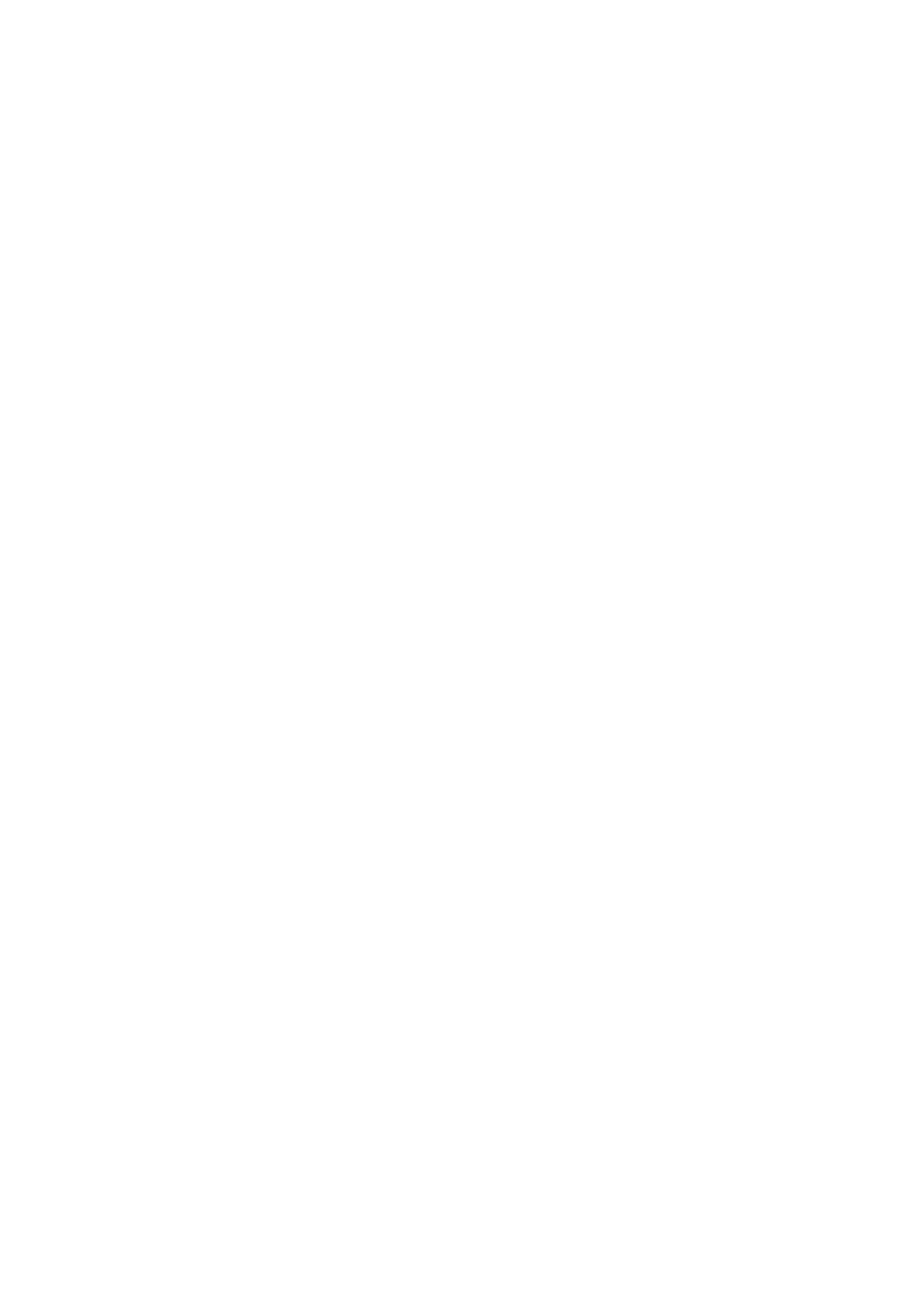# **CHAPTER THREE**

## <span id="page-25-0"></span>**THE DEVIL IN THE DETAIL: RANDOM SAMPLING, THE FRACTIONAL METHOD AND COMPUTERISED METHODS**

The previous chapter traced the development of methods to transfer surplus votes in PR-STV systems. It showed that new techniques have emerged in response to attempts to refine and improve existing models and advancements in technology. This section surveys the Random Selection method, the Gregory method, the Inclusive Gregory method, the Weighted Inclusive Gregory method and the Meek method in detail and outlines the various strengths and weaknesses of these systems<sup>[16](#page-25-0)</sup>. This is followed by a case study which provides a practical demonstration of the differences between each of the methods.

## **Similarities and Differences Between the Methods**

There are a number of broad similarities in the way that each of the five methods approach the transfer of surplus votes of a candidate elected on first preference votes. The number of ballot papers to be transferred is calculated by subtracting the total number of votes received by the candidate elected on first preference votes from the quota. The resulting figure determines the number of ballot papers available for transfer to candidates who remain active in the count. Similarly, each of these methods handle the transfer of votes from candidates who have been excluded from the count in much the same fashion. The ballot papers of a candidate who has been eliminated are always transferred at the same value at which that candidate received them.

There are, however, significant differences in the manner in which the various methods deal with the surplus votes of a candidate elected as a result of transfer of votes from other candidates. Each of the methods vary not only in respect of which parcel of ballot papers is selected when transferring surplus votes, but also what values are attributed to these votes at the point at which they are passed on to continuing candidates.

# **The Random Selection Method**

The Random Selection method is one of the original schemes devised to transfer the ballot papers of elected candidates with an excess of votes. It was the method selected by the Commonwealth Parliament of Australia when proportional representation was adopted for Senate elections in 1949. The Chifley Labor Government believed at the time that any of the attendant problems associated with the random selection of ballot papers for transfer to be so mathematically insignificant as to be 'negligible'. The Government played down the risks further by suggesting that 'in 98 percent or 99 percent of instances the electors will vote the party ticket' (CPD 16 April 1948). The

<sup>16</sup> 16 This chapter was compiled with the assistance of Kirsten Robinson from the Western Australian Electoral Commission, Bogey Musidlak from the Proportional Representation Society of Australia and Stephen Todd from the Electoral Reform Coalition of New Zealand. For a brief summary of the advantages and disadvantages of each of these methods see Appendix 4.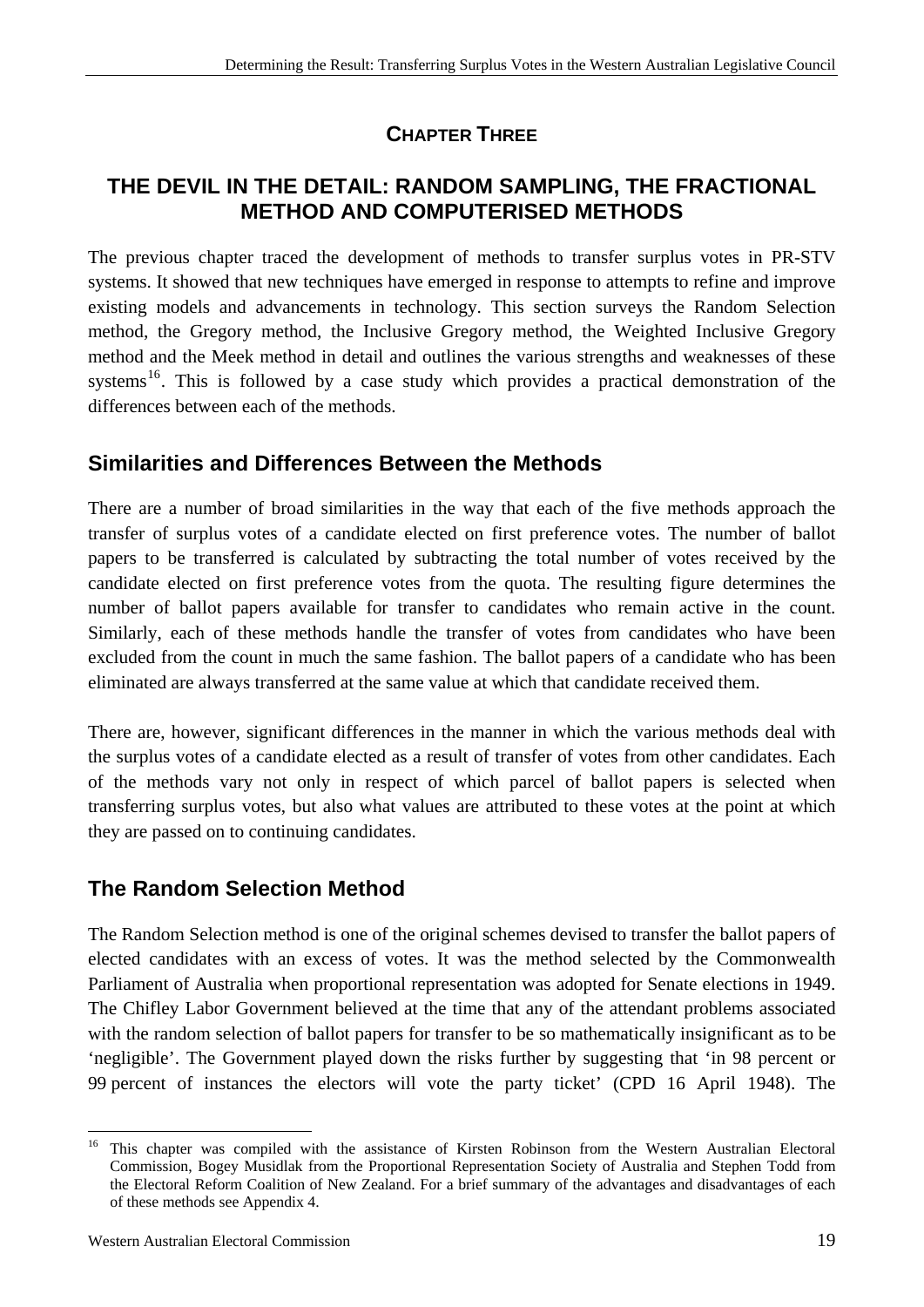<span id="page-26-0"></span>Government also justified its choice of this method on the basis that it would permit the electoral authorities to verify election results quickly and would be easier to apply than any of the other systems on offer at that time<sup>[17](#page-26-0)</sup>. In 1983, the Hawke Labor Government replaced the Random Selection method with the Inclusive Gregory method, on the recommendation of the Joint Standing Committee on Electoral Reform. The Random Selection method continues to be used in Malta and Ireland and for elections of the New South Wales Legislative Council.

#### **How the Random Selection Method Works**

A candidate is elected with a surplus following a transfer of preferences from other elected and excluded contestants. In order to determine how many ballot papers each of the remaining candidates should receive, the elected candidate's total number of surplus votes is divided by the number of ballot papers in the last parcel received by the candidate at the point at which he or she was elected. The resulting figure is multiplied by the number of ballot papers in the last bundle of votes credited to the elected candidate for each continuing contestant listed as the next preference. A quantity of ballot papers equal to this number is then drawn at random from the last parcel of votes and assigned to the relevant continuing candidate at full value (Electoral Council of Australia: 2001). The formula for determining how many ballot papers are transferred is calculated as follows:

Elected candidate's surplus Number of ballot papers in the last parcel

#### **The Advantages of the Random Selection Method**

- It results in the transfer of the correct number of ballot papers to each of the continuing candidates. The method ensures that the surplus votes of an elected candidate are transferred in due proportion to the remaining candidates for whom a subsequent preference has been expressed.
- The method produces both an accurate and consistent electoral outcome if the ballot papers selected for transfer are not later used in subsequent transfers<sup>[18](#page-26-0)</sup>.
- The method can be performed without sophisticated computer programs. This means that results are easy to verify manually.

 $\overline{a}$ 17 The Government rejected the Gregory system because it was believed that the method was only suitable when the number of votes are small and concentrated to one centre. 'Not only would that delay completion, involve risks of loss in transit, and increase costs heavily, but also in the larger states the Commonwealth Electoral Office would be forced to secure staff, equipment, extra people and pay for their accommodation costs' (CPD 16 April 194

<sup>&</sup>lt;sup>18</sup> However, it is worth mentioning that in New South Wales it is possible that outcomes in a relatively close election would be consistent in a countback of votes owing to the high number of electors who choose to vote above the line. For example, at the 1999 election of the Legislative Council approximately 96 percent of voters opted to vote in accordance with the instructions of the political party or group that they had assigned their first preference vote (New South Wales State Electoral Office 2002).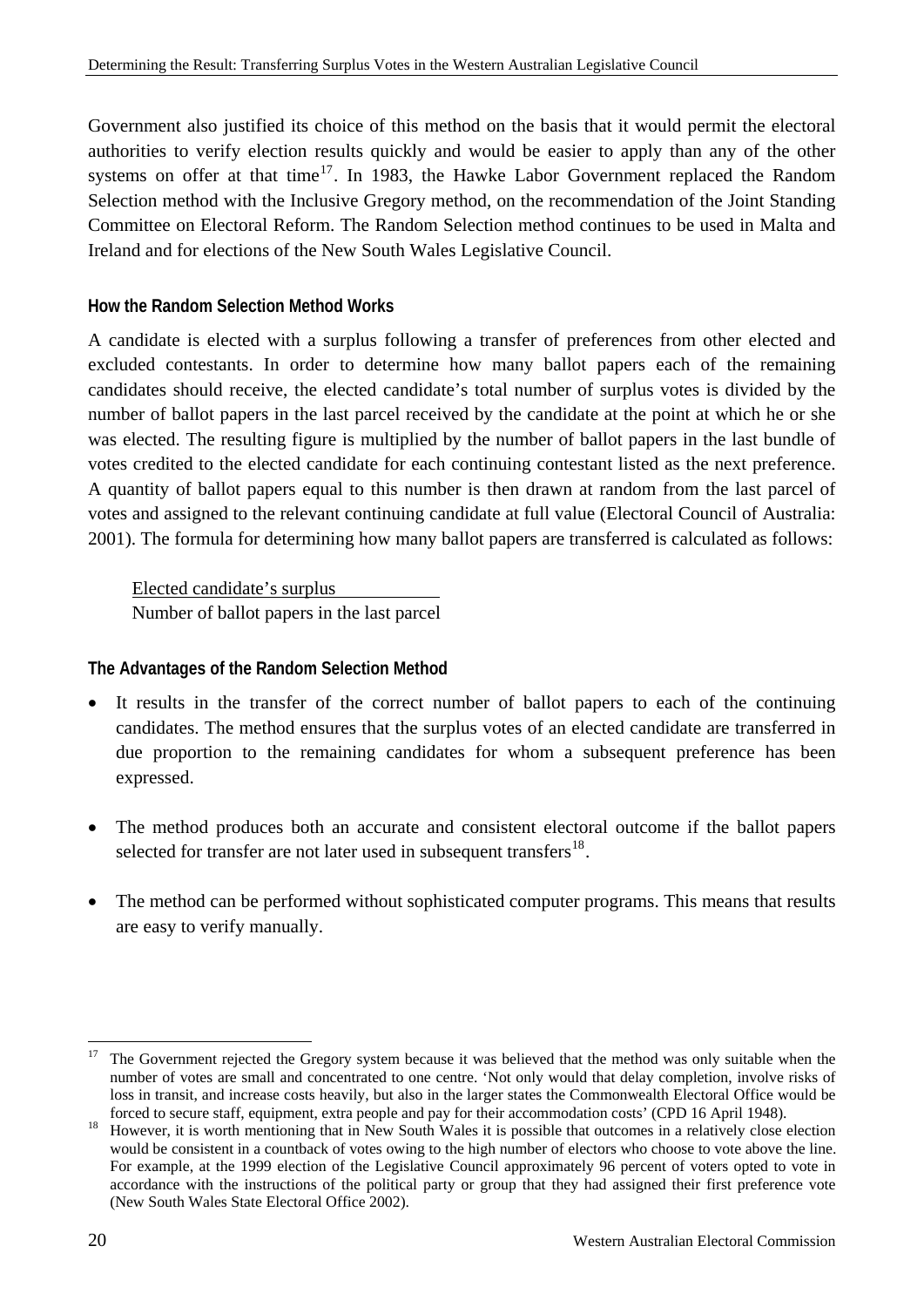#### <span id="page-27-0"></span>**The Disadvantages of the Random Selection Method**

- It can introduce an element of chance to the election outcome if the transfer of papers that have been selected at random enables another candidate to attain a surplus. Because these ballot papers have been chosen at random there is the possibility that the further preferences shown on them may not be the same as those on any other set of papers chosen in the same way. This can create a significant problem if the vote between two candidates is close and a recount is required. This leads to the possibility that a different set of results could be obtained in a  $countback^{19}$  $countback^{19}$  $countback^{19}$ .
- There is the slight possibility that under certain conditions some ballot papers could increase in value. This could occur if the same ballot paper was transferred more than once during the course of the count.
- The method considers only the last parcel of ballot papers received by the elected candidate, at the point at which he or she was elected, eligible for transfer. Earlier parcels of ballot papers credited to an elected candidate are regarded as having exhausted their value, while the last packet of ballot papers that was transferred to the contestant is deemed to be surplus. In doing so, this practice discriminates against those voters whose ballot papers are transferred to the elected candidate ahead of his or her attaining a quota. This delivers an unfair electoral bonus to those ballot papers that give immediate rise to the elected candidate's surplus.

# **The Fractional Methods**

The fractional methods represent the second generation of techniques devised to transfer the surplus votes of elected candidates. There are three basic types of fractional systems: the Gregory method, the Inclusive Gregory method and the Weighted Inclusive Gregory system. The three fractional methods are similar to the extent that surplus ballot papers are transferred at a fraction of their original value, known as a 'transfer value'. There is, however, significant variation in which parcel of ballot papers is used to calculate the transfer value and to which votes the transfer value is subsequently applied.

# **The Gregory Method**

The Gregory system is the original fractional method and was first used in Australia for elections of the Tasmanian Legislative Assembly on a state-wide basis in 1901. The Australian Capital Territory Legislative Assembly adopted the Gregory method following a referendum to replace the D'Hondt system of proportional representation with PR-STV in 1992. The Gregory method is often

 $\overline{a}$  $19$  It is generally acknowledged that it is improbable that a grossly unrepresentative selection of ballots would be selected. In 1981, Fischer calculated that the probability that the winning margin would be small enough to have to worry about the sampling problem is estimated to be 2.1 percent. He claims that if the practice continued to be used, the probability that the wrong candidate would be elected in the future is estimated to occur in one state in Australia on about .22 percent of occasions that a Senate election is held Australia wide (Fischer 1981). The high number of voters who vote in accordance with the instruction of the party that they indicated a first preference for adds credence to this view.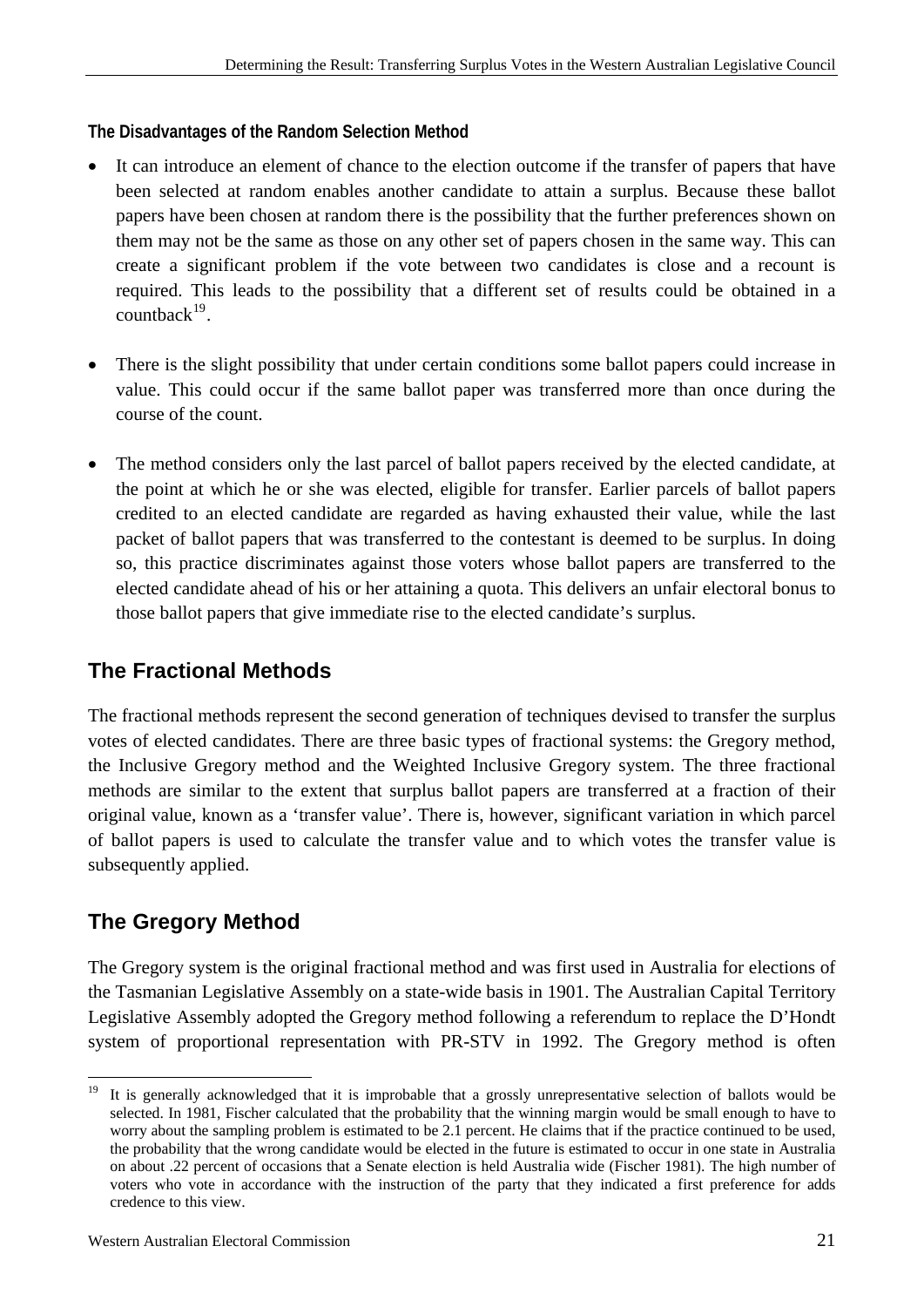colloquially referred to as the 'last parcel method' owing to the practice of including only the last batch of ballot papers that gave rise to the elected candidate's surplus. It is the method currently endorsed by the Proportional Representation Society of Australia and the Electoral Reform Society of Great Britain and Ireland *[\(http://www.cs.mu.oz.au/`lee/prsa/index.html;](http://www.cs.mu.oz.au/%60lee/prsa/index.html;) [http://www.electoral](http://www.electoral-reform.org.uk/))[reform.org.uk\)](http://www.electoral-reform.org.uk/)).*

#### **How the Gregory Method Works**

When a candidate is elected with a surplus derived from the transfer of votes from other elected and/or excluded candidates, the excess of votes is passed on to continuing candidates. A 'transfer value' is calculated by dividing the surplus of the elected candidate by the total number of ballot papers contained in the last parcel of ballot papers that were credited to the contestant. The last parcel of ballot papers is then checked and sorted into parcels according to each of the remaining candidates for whom the next preference has been indicated. The transfer value is then multiplied by the number of ballot papers for each of the relevant continuing candidates (Electoral Council of Australia: 2001). The transfer value is calculated as follows:

Elected candidate's surplus Number of ballot papers in the last parcel

**The Advantages of the Gregory Method** 

- Like the Random Selection method, the Gregory system ensures that the correct number of votes in the last parcel of ballot papers credited to the elected candidate is transferred to each of the continuing candidates for whom a subsequent preference has been expressed.
- The Gregory method eliminates the element of chance associated with the Random Selection method because it transfers all the relevant ballot papers at a fraction of their incoming value. This ensures that a consistent electoral outcome will be produced if a recount of the result is required.
- There is no likelihood that any of the votes will increase in value as a result of the transfer of surplus votes.
- The simplicity of the method means that the count can be conducted without the use of computers.

#### **The Disadvantages of the Gregory Method**

• Like the Random Selection method, the Gregory method does not treat all the ballot papers of a candidate elected with a surplus equally. This method decides which ballot papers are eligible for transfer based on the order and timing of the exclusion of other candidates. The result is that the value of the last parcel of ballot papers received by an elected candidate will have greater worth than ballot papers received by the candidate in intervening counts. The votes that constitute the last parcel not only contribute to the election of the candidate to whom their vote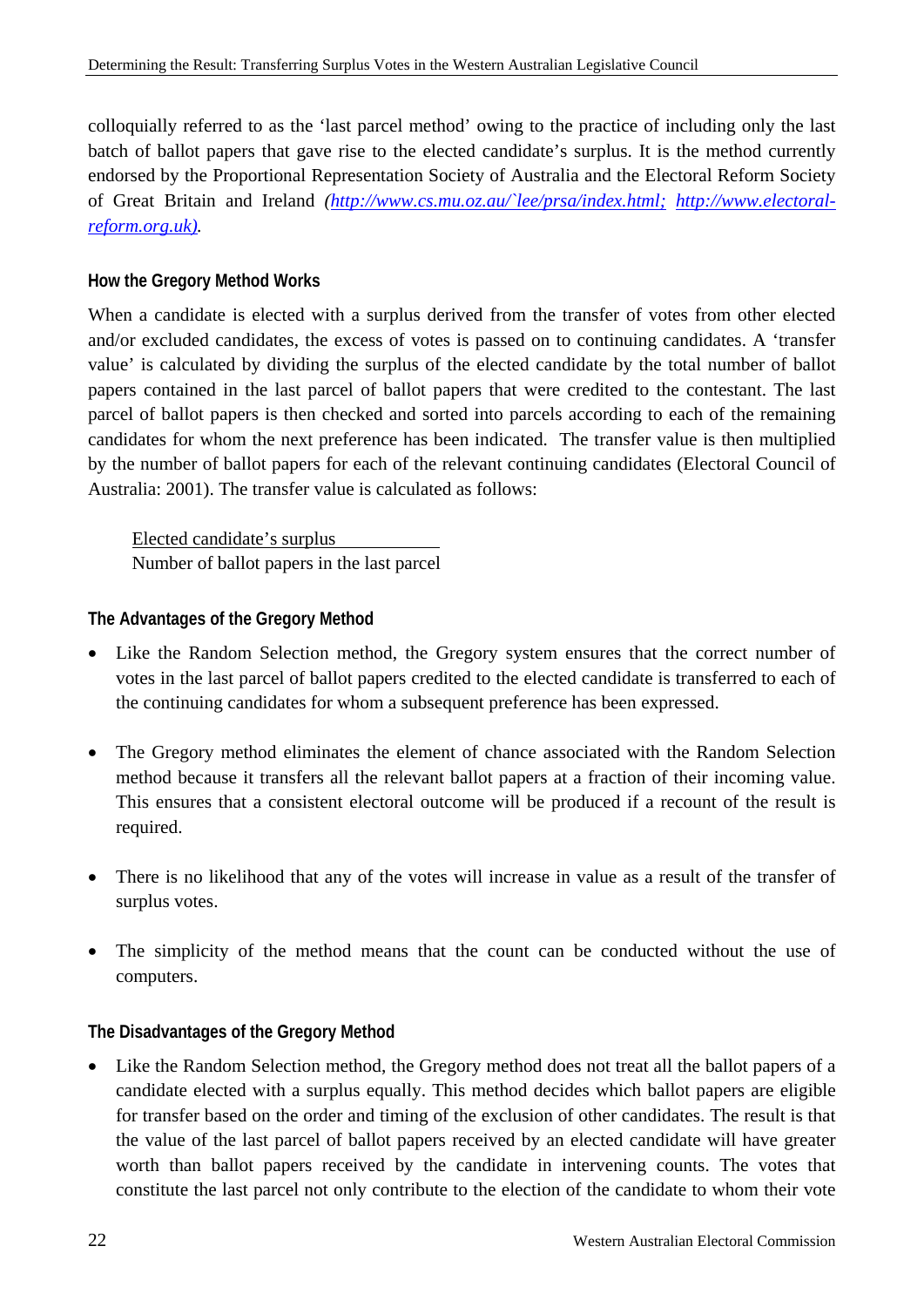was transferred, but in the event the elected candidate acquires a secondary surplus, these ballot papers are then passed on to remaining candidates (Farrell & McAllister 2002; Sykes 1990). This practice undermines the democratic principle that the ballot papers of all voters should be considered equally.

# **The Inclusive Gregory Method**

The Inclusive Gregory system was first used for Commonwealth Senate election in 1984. It was later adopted by both the South Australian and Western Australian parliaments for electing representatives to their respective legislative councils. The Inclusive Gregory system is specifically designed to ensure that all of the votes of a candidate elected with an excess of the quota are considered when transferring surplus ballot papers, and not just the last parcel of votes credited to the elected candidate.

#### **How the Inclusive Gregory Method Works**

Unlike the Gregory system, the Inclusive Gregory method does not regard surplus ballots not contained in the last parcel as having exhausted their total value. For this reason, all the ballot papers of a candidate elected due to a transfer are included when calculating the transfer value. The transfer value is derived by dividing the elected candidate's surplus by the total number of ballot papers received by that candidate. This is multiplied by the number of votes for each continuing candidate for whom a second preference is indicated to determine the number of votes to be transferred. The transfer value is calculated as follows:

#### Elected candidate's surplus

Total number of ballot papers received by the elected candidate

### **The Advantages of the Inclusive Gregory Method**

- This method is designed to guarantee that all surplus ballot papers, and not just the last parcel received, are considered when calculating the transfer value. Not only does it mean that all of the ballot papers that make up the surplus are given equal weight in the calculation of transfer values, but that all voters are afforded the opportunity to contribute to the election of more than one candidate.
- The relative simplicity of the Inclusive Gregory system means that the count can be performed without the use of computers.

#### **The Disadvantages of the Inclusive Gregory Method**

• There is the possibility that under certain circumstances the vote values of some ballot papers transferred previously in the count will be passed on at a higher value than that at which they were received. This seems most likely to occur where the elected candidate's vote is composed of a number of parcels of ballot papers transferred under different transfer values. If the transfer values of some of these ballot papers are relatively small and the ratio of the elected candidate's surplus to his or her total number of ballot papers is 10 percent or greater, there is a strong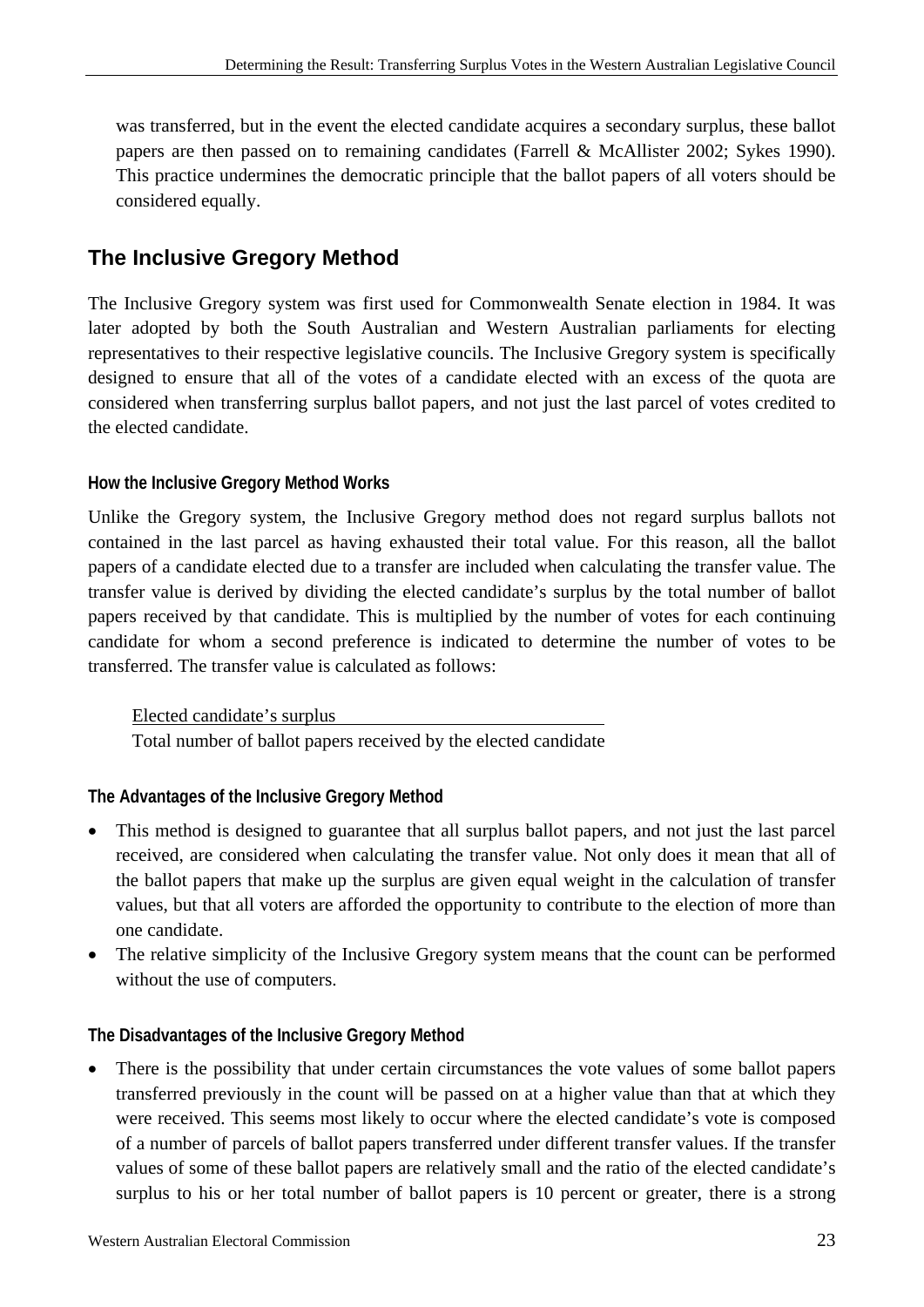<span id="page-30-0"></span>possibility that some of these smaller parcels of ballot papers will rise in value. The increase in the value of some ballot papers, under these conditions, runs counter to the concept of the *single*  transferable vote.

• There is a risk that any large parcel of ballot papers transferred at a pre-existing transfer value can dominate the elected candidate's surplus at the expense of smaller parcels of ballot papers credited at full value. This can occur because transfer values are calculated not on the basis of the elected candidate's total number of votes but on the total number of ballot papers received.

# **The Weighted Inclusive Gregory Method**

The Weighted Inclusive Gregory method was devised by the Proportional Representation Society of Australia in the early to mid 1980s. The method has not been adopted by any jurisdiction either in Australia or overseas which uses PR-STV. The Weighted Inclusive system is the model preferred by the Proportional Representation Society of Australia unofficially<sup>[20](#page-30-0)</sup> (Musidlak 2002).

This method transfers all ballot papers of an elected candidate while simultaneously ensuring that the value of ballot papers does not exceed 1.00. The Weighted Inclusive Gregory system does this by applying different fractional values to each of the parcels of votes that make up the elected candidate's total vote.

#### **How the Weighted Inclusive Gregory Method Works**

The Weighted Inclusive Gregory system does not treat all of the ballot papers of a candidate elected with a surplus in the same way. In the case of an elected candidate's first preference votes and the ballot papers received from excluded candidates, a transfer value is obtained by dividing the elected candidate's surplus by his or her total vote. The resulting transfer value is then applied to both the elected contestant's first preference votes and the ballot papers received from excluded candidates. However, votes that are transferred to the elected candidate at less than full value, are dealt with differently. The transfer value is calculated by dividing the surplus of the elected candidate by the elected candidate's total vote and then multiplied by the fractional value at which the transferred vote was received. The resulting fraction is then applied to those votes for which a separate transfer value has been calculated. The transfer value is calculated as follows:

Elected candidate's first preference votes and/or votes received from excluded candidates:

Elected candidate's surplus

Total number of votes received by the elected candidate

Ballot papers transferred to the elected candidate which were received under a pre-existing transfer value:

 $20$ 20 The Proportional Representation Society of Australia does not openly advocate support for the Weighted Inclusive Gregory system because it is presently concerned with lobbying Australian governments on other electoral matters (Musidlak 2002).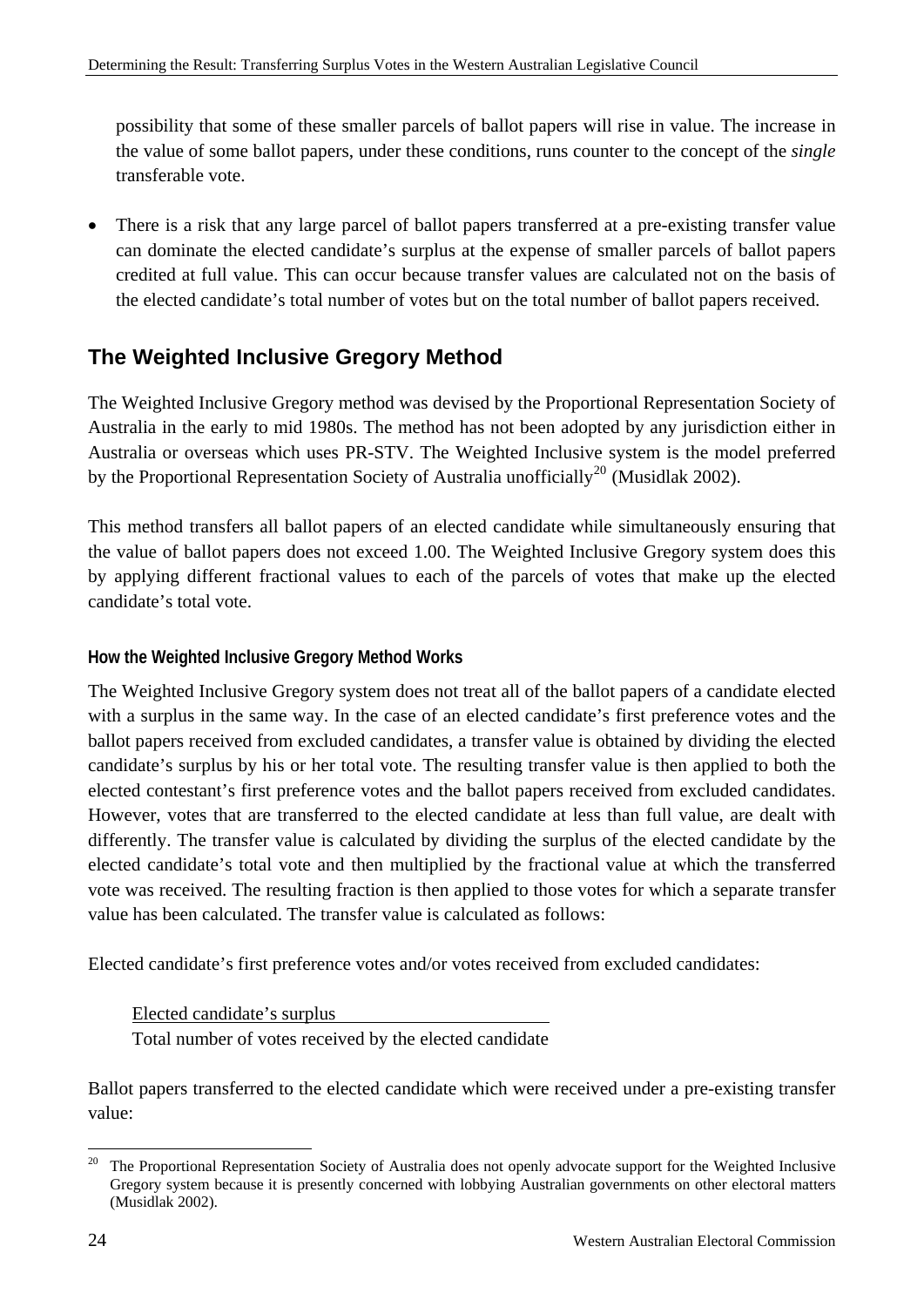<span id="page-31-0"></span>Elected candidate's surplus x current transfer value Total number of votes received by the elected candidate

#### **The Advantages of the Weighted Inclusive Gregory Method**

- This method ensures that all votes, and not just the last parcel of ballot papers credited to the contestant at the point at which he or she was elected, are included in the surplus ballot papers.
- The method avoids the situation whereby incoming values of transferred surplus votes might increase in value. All transfer values are included, although there is no possibility that previously transferred ballots will increase in value.

#### **The Disadvantages of the Weighted Inclusive Gregory Method**

- The counting process is considerably more involved than the other two variants of the fractional method. It would require many additional calculations in order to finalise the results. It would be extremely difficult to calculate transfer values under this method in a timely fashion without the assistance of computers.
- The method is slightly more complex than either the Gregory method or the Inclusive Gregory method. This undermines the principle that the mechanics of an electoral system should be transparent and easy to convey to the voter and other relevant stakeholders.

# **The Meek Method**

The Meek method represents the third generation of techniques for transferring surplus votes $^{21}$  $^{21}$  $^{21}$ . It has been approved in New Zealand for use in District Health Board elections in 2004, and Territorial and Regional councils also have the option to conduct local government elections using Meek rules.

According to Stephen Todd and I D Hill, the Meek system 'retains all the essential features and aims of STV' with a number of innovations (Hill &Todd undated paper). In particular, there are two aspects of the Meek system which distinguish it from traditional hand counting rules. First, the Meek method has the capacity to ensure that an elected candidate continues to receive votes from excluded and other elected candidates until all vacancies have been filled. Second, Meek can recalculate the quota needed for election during the count to take into account those ballot papers which are non-transferable.

#### **How the Meek Method Works**

 $\overline{a}$ 

The terminology of the Meek method is not 'transfer values', as employed in the fractional methods, but 'retention fractions'. This retention fraction is known as a 'keep value' and it refers to that proportion of every vote, or part of every vote, received by an elected candidate (Hill & Todd

For more detail on the Meek method see Appendix 3.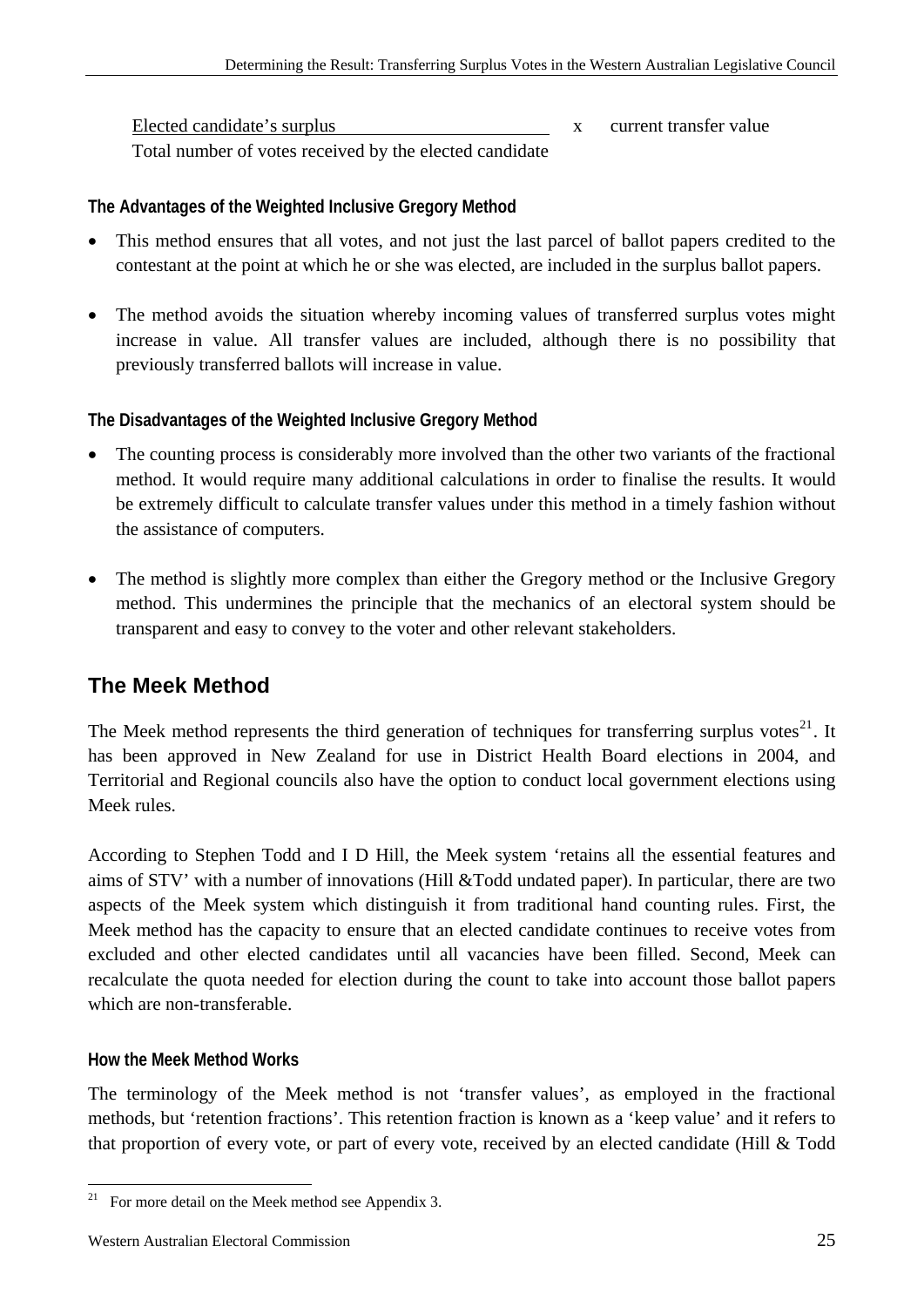undated). The 'keep value' for all candidates is initially set at 1.0. It does not change until a candidate is either elected or excluded. If a candidate is successful in attaining sufficient votes to gain election, his or her 'keep value' is reduced to reflect that proportion of the vote that the candidate must retain in order to maintain a quota. In the event that the candidate is eliminated from the count, his or her 'keep value' is permanently reset to 0.0 with the count behaving as if that contestant never existed. The 'keep value' is calculated by dividing the quota by the candidate's current votes. The resulting figure is the fraction of the vote retained by the candidate while the remainder of the figure is that portion of the vote which is transferred to continuing candidates. Successive counts and changes to 'keep values' are made in this way until all positions have been filled (Hill & Todd undated; Lampp 2002). The 'keep value' is calculated as follows:

The current quota The total number of the candidate's current votes

#### **The Advantages of the Meek Method**

- This method, like the Inclusive Gregory method and Weighted Inclusive Gregory method, guarantees that all votes are considered equally in a transfer of surplus votes of an elected candidate.
- It is capable of ensuring that vote values at no time exceed 1.00. This means that ballot papers, particularly those previously transferred, will not inflate in value if passed on subsequently, as can sometimes occur when using the Inclusive Gregory method.
- The method transfers votes in the exact order indicated by the voter on the voting paper, even if candidates have already been elected. The only exception to this rule is if the candidate nominated as the next available preference has already been excluded.
- Reduces incentives for voters to cast their vote in any way other then according to their actual preferences. That is, the Meek method can minimise the incidence or the occurrence of strategic voting.
- The Meek method claims to minimise the number of wasted votes. This is achieved owing to the ability of the Meek system to recalculate the quota to reflect the smaller total of votes remaining in the count as votes are credited to the non-transferable total (Hill & Todd undated).

#### **The Disadvantages of the Meek Method**

- The Meek method is too complex to perform by hand and computers would be required to tabulate the results. This would make it extremely difficult to verify the results manually should this be required.
- There is the concern that due to the complexity of the rules, the Meek method adds further to the elaborate nature of PR-STV vote counting rules. The fact that the method is complicated could undermine the transparency of the vote counting process. In particular, the highly complex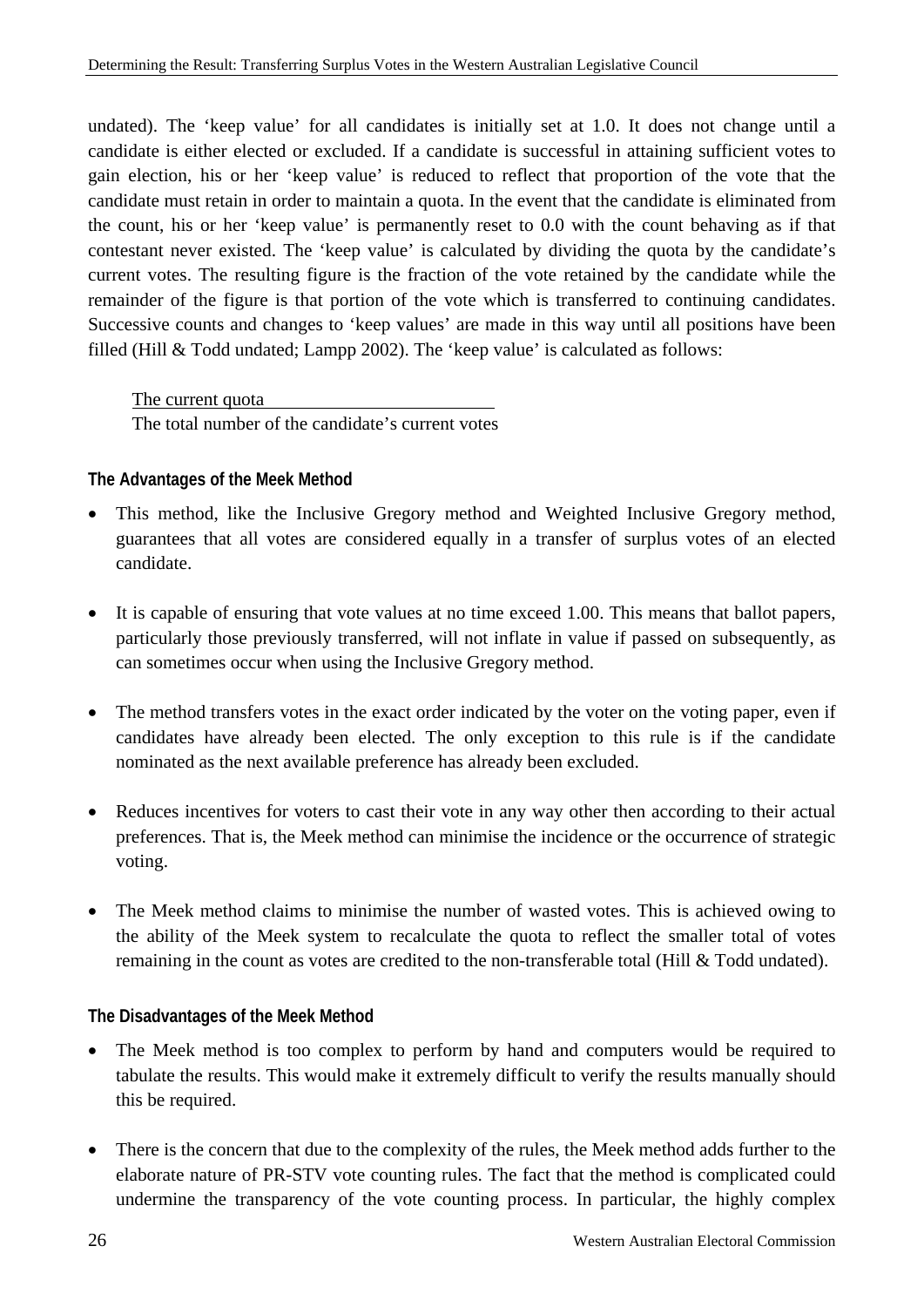iterative nature of the Meek rules would make it extremely difficult for officials from political parties to scrutinise the count.

• The method is experimental in that it has not been trialled in any large sized election.

# **A Case Study of the Methods**

It is clear from the previous description of the five methods that there are significant variations in the manner in which each approach the transfer of surplus votes of a candidate who was elected following a transfer of votes from other elected and excluded candidates. The next section of this chapter will demonstrate the practical differences between each of these methods with the aid of a case study. It is important to point out that the case study is capable of providing the reader with only a glimpse of the potential of each of the methods to affect the outcome of an election under particular circumstances.

# **An Election Scenario**

Ira has been elected having received a total of 925 votes. The quota is 650 votes which means that Ira has 275 surplus votes. Ira's vote is made up of the following subparcels of ballot papers assigned to him during the course of the count, in the following order:

(i) 475 first preference votes;

(ii) 160 votes received following Rhonda's election which represent 1,600 ballot papers; and

(iii) 290 votes received at full value, as a result of Carla's exclusion from the count.

| Ira's first preference votes | Rhonda  | Carla |
|------------------------------|---------|-------|
| 475                          | 160     | 290   |
|                              | (1,600) |       |

There is still one vacancy to be filled following Ira's election and two candidates remaining— George with 520 votes and Sandie with 500 votes. Ira's surplus votes will decide who wins the final seat. Each of Ira's ballot papers, including those received from Rhonda and Carla, are examined for their next preferences. It becomes clear that 80 percent of Ira's ballot papers have indicated a higher preference for Sandie over George, 60 percent of Rhonda's supporters prefer Sandie to George while 80 percent of Carla's ballot papers show George as the next preference.

| THUIGH OT DUTING TYPITING THE T |        |        |
|---------------------------------|--------|--------|
|                                 | George | Sandie |
| Ira - 475                       | 95     | 380    |
| Rhonda - 160(0)                 | 64(0)  | 96(0)  |
| Carla - 290                     | 232    | 58     |

#### **Preference Rankings**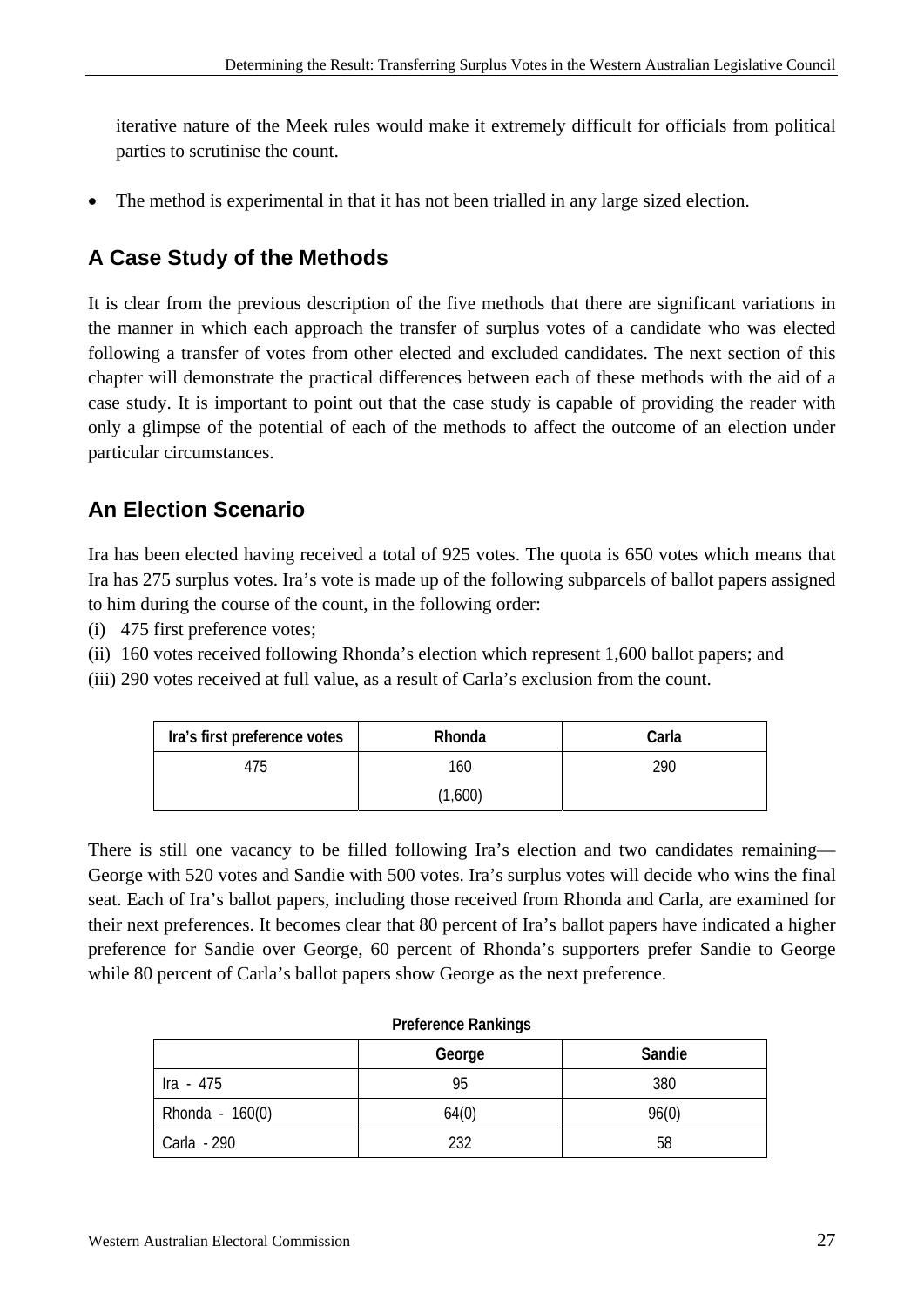The next section demonstrates how each of the different vote transferring formulas might affect the selection of the winner.

## **The Random Selection Method**

Formula:

Ira's surplus (275) x Carla's ballot papers for each of Sandie and George Carla's ballot papers (290)

| Ira's Vote                                                 | Sandie        | George       |
|------------------------------------------------------------|---------------|--------------|
| A proportion of Carla's ballot<br>papers to each candidate | 54            | 219          |
| <b>TOTAL</b>                                               | $+ (500) 554$ | $+(520)$ 739 |

| Winner: George              | 1st preference votes | Rhonda's ballot papers                                      | Carla's ballot papers                   |
|-----------------------------|----------------------|-------------------------------------------------------------|-----------------------------------------|
| Incoming value              | 1.00                 | 160 votes selected at<br>random from 1,600<br>ballot papers | 1.00                                    |
|                             |                      | 1.00                                                        |                                         |
| Outgoing value              |                      | 0                                                           | 273 ballot papers at full<br>value 1.00 |
| Contribution to surplus (%) | 0                    |                                                             | 100                                     |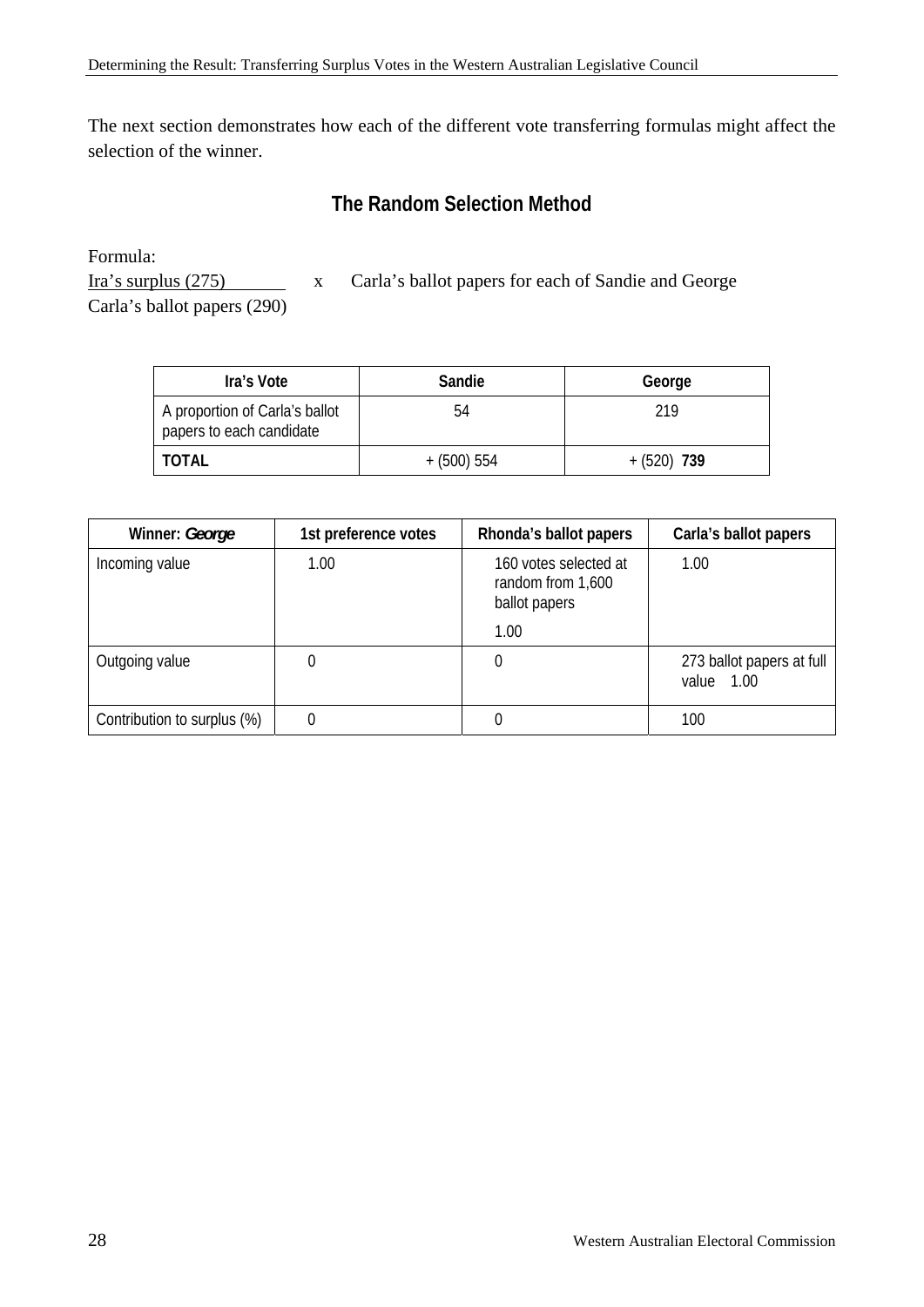# **The Gregory Method**

Formula:

Ira's surplus (275) x Carla's ballot papers to each of Sandie and George

Carla's ballot papers (290)

| Ira's Vote                                  | Sandie        | George       |
|---------------------------------------------|---------------|--------------|
| Carla's ballot<br>papers<br>Χ<br>0.94827586 | 55            | 220          |
| <b>TOTAL</b>                                | $+$ (500) 555 | $+(520)$ 740 |

| Winner: George              | 1st preference votes | Rhonda's ballot papers | Carla's ballot papers |
|-----------------------------|----------------------|------------------------|-----------------------|
| Incoming value              | .00.                 | 1.00                   | 1.00                  |
| Outgoing value              |                      |                        | 0.94827586            |
| Contribution to surplus (%) |                      |                        | 100                   |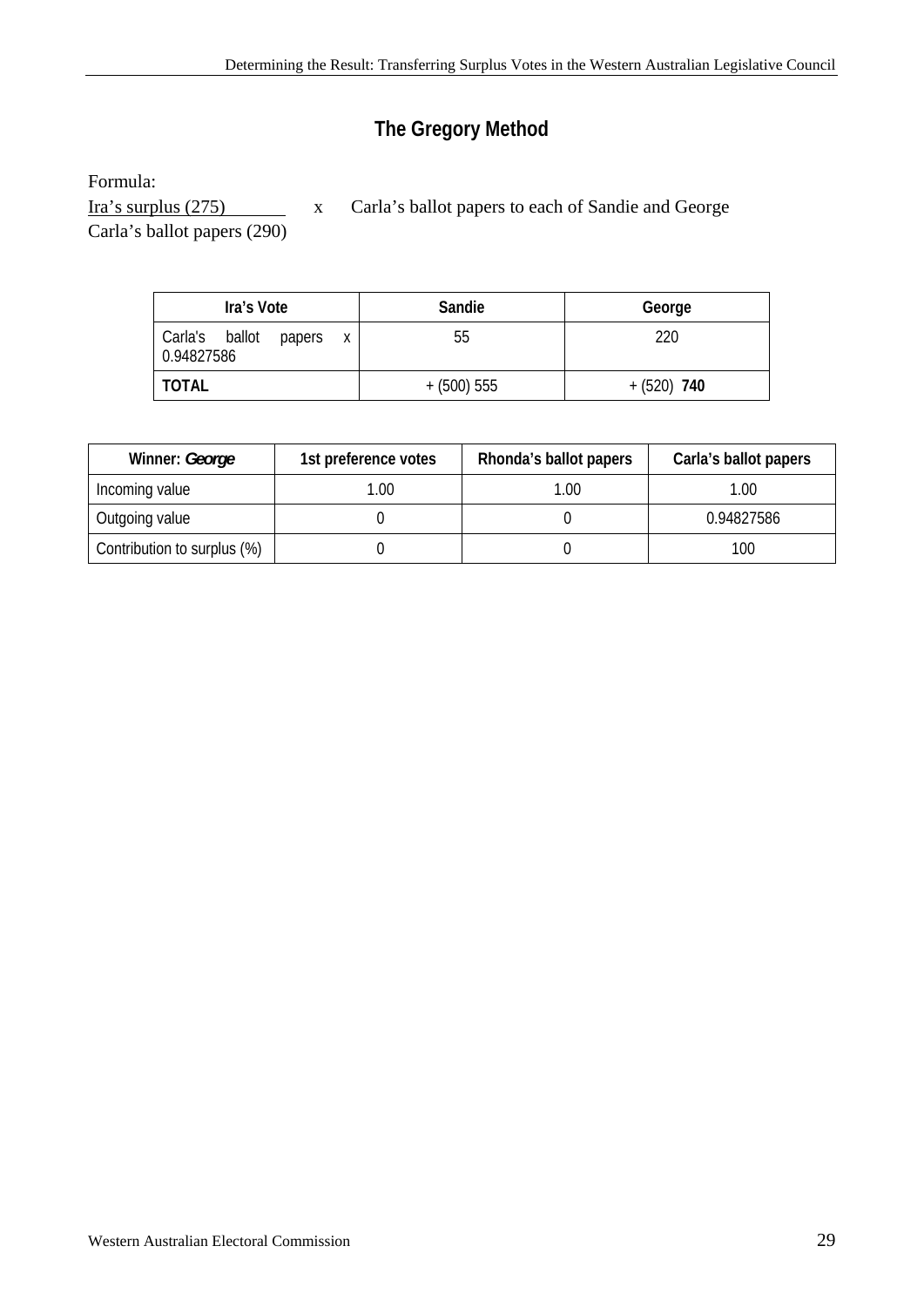# **The Inclusive Gregory System**

Formula:

Ira's surplus (275) x Ira's ballot papers

Total number of Ira's ballot papers (2,365) x Rhonda's ballot papers

- 
- x Carla's ballot papers

| Ira's Vote                                     | Sandie      | George     |
|------------------------------------------------|-------------|------------|
| ballot<br>Ira's<br>papers<br>X<br>0.11627907   | 44          | 11         |
| Rhonda's ballot papers x<br>0.11627907         | 111         | 74         |
| Carla's<br>ballot<br>papers<br>X<br>0.11627907 | 6           | 26         |
| TOTAL*                                         | (+ 500) 661 | (+520) 631 |

\* As votes are calculated in whole values, any left-overs are not included. On this occasion, this represents three votes that could not be allocated.

| Winner: Sandie              | 1st preference votes | Rhonda's ballot papers | Carla's ballot papers |
|-----------------------------|----------------------|------------------------|-----------------------|
| Incoming value              |                      | 0.1                    |                       |
| Outgoing value              | 0.11627907           | 0.11627907             | 0.11627907            |
| Contribution to surplus (%) | 20                   | 67                     | 13                    |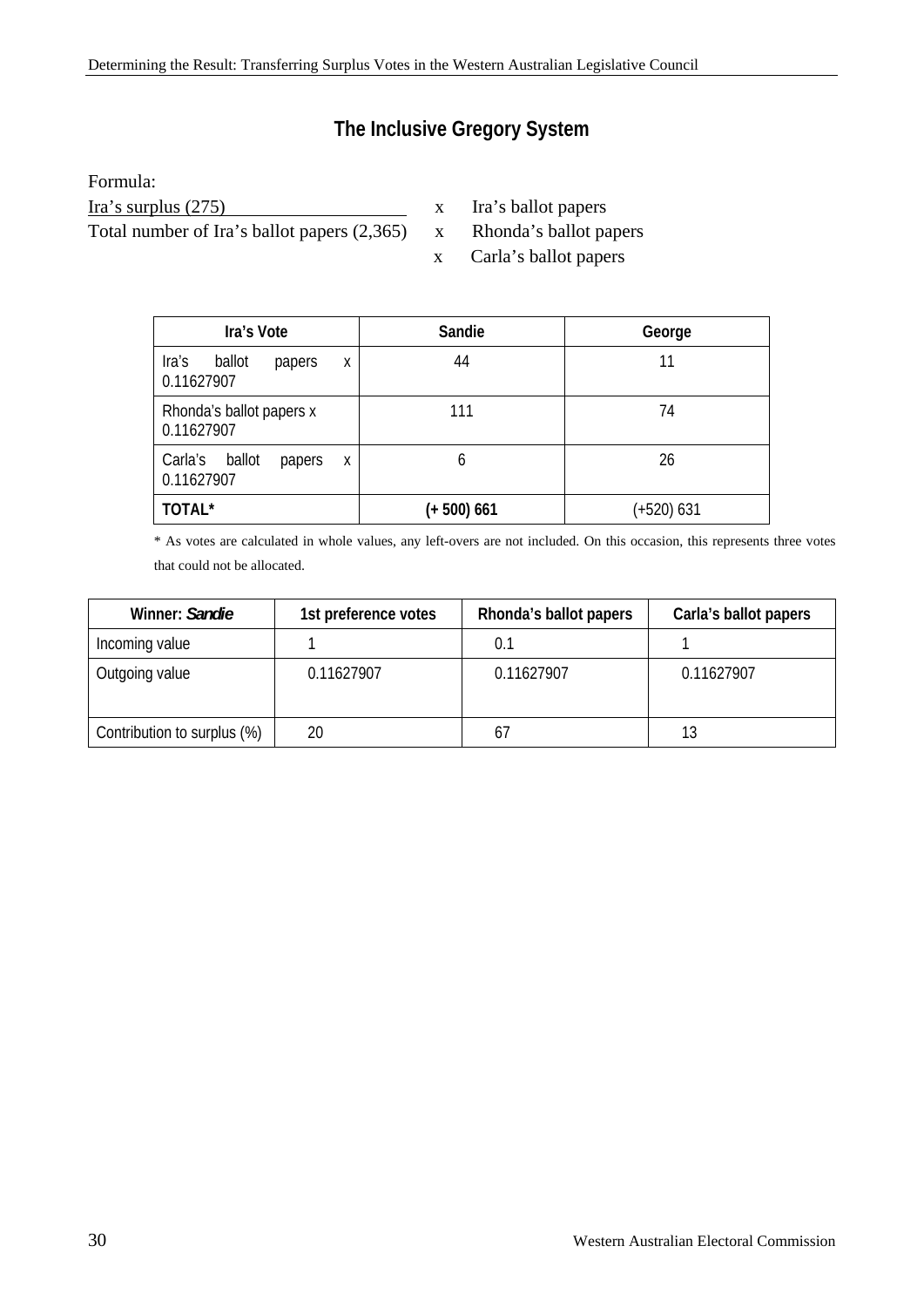## **The Weighted Inclusive Gregory Method**

Formula: Ira's surplus (275) x Ira's ballot papers Ira's total vote (925) x Carla's ballot papers

Ira's surplus (275) x existing transfer value of Rhonda's ballot papers to be Ira's total vote (925) applied to Rhonda's ballot papers only

| Ira's Vote                                     | Sandie        | George     |
|------------------------------------------------|---------------|------------|
| Ira's<br>ballot<br>papers<br>X<br>0.29729729   | 113           | 28         |
| Rhonda's ballot papers<br>X<br>0.02972972      | 29            | 19         |
| Carla's<br>ballot<br>papers<br>X<br>0.29729729 | 17            | 69         |
| <b>TOTAL</b>                                   | $(+ 500) 659$ | (+520) 636 |

| Winner: Sandie              | 1st preference votes | Rhonda's ballot<br>papers | Carla's ballot papers |
|-----------------------------|----------------------|---------------------------|-----------------------|
| Incoming value              |                      | 0.1                       |                       |
| Outgoing value              | 0.29729729           | 0.02972972                | 0.29729729            |
| Contribution to surplus (%) | 5 <sup>1</sup>       |                           | 31                    |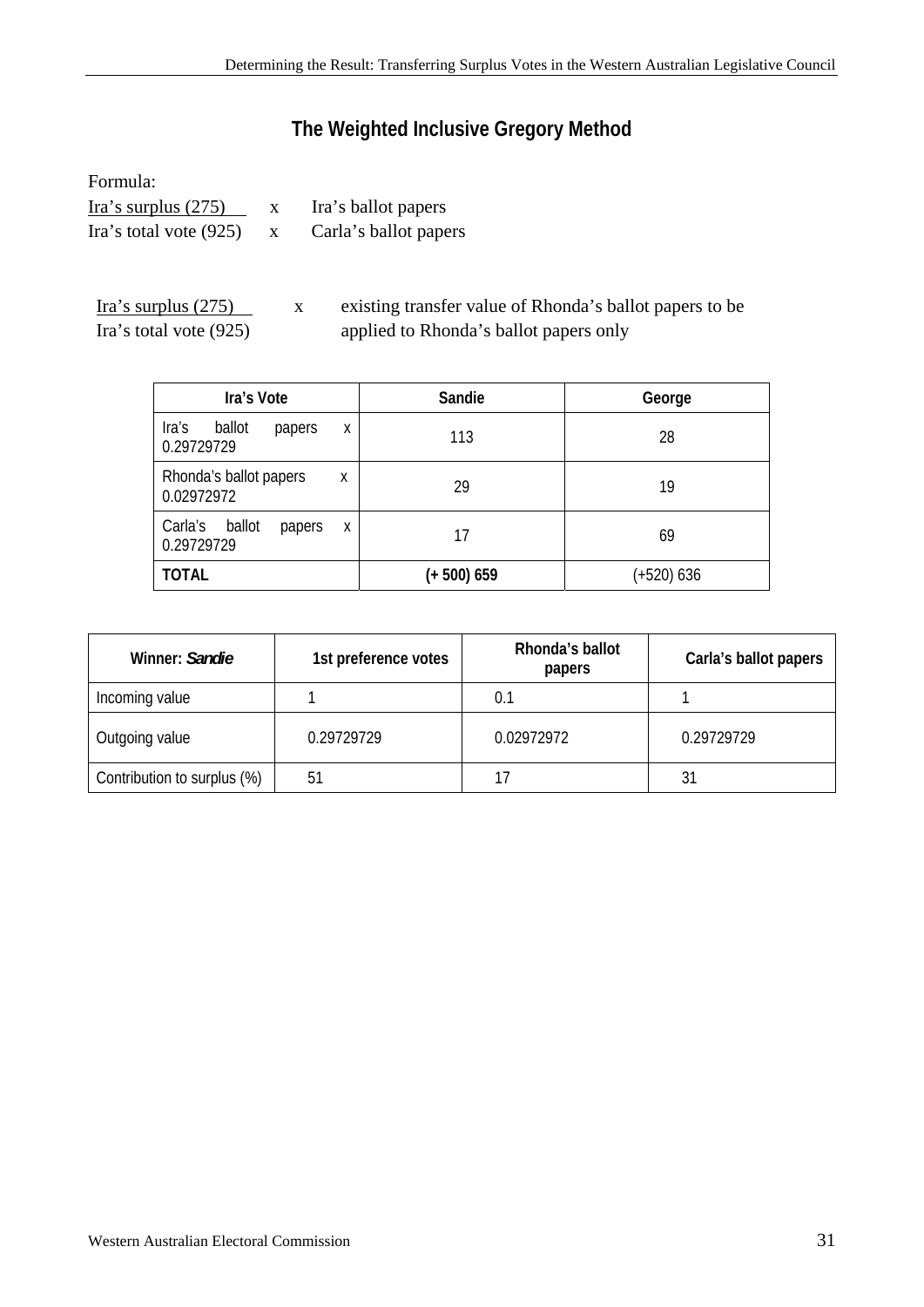## **The Meek Method**

Formula:

Quota of the vote needed for election (650) Ira's total vote (925)

- = fraction of each of Ira's, Rhonda's and Carla's ballot papers retained by elected candidate (0.7027027)
- = fraction of each of Ira's, Rhonda's and Carla's ballot papers transferred to each of Sandie and George (0.2972973)

| Ira's Vote                                    | Sandie      | George     |
|-----------------------------------------------|-------------|------------|
| Ira's ballot papers x 0.2972973               | 113         | 28         |
| Rhonda's ballot papers x<br>0.2972973         | 29          | 19         |
| Carla's<br>ballot<br>papers<br>Χ<br>0.2972973 | 17          | 69         |
| <b>TOTAL</b>                                  | (+ 500) 659 | (+520) 596 |

| Winner: Sandie      | 1st preference votes | Rhonda's ballot papers                               | Carla's ballot papers |
|---------------------|----------------------|------------------------------------------------------|-----------------------|
| Incoming value      | 1.00                 | 1/10th of 1,600 ballot<br>papers transferred<br>0.10 | 1.00                  |
| Outgoing value      | 0.297                | 0.029                                                | 0.297                 |
| Contribution to (%) | 51                   | 17                                                   | 31                    |

# **A Summary of the Findings**

The case study shows that there are significant differences, not only in the assumptions that underpin each of the methods, but also which ballot papers are selected for transfer and what values are attributed to them. In the case of the Random Selection method it is clear that the model operates on the basis that all ballot papers received by Ira prior to his attaining a quota have exhausted their value. The only ballot papers that are deemed to have not expended all of their 'potential' are those votes belonging to Carla. The logic of this method results in the disposition of Ira's surplus being dominated totally by Carla's ballot papers at the expense of those voters who voted for either Ira or Rhonda.

The Gregory system, much like the Random Selection method, is premised on the belief that all but the last parcel of ballot papers received by the elected candidate have exhausted their full potential. However, unlike the Random Selection method, the Gregory system does not transfer surplus ballot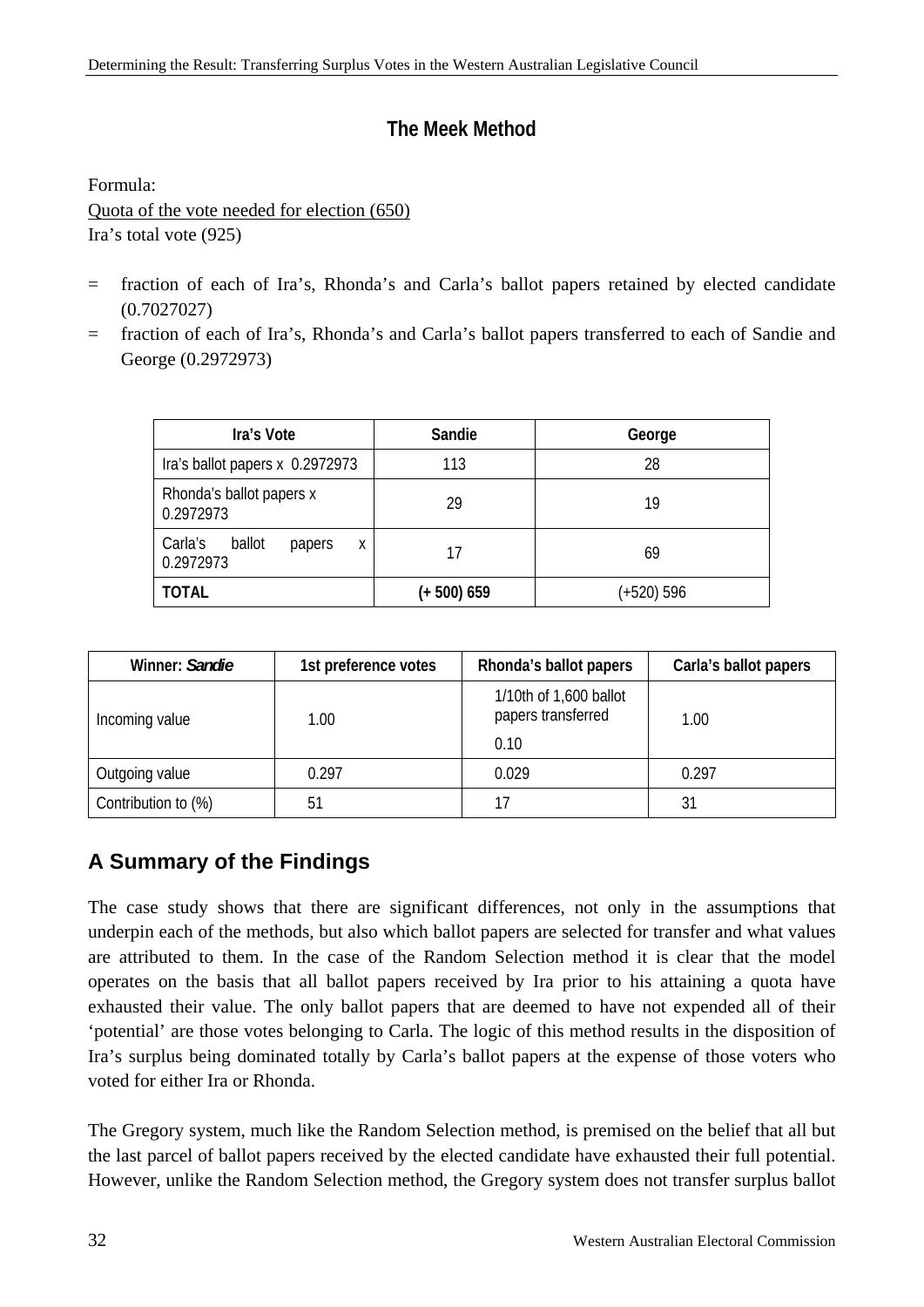papers at full value but allocates all votes at a fraction of their incoming value. The difference is clear when comparing the outgoing value of Carla's ballot papers under the two methods. While the Random Selection system transfers 273 of Carla's ballot papers at full value, the Gregory system transfers all 290 of her ballot papers at a transfer value of 0.9482. The advantage of the Gregory system over the Random Selection method only becomes clear in the event of a countback of the vote. Unlike the Random Selection method, the Gregory system is capable of delivering the same outcome following a recount.

The Inclusive Gregory system starts from the assumption that all ballot papers have an equal right to affect the make-up of the surplus. Not only does this mean that all of the subparcels of ballot papers that comprise Ira's total vote are used to calculate the transfer value, but that the resulting transfer value is applied to all ballot papers credited to him notwithstanding the value at which they were initially transferred. The effect of this is apparent when comparing the incoming and outgoing value of Rhonda's ballot papers. The case study shows that Rhonda's ballot papers increased in value by 0.016 rather than decreased as would be expected to occur on a subsequent transfer. Moreover, Rhonda's ballot papers dominate Ira's surplus despite the fact her ballot papers have expended some of their value in helping to elect another candidate previously.

The central tenet of the Weighted Inclusive Gregory method is that all ballot papers that make up Ira's total vote should be afforded the opportunity to contribute to the election of the next candidate in proportion to their remaining value. In order to ensure that this is achieved, a separate transfer value is calculated and applied to Rhonda's ballot papers because these have been received under an existing transfer value. This ensures that Rhonda's ballot papers do not rise in value or that they are over-represented in Ira's surplus. The contribution that each of the subparcels of votes make to the surplus is considerably more equitable then occurs under the Random Selection method, the Gregory system and the Inclusive Gregory method.

The Meek method is similar to the Weighted Inclusive Gregory method to the extent that it ensures that all parcels of ballot papers are included in the calculation of transfer values in due proportion. It also ensures that each of the subparcels received by Ira contribute to his surplus proportionate to their value. However, it is important to note that the demonstration of the Meek method does not show the full application of this system, which is the capacity to recalculate the quota and transfer ballot papers to candidates already elected. The ability of the Meek method to undertake both functions means that it is possible that it might occasionally produce slightly different election results to the Weighted Inclusive Gregory system.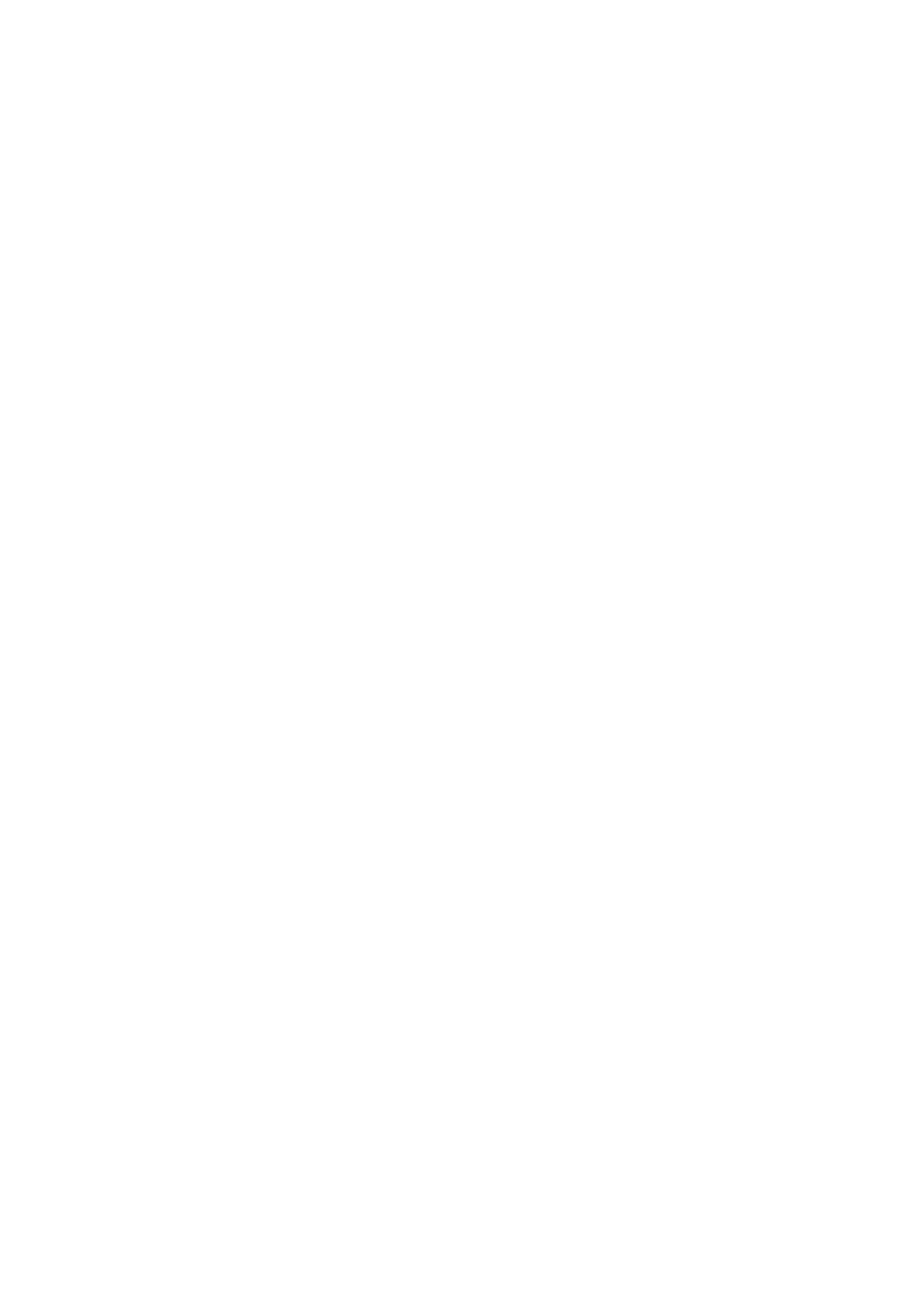# **CHAPTER FOUR**

## <span id="page-41-0"></span>**THE DILEMMA OF CHOICE: IS THERE A RIGHT METHOD FOR TRANSFERRING SURPLUS VOTES?**

An ongoing challenge for proponents and users of proportional representation using the single transferable vote (PR-STV) has been to devise an appropriate mechanism to transfer ballot papers. There have been various attempts to improve and refine existing methods for transferring surplus votes. New formulas and methods have been devised over the years in response to perceived flaws in existing models, and advances in technology make techniques possible that were untenable when vote counting had to be performed manually.

This paper has examined five of the most recognised methods for transferring surplus votes. In particular, it has focused on the mechanisms for transferring the surplus ballot papers of candidates elected as a consequence of a transfer of ballot papers from other elected and/or excluded candidates. The research shows that there are significant variations between the systems. Not only does each method attribute very different values to outgoing or transferred surplus votes, but there are also differences in which ballot papers of an elected candidate are selected for transfer.

There is also evidence that each of the five methods has the potential to exert a slightly different impact on the outcome of an election. The case study included in chapter three provides an indication of the influence that the choice of formula can have on outcomes under particular conditions. The case study demonstrated that two of the methods, the Random Selection method and the Gregory method, resulted in a different winner than the three other formulas. The fact that only some of these methods picked the same candidate to win is consistent with the findings of a study undertaken by Tideman and Richardson (2000a) who compared various electoral formulas for transferring surplus votes. Their research revealed that different vote counting mechanisms could yield slightly different outcomes, particularly in relation to the election of the last candidate. Tideman and Richardson argue that variations in outcomes between the various systems are likely to be more pronounced the closer the result of an election and the greater the number of candidates that are contesting seats.

The paper also shows that there are definite trade-offs associated with each of the systems surveyed. Some of the methods, such as the Random Selection and the Gregory methods, are relatively easy to implement and simple to use. At the same time, both methods can be criticised for privileging certain voters because their ballot papers were credited to the candidate at the point at which he or she was elected. In contrast, the Inclusive Gregory method gives priority to ensuring that all ballot papers are considered when transferring the surplus votes of an elected candidate even if this means that some ballot papers increase in value. The Weighted Inclusive Gregory and the Meek methods avoid the anomalies of the other systems. These methods include all ballot papers received by an elected candidate in a transfer of his or her surplus votes but can also guarantee that the value of a vote will not exceed 1.00 on a subsequent transfer. However, both methods are considerably more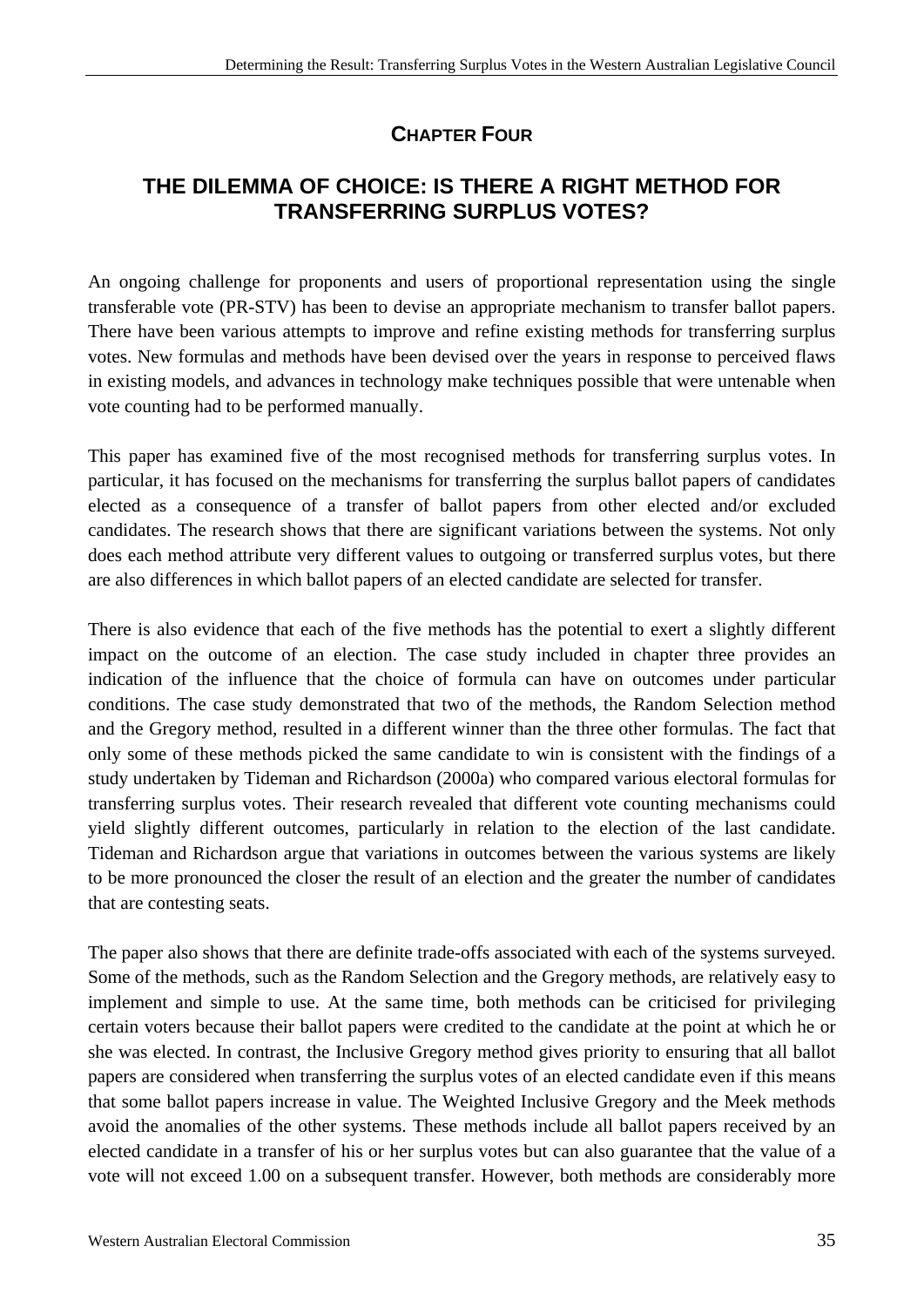complex and elaborate than the Random Selection, Gregory and the Inclusive Gregory methods. The highly iterative nature of the Meek system, in particular, can significantly reduce the transparency and manageability of vote counting procedures and complicate the ability of party officials to scrutinise the counting of votes.

There does not appear to be any consensus about which of the methods provides the best system for transferring surplus votes. The lack of agreement about which system is superior is confirmed by the fact that the various jurisdictions which use PR-STV each employ different methods. Northern Ireland, Malta and New South Wales continue to use the Random Selection method even though this is strongly objected to by some scholars because it can introduce discrepancies into the results, particularly if the outcome of an election is close and it is necessary to perform a recount. The Tasmanian and Australia Capital Territory legislatures use the Gregory method because it is regarded as both philosophically sound and functional. This is despite the fact that the Gregory system has been criticised because it considers only the last parcel of ballot papers when transferring surplus votes. In contrast the Commonwealth Senate, South Australia and Western Australia adopted a system that can increase the value of some votes under certain conditions. The Commonwealth, particularly, continues to use this system despite knowledge of this anomaly on the basis that the instances where transfer values might rise are potentially rare.

Even if there was such a thing as a 'best' method, there is no guarantee that it would remedy the problem of arbitrary and random effects impacting on electoral outcomes. This is partly a byproduct of the fact that there is no such thing as the perfect electoral system.

It is generally acknowledged that all electoral systems 'can be proven to fail relatively undemanding tests of fairness and rationality' (Reilly 2001: 163; Dummett 1997; Farrell 2001; Katz 1997; Rae 1971). This is no less true of PR-STV as the preference orderings of some voters will count more than others, no matter how sophisticated a method purports to be. For example, the second preferences of voters who choose a relatively unpopular candidate will always have their ballot papers counted before the second preferences of those electors who voted for a relatively popular candidate. This situation arises by virtue of the arbitrary, albeit necessary, rule that once all surplus ballot papers have been distributed the lowest scoring candidate must be eliminated (Reilly 2001: 163). The existence of anomalies does not necessarily lessen the legitimacy of an electoral system. The 'odd' random effect is tolerated not only because it is understood that no electoral system is perfect, but because PR-STV is the most appropriate electoral formula if the objective is to ensure greater proportionality in electoral outcomes and to increase the freedom of choice available to the voter.

Moreover, there are many other factors which impact on electoral outcomes, not just the formula for transferring surplus votes. Decisions made in relation to district magnitude, for example, are likely to have a much greater influence on the selection of the winners and losers than most other types of electoral rules. The division of a voting area into multi-member regions rather than on a state-wide basis has the effect of significantly increasing the number of votes that a candidate requires to win a seat. The larger the district magnitude, the less votes that an individual candidate will need to attain in order to win a seat (Farrell 2001; Katz 1997; Rae 1971).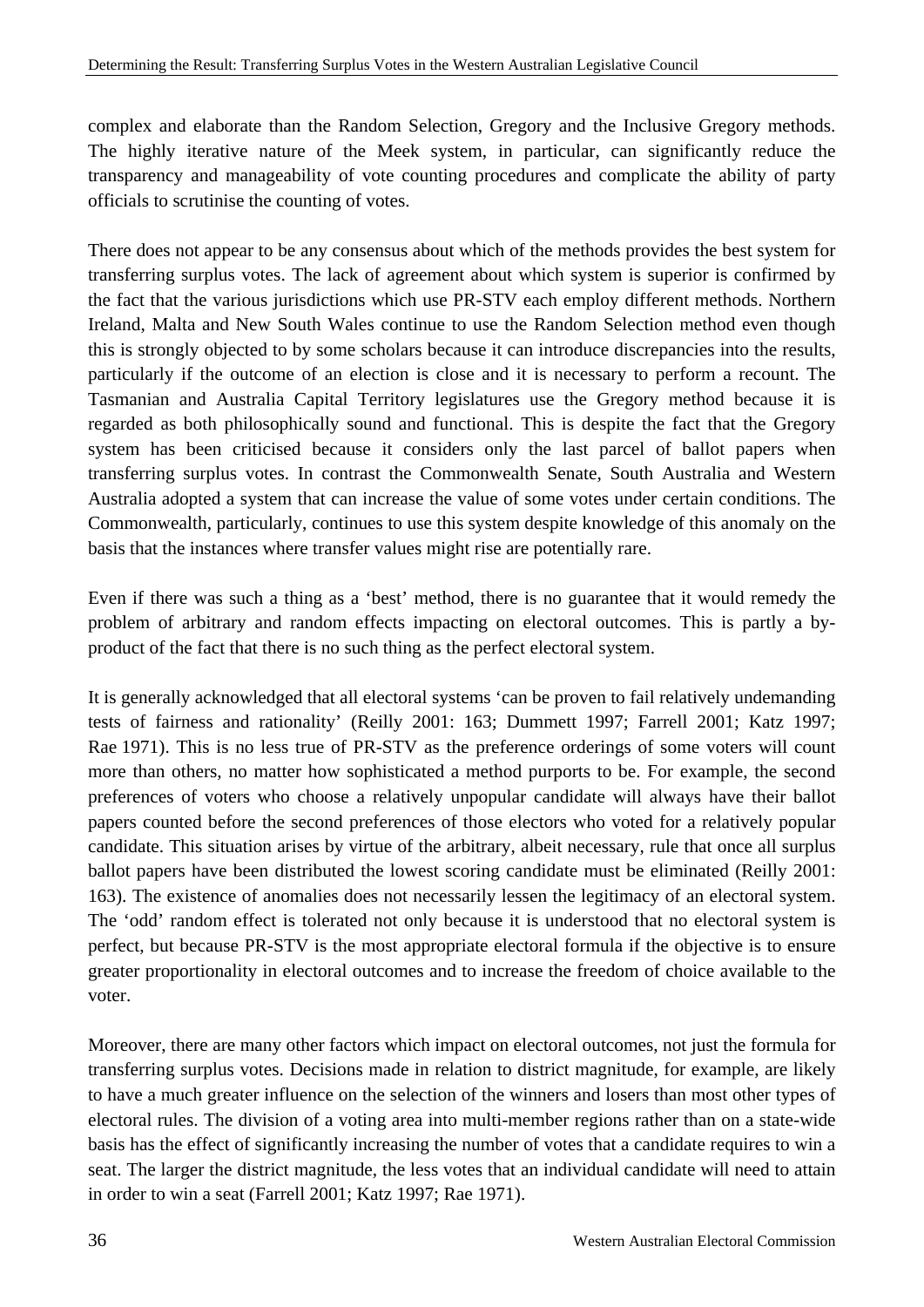It would appear, therefore, that the choice of formula to transfer surplus votes is not a straightforward proposition. All of the systems reviewed in this paper possess both strengths and weaknesses and all accomplish the task that they were designed to perform. This is not to suggest, however, that reform should not be attempted if the use of a particular formula for transferring surplus votes generates an anomaly which is at odds with those values deemed by the political community to be important. The issue is which democratic principles an electoral system holds as sacrosanct and what trade-offs should be made to preserve these values or ideals.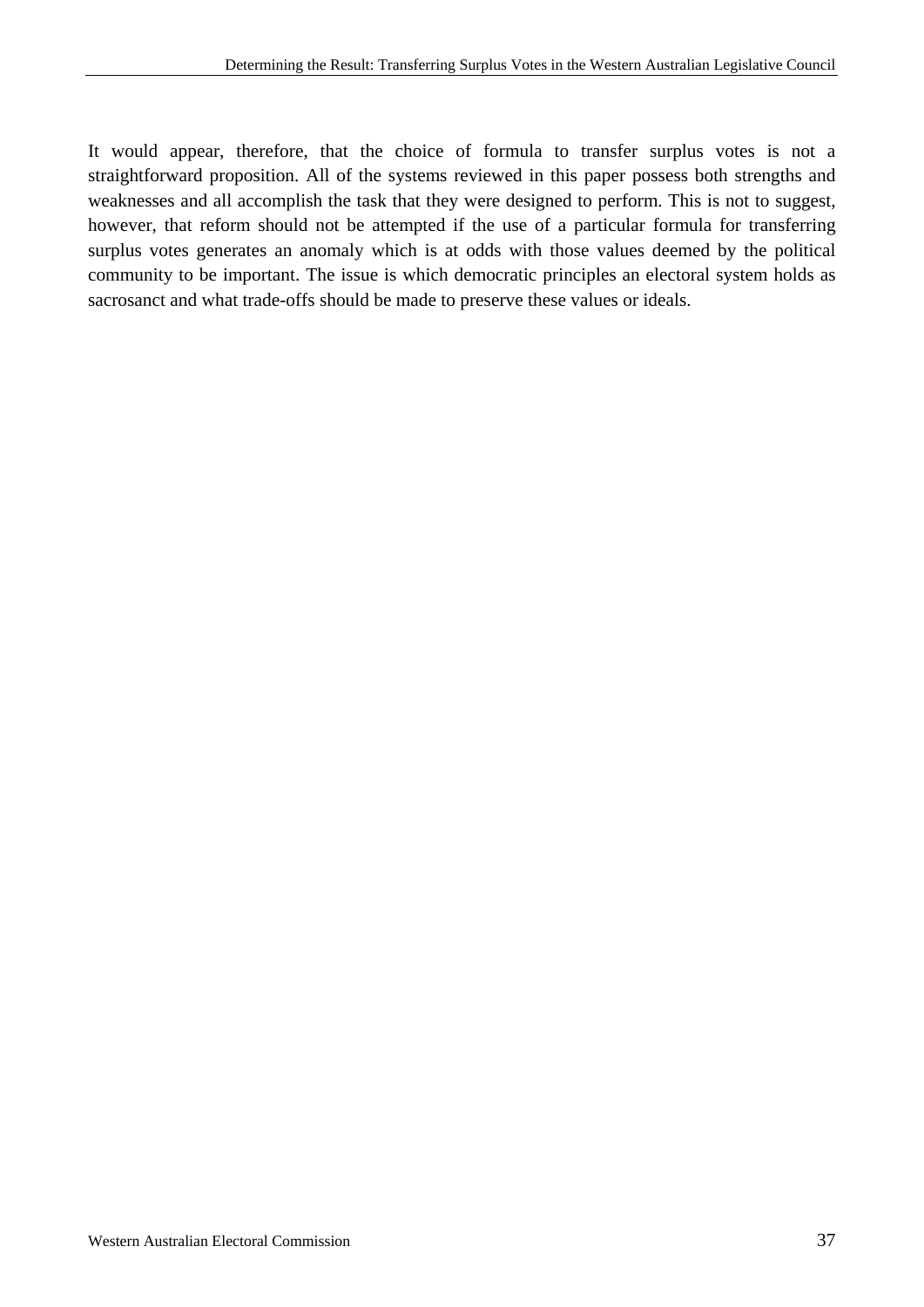## **APPENDIX 1**

## **PROPORTIONALITY OF OUTCOMES AT ELECTIONS OF THE WESTERN AUSTRALIAN LEGISLATIVE COUNCIL SINCE 1989**

| Election                                                  |         | 1989                  |                     |                       | 1993   |                     |          | 1996                  |                     | 2001                  |        |                     |
|-----------------------------------------------------------|---------|-----------------------|---------------------|-----------------------|--------|---------------------|----------|-----------------------|---------------------|-----------------------|--------|---------------------|
| Party                                                     |         | First preference vote | <b>Seats</b><br>won | First preference vote |        | <b>Seats</b><br>won |          | First preference vote | <b>Seats</b><br>won | First preference vote |        | <b>Seats</b><br>won |
|                                                           | (n)     | $(\%)$                | $(\%)$              | (n)                   | $(\%)$ | $(\%)$              | (n)      | (%)                   | $(\%)$              | (n)                   | $(\%)$ | $(\%)$              |
| <b>Australian Democrats</b>                               | 28,111  | 3.32                  | $\Omega$            | 27,640                | 3.01   | $\theta$            | 64,461   | 6.58                  | 5.88                | 38,968                | 3.72   | 0.00                |
| Australian Labor Party                                    | 350,046 | 41.33                 | 47.06               | 337,554               | 36.82  | 41.18               | 323,886  | 33.08                 | 35.29               | 397,846               | 37.94  | 38.24               |
| <b>Christian Democrats</b>                                | n/a     | n/a                   | n/a                 | n/a                   | n/a    | n/a                 | n/a      | n/a                   | n/a                 | 16,105                | 1.54   | 0.00                |
| Greens WA                                                 | 16,156  | 1.91                  | $\overline{0}$      | 47,305                | 5.16   | 2.94                | 54,336   | 5.55                  | 8.82                | 83,883                | 8.00   | 14.71               |
| <b>Grey Power</b>                                         | 34,055  | 4.02                  | $\Omega$            | n/a                   | n/a    | n/a                 | n/a      | n/a                   | n/a                 | n/a                   | n/a    | n/a                 |
| Independents                                              | 14,856  | 1.75                  | $\Omega$            | 38,304                | 4.18   | 2.94                | 37,236   | 3.80                  | 0                   | 25,613                | 2.44   | $\Omega$            |
| <b>Liberal Party</b>                                      | 347,665 | 41.05                 | 44.12               | 418,039               | 45.60  | 44.12               | 449,799* | 45.94                 | 41.18               | 356,126               | 33.96  | 35.29               |
| <b>National Party</b>                                     | 42,338  | 5.00                  | 8.82                | 36,614                | 3.99   | 8.82                | 5,087    | 0.52                  | 8.82                | 25,204                | 2.40   | 2.94                |
| One Nation Party                                          | n/a     | n/a                   | n/a                 | n/a                   | n/a    | n/a                 | n/a      | n/a                   | n/a                 | 103,571               | 9.88   | 8.82                |
| Others                                                    | 13,712  | 1.62                  | $\Omega$            | 11,327                | 1.24   | $\theta$            | 44,357   | 4.53                  | $\Omega$            | 1,436                 | 0.14   | $\overline{0}$      |
| <b>TOTAL FORMAL</b><br><b>VOTE</b>                        | 846,939 | 100.00                | 100.00              | 916,783               | 100.00 | 100.00              | 979,162  | 100.00                | 99.99               | 1,048,752             | 100.00 | 100.00              |
| Source: Western Australian Electoral Commission 2001: 168 |         |                       |                     |                       |        |                     |          |                       |                     |                       |        |                     |

<span id="page-44-0"></span>\* At this election the Liberal and National parties ran a joint ticket in the Agricultural and South West regions.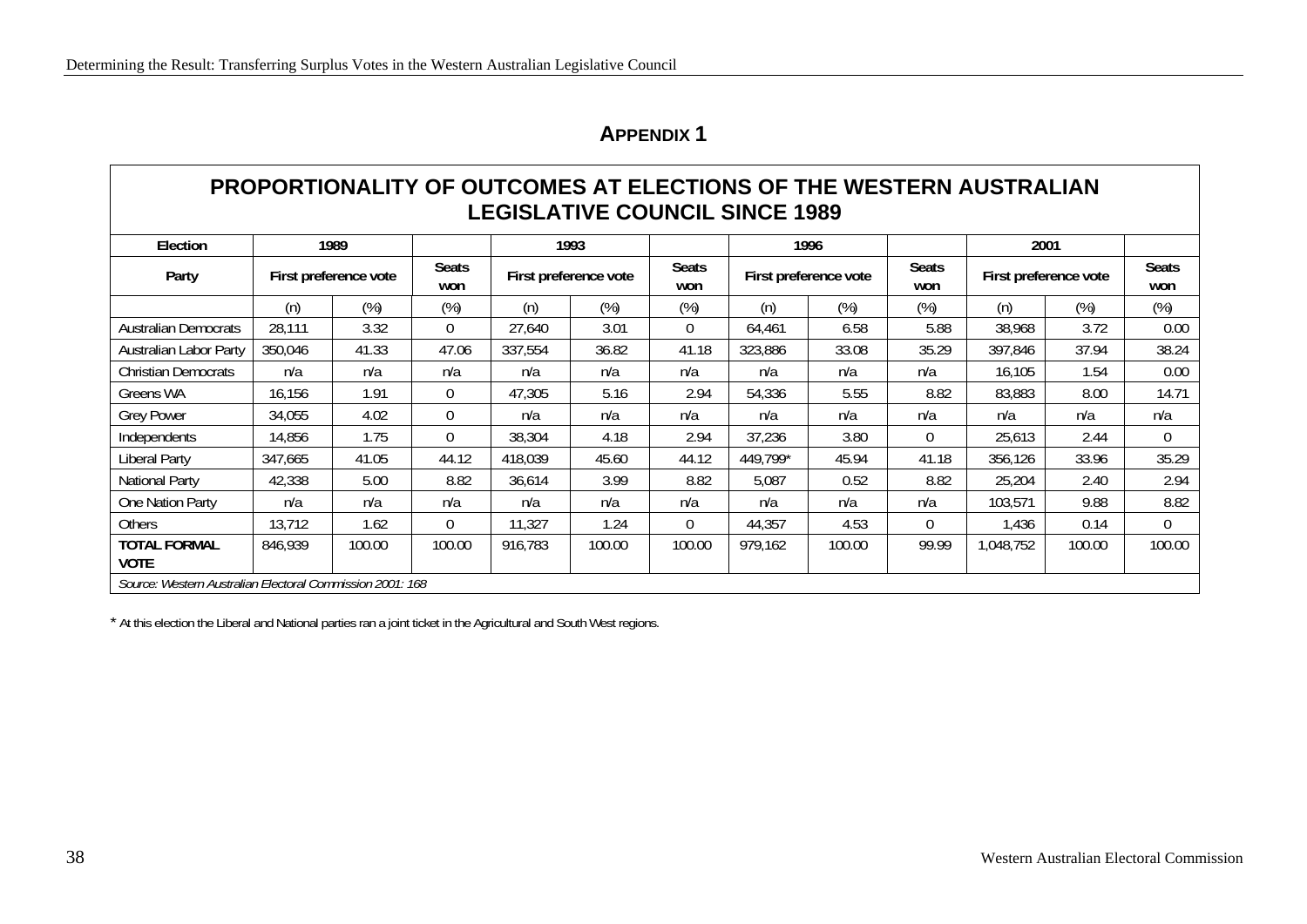**APPENDIX 2** 

<span id="page-45-0"></span>

| THE APPLICATION OF PROPORTIONAL REPRESENTATION (SINGLE TRANSFERABLE VOTE) IN AUSTRALIA |                                                           |                                                            |                                              |                                                                  |                          |                                |                      |                    |                                        |
|----------------------------------------------------------------------------------------|-----------------------------------------------------------|------------------------------------------------------------|----------------------------------------------|------------------------------------------------------------------|--------------------------|--------------------------------|----------------------|--------------------|----------------------------------------|
| <b>Jurisdiction</b>                                                                    | Chamber                                                   | Name of<br>system                                          | Date of<br>introduction of<br>current system | Number of<br>members                                             | Above the<br>line voting | Vote allocation                | Compulsory<br>voting | Robson<br>rotation | Method of<br>distributing<br>surpluses |
| Commonwealth                                                                           | Senate                                                    | Senate system                                              | 1949                                         | 76 elected from 8<br>electoral districts                         | yes                      | full preferential<br>voting    | yes                  | n <sub>0</sub>     | <b>Inclusive Gregory</b><br>method     |
| Australian<br>Capital Territory                                                        | Legislative<br>Assembly                                   | Hare-Clark                                                 | 1993                                         | 17 elected from 3<br>electorates                                 | no                       | minimum<br>preferential voting | yes                  | yes                | Gregory method                         |
| New South<br>Wales                                                                     | Legislative<br>Council                                    | Optional<br>Preferential<br>Proportional<br>Representation | 1978                                         | 42 members with the<br>state serving as a<br>single constituency | yes                      | minimum<br>preferential voting | yes                  | n <sub>0</sub>     | Random<br>Sampling method              |
| South Australia                                                                        | Legislative<br>Council                                    | Modified Hare-<br>Clark                                    | 1982                                         | 22 members with the<br>state serving as a<br>single constituency | yes                      | full preferential<br>voting    | yes                  | n <sub>0</sub>     | Inclusive Gregory<br>method            |
| Tasmania                                                                               | Legislative<br>Assembly                                   | Hare-Clark                                                 | 1907                                         | 24 members elected<br>from 5 electoral<br>districts              | no                       | minimum<br>preferential voting | yes                  | yes                | Gregory method                         |
| Western<br>Australia                                                                   | Legislative<br>Council                                    | Proportional<br>Representation                             | 1989                                         | 34 members elected<br>from 6 electoral<br>regions                | yes                      | full preferential<br>voting    | yes                  | no                 | <b>Inclusive Gregory</b><br>method     |
|                                                                                        | Source: Electoral Council of Australia 2001 & Reilly 2001 |                                                            |                                              |                                                                  |                          |                                |                      |                    |                                        |

 $\blacksquare$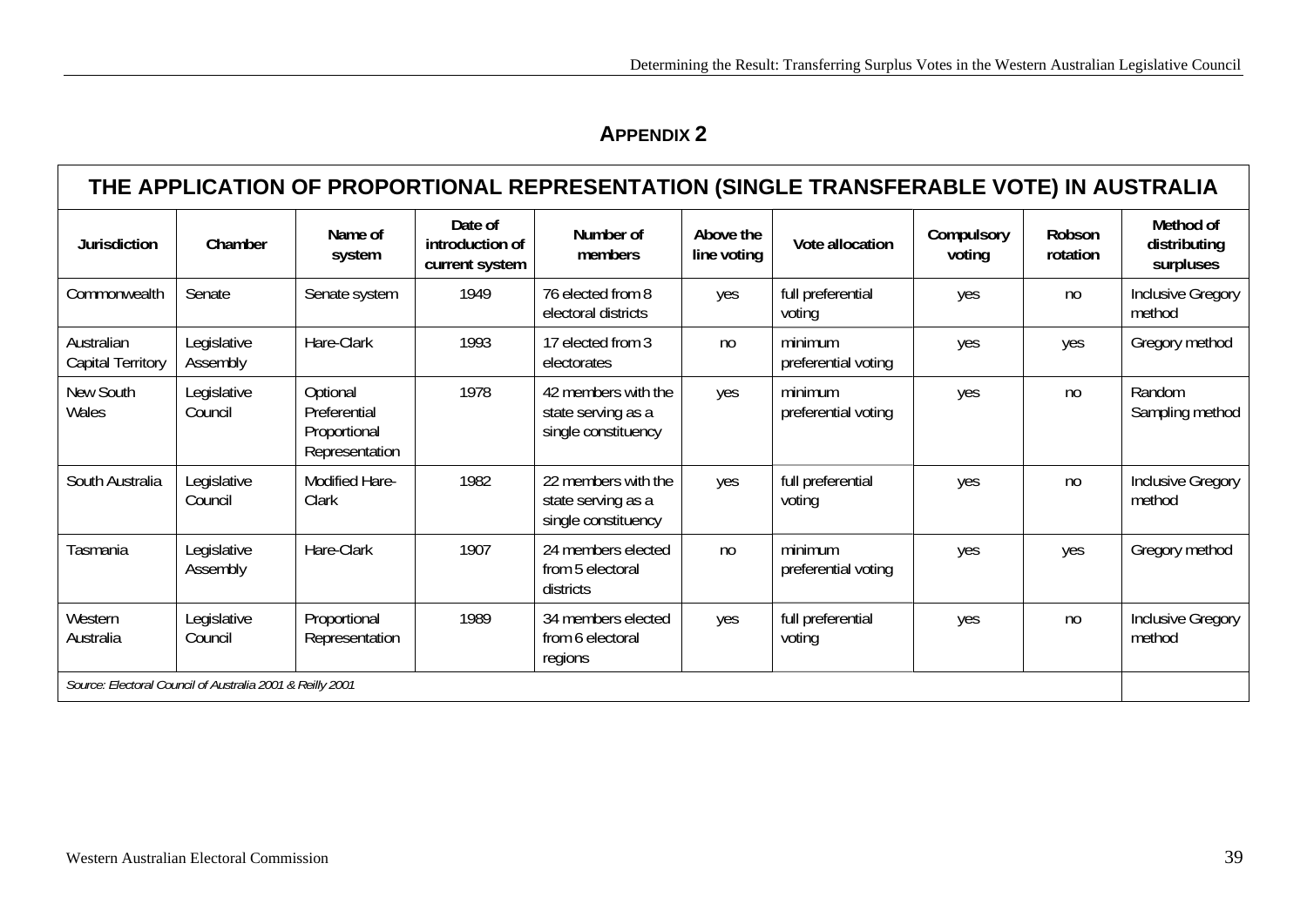## **APPENDIX 3**

# **NEW ZEALAND STV (BY MEEK'S METHOD)**

## <span id="page-46-0"></span>**Prepared by Stephen Todd from the Electoral Reform Commission of New Zealand**

## **Detailed description of the count**

- 1. At each stage in the count, each candidate has an associated 'keep value', which indicates the proportion of every vote, or part of a vote, received by that candidate which is kept, the remainder being transferred. Every candidate's keep value is initially set to 100%, or 1.000, and it does not change until that candidate is either elected (when it is reduced below 100%) or excluded (when it is permanently reset to 0%, or 0.000).
- 2. Each time the votes are counted, it is done in the following way. Suppose that candidate A's keep value is 80%, or 0.800, candidate B's is 50%, or 0.500, candidate C's is 100%, or 1.000, and candidate D's is 0%, or 0.000. Then a voting paper listing DCAB (in that order) would be counted as—

nothing to D, 100% of a vote to C, nothing to A or B (because C has taken the lot).

A voting paper listing ABC (in that order) would be counted as— 80% of a vote to A, 10% of a vote to B (ie 50% of the remaining 20%), 10% of a vote to C (ie 100% of the remainder).

A voting paper listing BDA (in that order) would be counted as— 50% of a vote to B, nothing to D, 40% of a vote to A (ie 80% of the remaining 50%), 10% of a vote regarded as non-transferable (because this remaining 10% has run off the end of the list).

After each count of the votes, the current quota is calculated as— (number of votes currently assigned to candidates) divided by (number of vacancies  $+1$ )

where the number of votes currently assigned to candidates is the total number of valid votes cast, minus the current number regarded as non-transferable.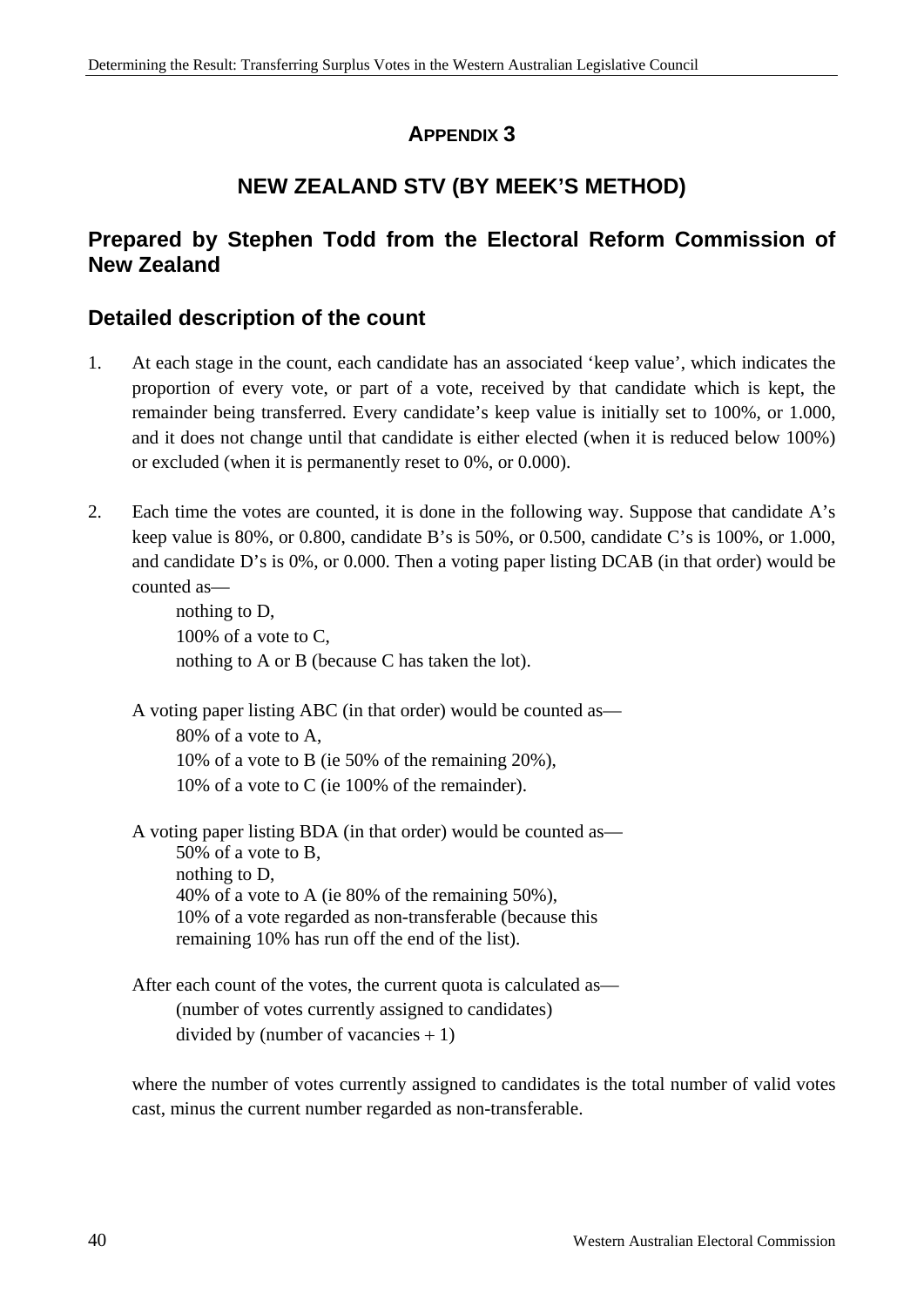1. Any candidate whose votes equal or exceed the current quota is elected (if not already elected earlier) and given a new keep value, calculated as—

> (candidate's current keep value) times (current quota) divided by (candidate's current votes).

Thus, for example, a candidate who has 4/3 times the number of votes necessary for election needs to keep only 3/4, or 75%, of what that candidate previously kept.

- 2. After every such change, to one or more candidates, the votes are recounted using the new keep values. This has the effect of transferring the surplus votes of all the elected candidates in accordance with the voters' later preferences. However, it does not necessarily remove all surpluses in a single step, since some of A's votes may go to B, but some of B's votes may go to A simultaneously. This will leave each of them with a surplus, though the total surplus will be smaller than before. It is necessary to repeat steps 3, 4 and 5 until, for all practical purposes, no surplus remains. In the present implementation, this is taken to be when the total remaining surplus is less than 1/10,000 of a vote.
- 3. If, at the end of any count of the votes, no surplus remains, but the number of candidates elected so far falls short of the number of vacancies to be filled, then the candidate who currently has fewest votes is excluded, and that candidate's keep value is reset to 0%. The votes are then recounted. (If an exclusion is necessary and two or more candidates have equal fewest votes, then the one who had fewest votes at the earliest point at which they had unequal votes is excluded, but if they have always been equal, then one of the tied candidates is chosen by a random (or pseudo-random) process for exclusion.)

It is usually clear before all surpluses are transferred that an exclusion will be required, and which candidate it must be. In such cases the exclusion may be made at once, giving a short cut which cannot change the final result of the election.

## **How was my vote used?**

If an election has been conducted by NZ STV, and the final keep values have been published (as they should be), any voters who remember their preference orders can work out how their votes were used, as follows.

Suppose you voted for Bodkins as first preference, for Edkins as second preference, etc. and their final keep values were published as 0.310, 0.772, etc. as shown in the table below. The first thing to do is to make such a table with the order of preference that you actually used for the real candidates and fill in their published final keep values in column **3**.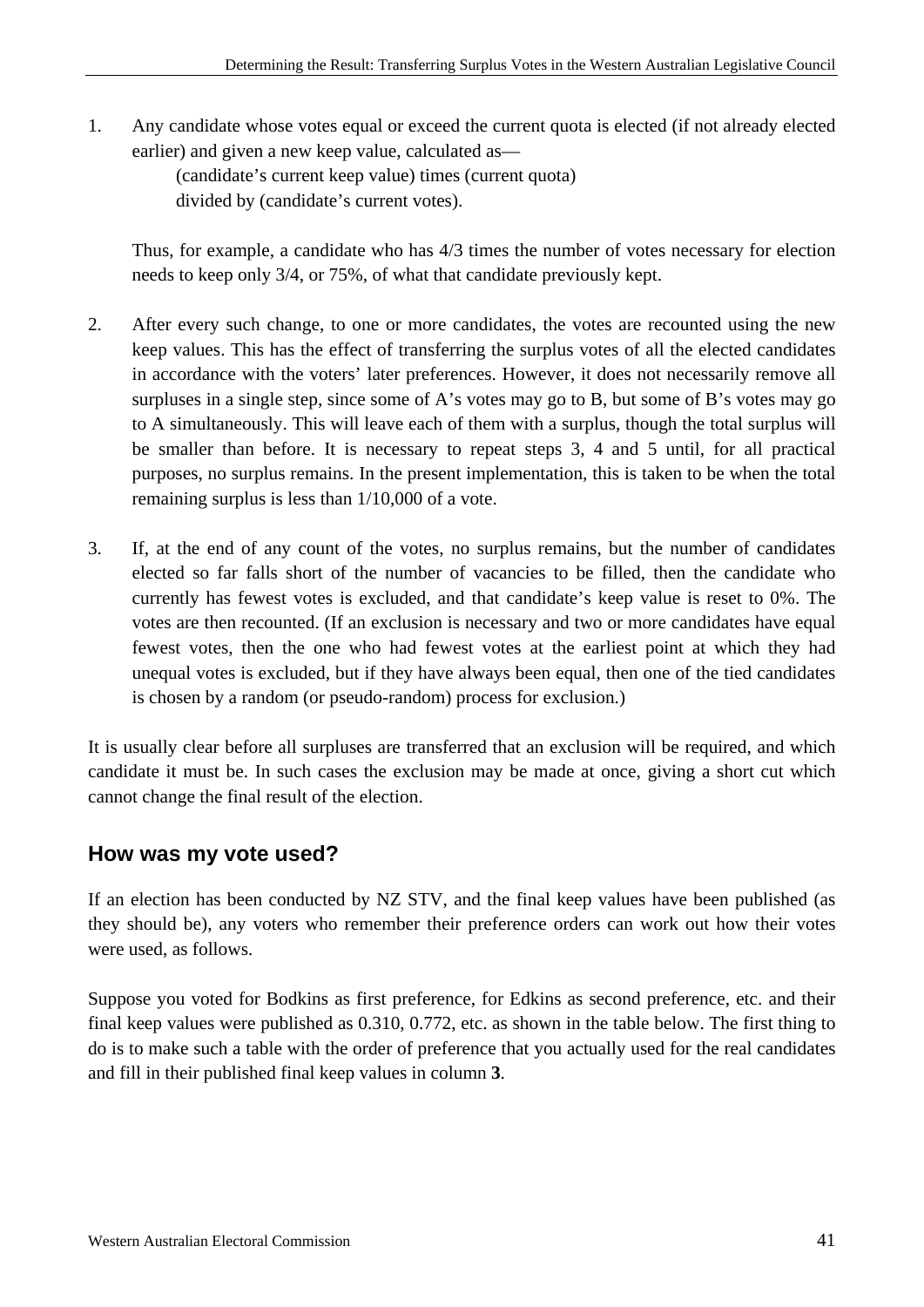| Preference     | Candidate      | <b>Final keep</b><br>value | Previous vote<br>remaining | Vote kept             | Vote remaining   |
|----------------|----------------|----------------------------|----------------------------|-----------------------|------------------|
| 1              | $\overline{2}$ | 3                          | 4<br>Previous (6)          | 5<br>$(3) \times (4)$ | 6<br>$(4) - (5)$ |
|                |                |                            |                            |                       | 1.000            |
| 1              | <b>Bodkins</b> | 0.310                      | 1.000                      | 0.310                 | 0.690            |
| $\overline{2}$ | <b>Edkins</b>  | 0.772                      | 0.690                      | 0.533                 | 0.157            |
| 3              | <b>Atkins</b>  | 0.000                      | 0.157                      | 0.000                 | 0.157            |
| $\overline{4}$ | <b>Dawkins</b> | 0.702                      | 0.157                      | 0.110                 | 0.047            |
| 5              | <b>Firkins</b> | 1.000                      | 0.047                      | 0.047                 | 0.000            |
| 6              | Gaskins        | 0.570                      |                            |                       |                  |
| 7              | Catkins        | 0.978                      |                            |                       |                  |

Always start with 1.000 as the first item, one line above your first candidate, in column **6**, and then in each row in turn, fill in columns **4**, **5** and **6**, using the rules shown.

When an excluded candidate appears, such as Atkins above, the keep value is 0.000, so no part of the vote is kept. When a candidate is either the runner-up or the last to be elected, such as Firkins, the keep value is 1.000, so that candidate keeps everything received and later preferences get nothing.

Column **5** shows how the vote was used. It can be seen that 0.310 of it went to help elect Bodkins, 0.533 of it went to help elect Edkins, 0.110 of it went to help elect Dawkins and the remaining 0.047 went to Firkins and, if Firkins was the runner-up, was unused.

Stephen Todd Electoral Reform Coalition Wellington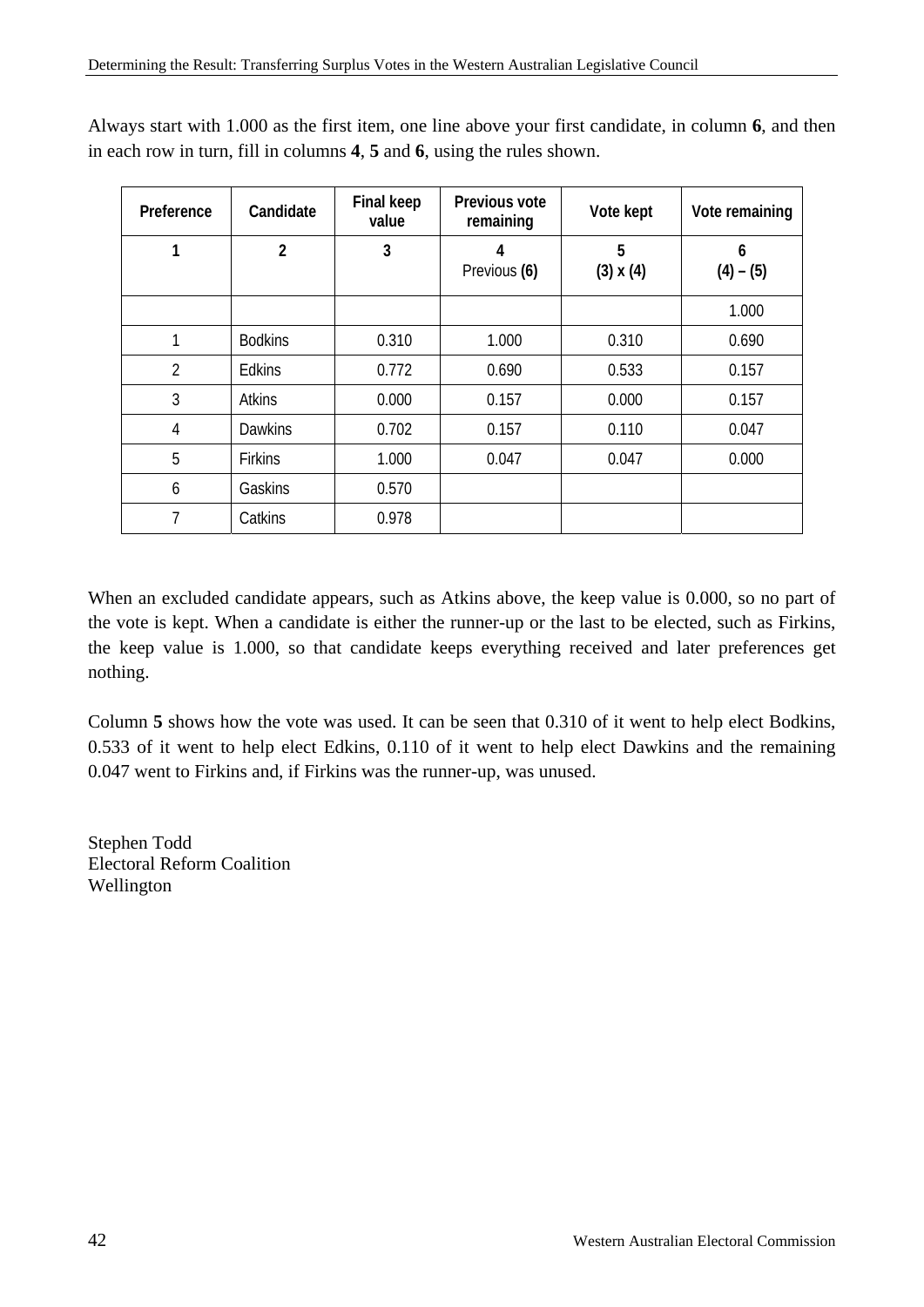# **APPENDIX 4**

#### <span id="page-49-0"></span>**A COMPARISON OF THE RANDOM SELECTION, FRACTIONAL AND MEEK METHODS**

# **Random Selection (Ireland, Malta & New South Wales)**

| Advantages                                     | <b>Disadvantages</b>                                                                                              |
|------------------------------------------------|-------------------------------------------------------------------------------------------------------------------|
| Transfers the correct number of ballot papers  | Possibility that some votes will exceed 1.00<br>under certain conditions                                          |
| Count can be verified manually                 | Random selection introduces an element of<br>chance if the transfer generates a consequential<br>surplus          |
| Rules are relatively easy to explain to voters | Risk that if the election is close and a recount is<br>required that it could give rise to a different<br>outcome |
|                                                | Considers surplus ballots not contained in the<br>last parcel as fully dealt with                                 |
|                                                | Assumes each elector is only seeking to elect<br>one person in a multi-member election                            |

# **Gregory Method (Australian Capital Territory & Tasmania)**

| Advantages                                                       | <b>Disadvantages</b>                                                                                                                                                                                                    |
|------------------------------------------------------------------|-------------------------------------------------------------------------------------------------------------------------------------------------------------------------------------------------------------------------|
| Maintains value of vote at 1.00                                  | Assumes each elector is only seeking to elect<br>one person in a multi-member election                                                                                                                                  |
| Last parcel of votes contains ballot papers of the<br>same value | Gives ballot papers from later transfers greater<br>weight (a ballot paper distributed from a<br>candidate who was not elected has a greater<br>prospect of contributing to the election of more<br>than one candidate) |
| Count can be verified manually                                   | An arbitrary distinction is drawn between those<br>votes considered to have exhausted their<br>potential and those which are deemed to be<br>responsible for generating the surplus                                     |
|                                                                  | Considers surplus ballots, not contained in the<br>last parcel, as fully dealt with                                                                                                                                     |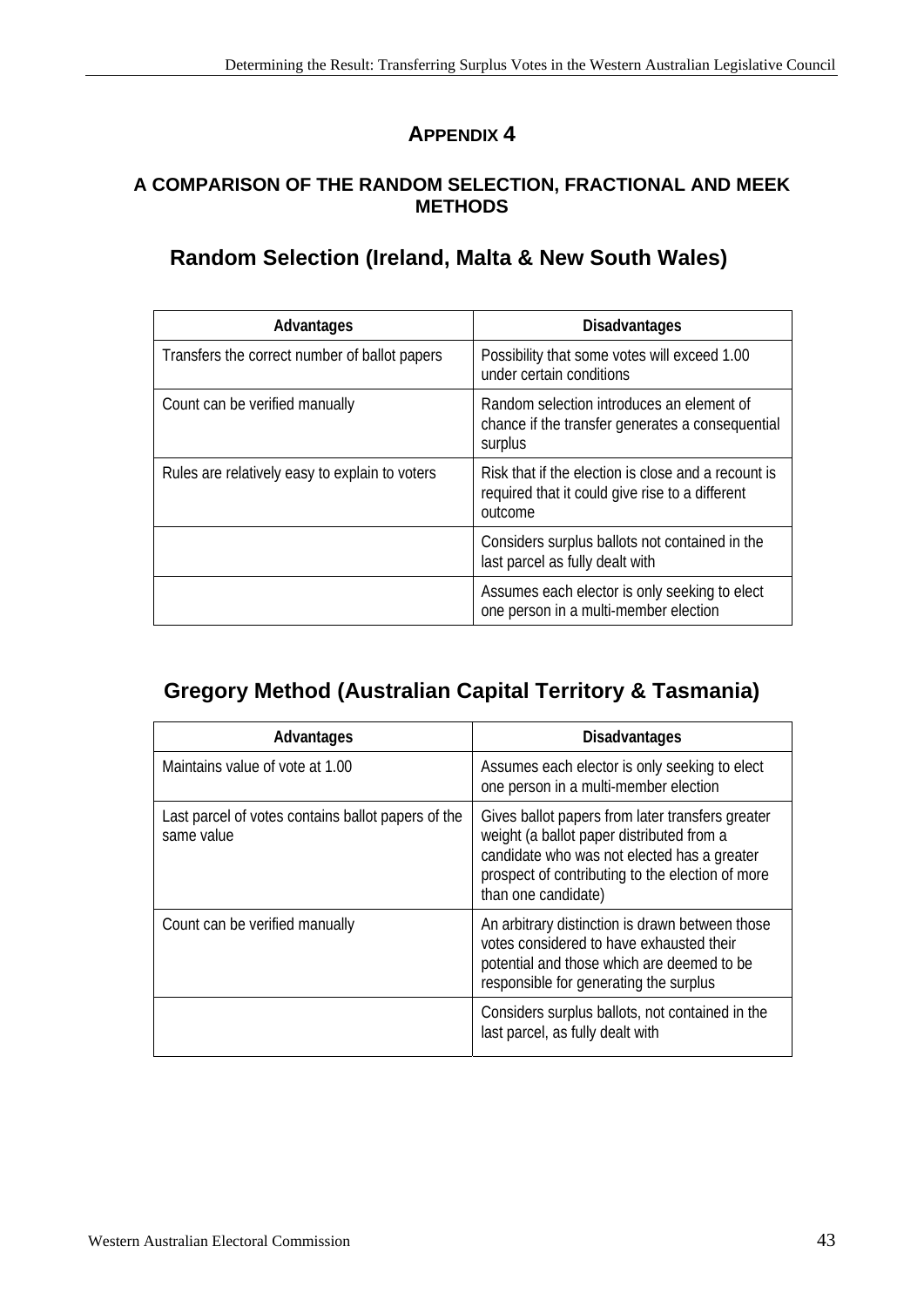# **Inclusive Gregory Method (Commonwealth Senate, Western Australia and South Australia)**

| Advantages                                                                                                                                                      | <b>Disadvantages</b>                                                                                                                                                                                                               |
|-----------------------------------------------------------------------------------------------------------------------------------------------------------------|------------------------------------------------------------------------------------------------------------------------------------------------------------------------------------------------------------------------------------|
| Avoids the anomaly in the Gregory system<br>whereby surplus ballot papers, which are not<br>contained in the last parcel, are considered as<br>fully dealt with | Possibility of ballot papers being worth more<br>than one vote in certain circumstances (this may<br>occur if the surplus of an elected candidate<br>contains votes from a previously elected<br>candidate with a smaller surplus) |
| Does not privilege votes received late in the<br>count                                                                                                          | There is a risk that any large parcel of ballot<br>papers received under an existing transfer value<br>will be over-represented in the surplus                                                                                     |
| Count can be verified manually                                                                                                                                  |                                                                                                                                                                                                                                    |
| Allows each elector to contribute to the election<br>of the number of candidates to be elected                                                                  |                                                                                                                                                                                                                                    |

# **Weighted Inclusive Gregory Method**

| Advantages                                                                                                                                        | <b>Disadvantages</b>                                                                                                                                                 |
|---------------------------------------------------------------------------------------------------------------------------------------------------|----------------------------------------------------------------------------------------------------------------------------------------------------------------------|
| Avoids anomaly in Gregory system whereby<br>surplus ballot papers, which are not contained in<br>the last parcel, are considered fully dealt with | The counting process would be more involved<br>than the Inclusive Gregory method and<br>computerised software for calculating election<br>results would be necessary |
| Avoids possibility in Inclusive Gregory system<br>where some ballot papers are worth more than<br>one vote in certain circumstances               | Rules are less transparent and understandable<br>to the voter                                                                                                        |
| All ballot papers are included, although transfer<br>values are weighted to take account of existing<br>transfer values                           |                                                                                                                                                                      |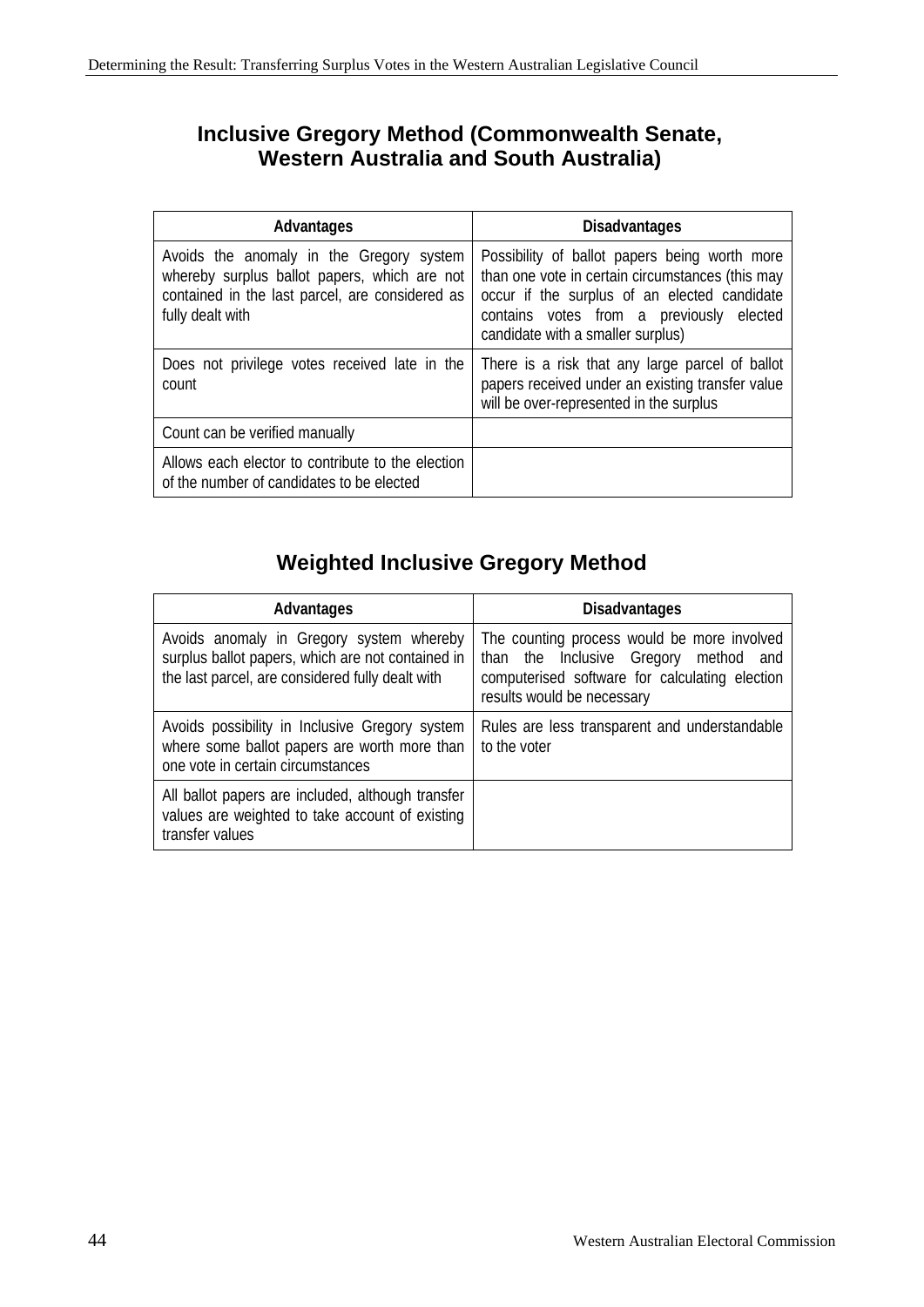# **Meek Method (New Zealand District Health Board Elections beginning 2004)**

| Advantages                                                                                                                               | <b>Disadvantages</b>                                                                                                                                     |
|------------------------------------------------------------------------------------------------------------------------------------------|----------------------------------------------------------------------------------------------------------------------------------------------------------|
| Ensures that transfer values don't exceed 1.00                                                                                           | Counting process is too tedious to be performed<br>by hand. Specialised computerised software for<br>calculating election results would be necessary     |
| Votes are transferred to the next preference in<br>the exact order indicated by the voter, unless<br>candidate is excluded               | The high level of complexity associated with this<br>method results in the vote counting rules being<br>less transparent and understandable to the voter |
| Reduces incentives for strategic voting                                                                                                  |                                                                                                                                                          |
| Minimises<br>wastage<br>vote<br>(quotas<br>are<br>recalculated throughout the count to reflect the<br>removal of non-transferable votes) |                                                                                                                                                          |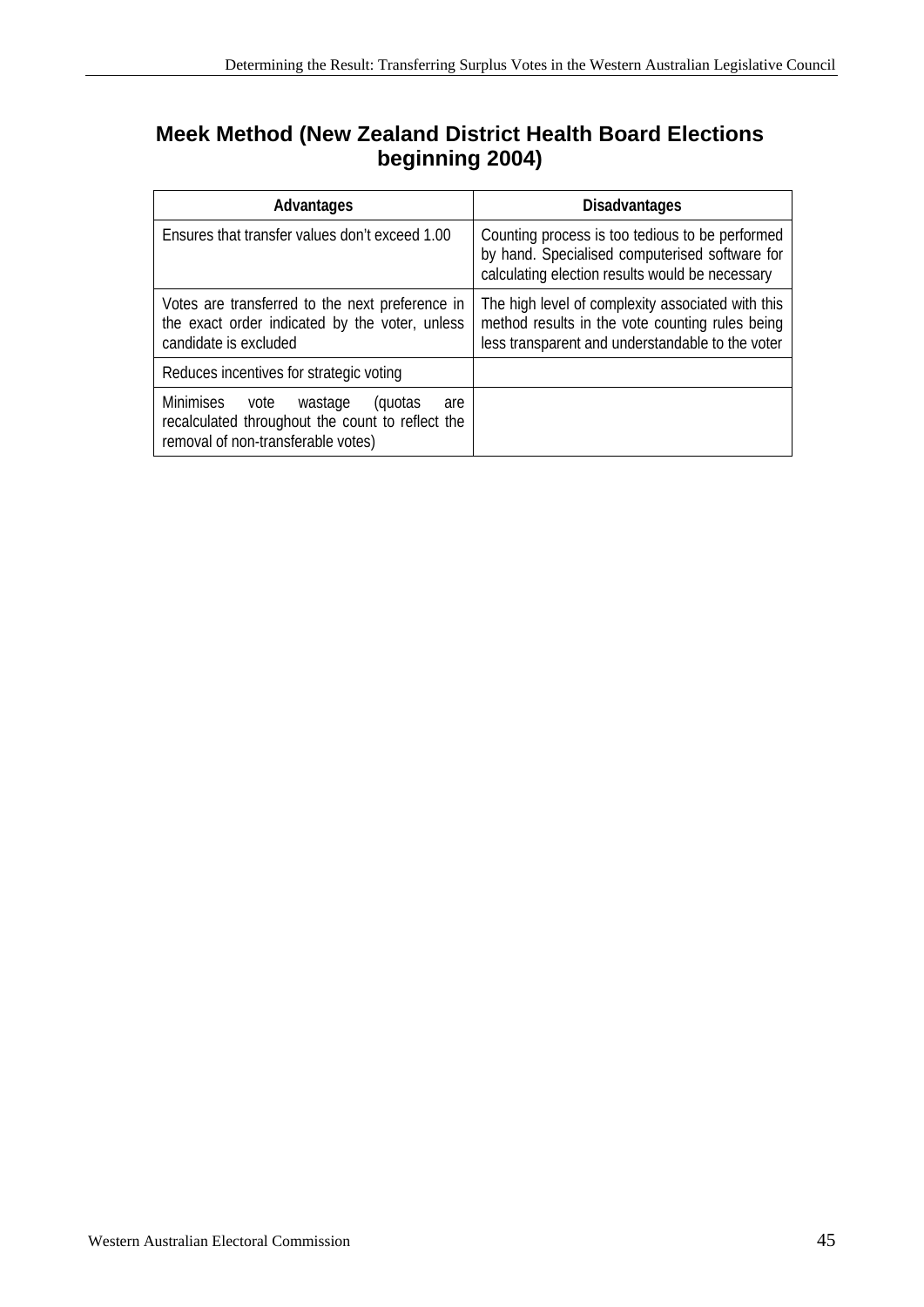# **BIBLIOGRAPHY**

## <span id="page-52-0"></span>**Interviews**

Bogey Musidlak, National President of the Proportional Representation Society of Australia, email correspondence, 2002.

Stephen Todd, Electoral Reform Coalition of New Zealand, email correspondence, 2002.

## **Books and Journals**

Amy, D (2000) *Behind the Ballot Box: A Citizen's Guide to Voting Systems*, Praeger Publishers, West Port.

Bogdanor, V (1984), *What is Proportional Representation*?: *A Guide to the Issues*, Martin Robertson, Oxford.

Colston, M (1975) *The Odd One Out: An Account of the 1974 Senate Elections in Queensland*, Colonial Press, Australia.

Dummett, M (1997) *Principles of Electoral Reform*, Oxford University Press, New York.

Farrell, D (2001), *Electoral Systems: A Comparative Introduction*, Palgrave, New York.

Farrell, D (1997), *Comparing Electoral Systems*, Prentice Hall, Hertfordshire.

Farrell, D & McAllister, I (2002), *Alternative Methods for Transferring Surplus Votes in Proportional Preferential Vote Systems*, unpublished research note prepared March 2002.

Farrell, D & McAllister, I (2000), 'Through a Glass Darkly: Understanding the World of STV', in Bowler, S & Grofman, B (eds), *Elections in Australia, Ireland, and Malta Under the Single Transferable Vote*, The University of Michigan Press, USA.

Farrell, D, Mackerras, M, & McAllister, I (1996), 'Designing Electoral Institutions: STV Systems and their Consequences', *Political Studies*, XLIV, pp 24-43

Fischer, A (1981), 'Aspects of the Voting System for the Senate', *Politics*, Vol. 16 (1), 57-62.

Gallagher, Michael (2000) 'Single Transferable Vote' in *International Encyclopedia of Elections*, MacMillan Press, England.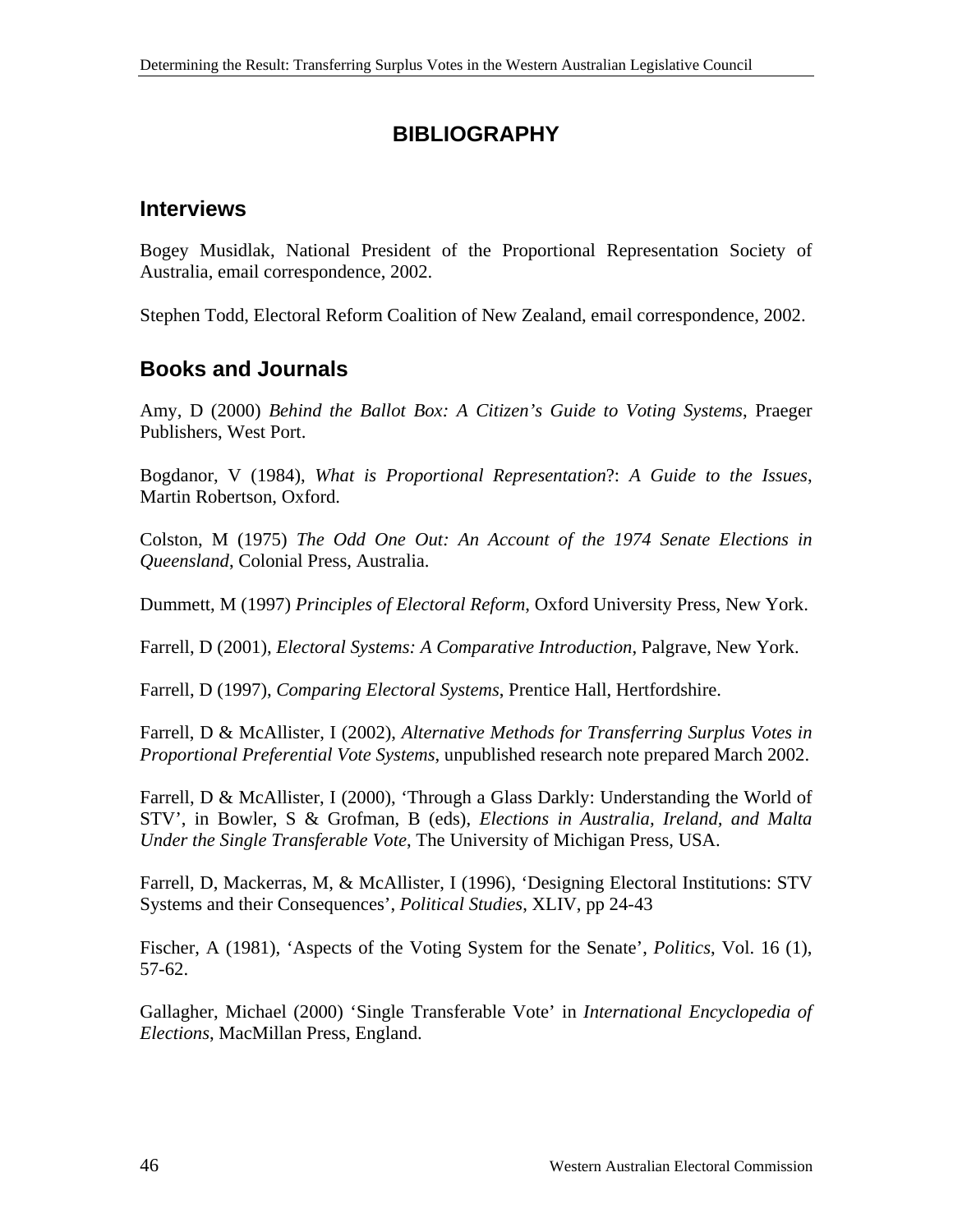Gallagher, M (1992), 'Comparing Proportional Representation Electoral Systems: Quotas, Thresholds, Paradoxes and Majorities', *British Journal of Political Science*, Vol. 22 (4), pp 469-496

Hermens, F (1972), *Democracy or Anarchy?: A Study of Proportional Representation*, Johnson Reprint Comporation, London.

Hill, I (1994), 'Meek or Warren Counting', *Voting Matters*, Issue No. 1, March, pp 13-14

Hill, I & Todd, S (undated), *Meek-Style STV: A Simple Introduction*, unpublished paper.

Hill, I, Wichmann, B, and Woodall, D, (1987), 'Single Transferable Vote by Meek's Method', *The Computer Journal*, Vol. 30, No. 3, pp 277-281

Hoag, C & Hallett, G (1926), *Proportional Representation*, The Macmillan Company, New York.

Hogan, M & Clune, D (2001), *The People's Choice: Electoral Politics in 20th Century New South Wales*, Volume 1, 2 and 3, Parliament of New South Wales and University of Sydney, New South Wales.

Homeshaw, J (2001), 'Inventing Hare-Clark: The Model Arithmetocracy' in Sawer, M (ed), *Elections Full, Free and Fair*, Federation Press.

Hughes, C (2000), 'STV in Australia', in Bowler, S & Grofman, B (eds), *Elections in Australia, Ireland, and Malta Under the Single Transferable Vote*, The University of Michigan Press, USA.

Humphreys, J (1911), *Proportional Representation*: *A Study in Methods of Election*, Methuen & Co. Ltd, London.

Katz, R (1997) *Democracy and Elections*, Oxford University Press, New York.

Krebs, T (1998) 'Vote Share, Incumbency, and City Council Elections', *American Journal of Political Science*, 42(3), pp. 921-935.

Lakeman, E (1974), *How Democracies Vote: A Study of Electoral Systems*, Faber and Faber, London.

Lampp, W (2002), *Single Transferable Voting in New Zealand*, The Global Election Company, New Zealand.

Newman, G (1989), *Electoral Systems*, Research Paper No 1989-1990, Information and Research Services, Australia.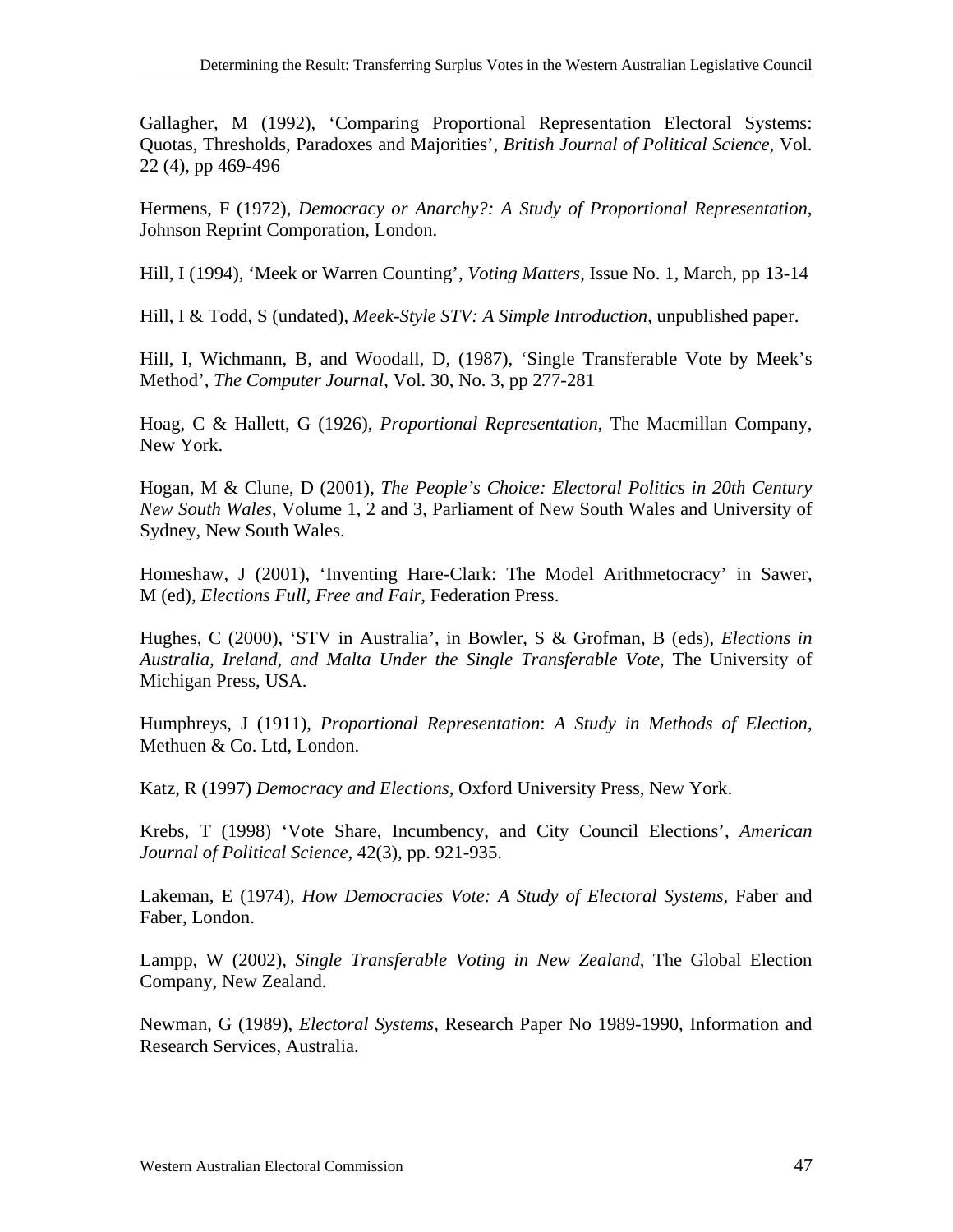Newman, T (1992), *Hare-Clark in Tasmania: Representation of All Opinions*, Joint Library Committee of the Parliament of Tasmania, Parliament House, Tasmania.

Ordeshook, P & Zeng, L (1994), 'Some Properties of Hare Voting with Strategic Voters', *Public Choice*, Vol. 78 (1), pp 87-101

Rae, D (1971) *The Political Consequences of Electoral Laws*, Yale University Press, New Haven.

Reilly, B (2001) *Democracy in divided societies: electoral engineering for conflict management*, Cambridge University Press, New York.

Rose, R (2000), *International Encyclopedia of Elections*, MacMillan Press, England.

Sykes, L (1990) Proportional Representation: Which System?, The Hornbeam Press, United Kingdom

Tideman, N & Richardson, D (2000a) *Better Voting Method through Technology: The Refinement-Manageability Tradeoffs in the Single Transferable Vote*, unpublished research paper.

Tideman, N & Richardson, D (2000b), 'A Comparison of Improved STV Methods', in Bowler, S & Grofman, B (eds), *Elections in Australia, Ireland, and Malta Under the Single Transferable Vote*, The University of Michigan Press, USA.

Todd, S (2002), *STV – Differences Between Various Versions Explained*, unpublished paper.

Warren, C (1994), 'Counting in STV elections', *Voting Matters*, Issue No. 1, March, pp 12-13

Woodall, D (1994), 'Computer Counting in STV Elections', *Voting Matters*, Issue No. 1, March, pp 11-12

Wright, J.F.H, (1980) *Mirror of the Nation's Mind: Australia's Electoral Experiments*, Hale and Iremonger, Sydney.

## **OTHER SOURCES**

Australia, *Commonwealth Parliamentary Debates* 

Australian Capital Territory, http://www.elections.act.gov.au

Australian Electoral Office, http://www.aec.gov.au